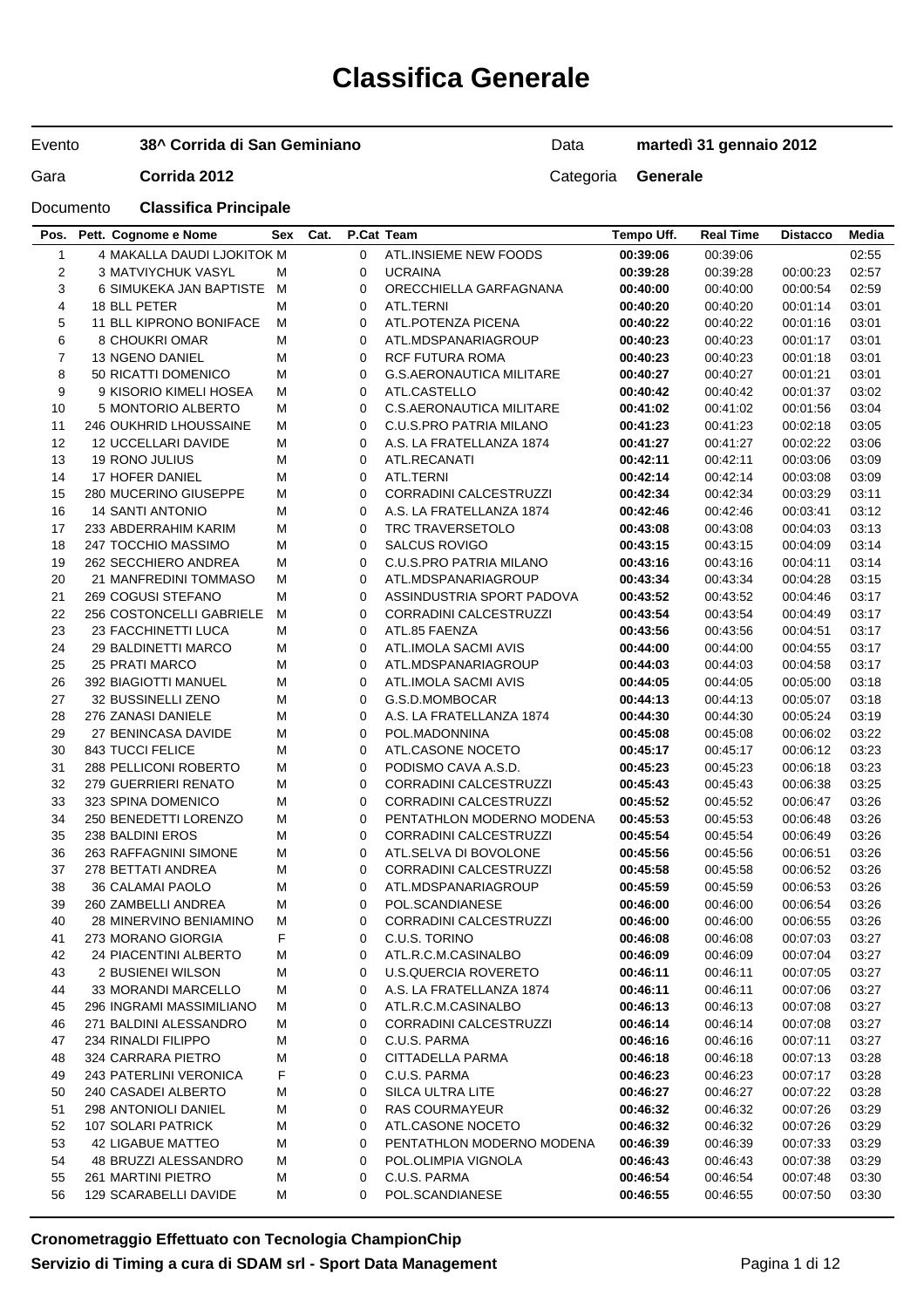## **38^ Corrida di San Geminiano**

## Data **martedì 31 gennaio 2012**

Documento **Classifica Principale**

## Gara **Corrida 2012** Categoria **Generale**

| Pos.       | Pett. Cognome e Nome                         | Sex    | Cat. | P.Cat Team       |                                                  | Tempo Uff.           | <b>Real Time</b>     | <b>Distacco</b>      | Media          |
|------------|----------------------------------------------|--------|------|------------------|--------------------------------------------------|----------------------|----------------------|----------------------|----------------|
| 57         | 85 STOPAZZINI EMILIANO                       | М      |      | $\mathbf 0$      | A.S. LA FRATELLANZA 1874                         | 00:46:57             | 00:46:57             | 00:07:52             | 03:30          |
| 58         | 258 RIZZELLO ROCCO                           | М      |      | $\Omega$         | A.S. LA FRATELLANZA 1874                         | 00:47:01             | 00:47:01             | 00:07:55             | 03:31          |
| 59         | 300 BORGONOVI MANUEL                         | М      |      | 0                | ATL.RIGOLETTO                                    | 00:47:03             | 00:47:03             | 00:07:57             | 03:31          |
| 60         | 239 TAMASSIA RICCARDO                        | М      |      | 0                | A.S. LA FRATELLANZA 1874                         | 00:47:08             | 00:47:08             | 00:08:03             | 03:31          |
| 61         | 268 MAGNANI MATTIA                           | М      |      | 0                | <b>FORREST GROUP PARMA</b>                       | 00:47:20             | 00:47:20             | 00:08:15             | 03:32          |
| 62         | 45 MANNI FABRIZIO                            | M      |      | 0                | POL.SPILAMBERTESE                                | 00:47:25             | 00:47:25             | 00:08:19             | 03:33          |
| 63         | 760 STANZANI NIKI                            | М      |      | 0                | ATL.C.L.F. GABBI                                 | 00:47:32             | 00:47:32             | 00:08:27             | 03:33          |
| 64         | 49 BERTONI EUGENIO                           | М      |      | 0                | A.S. LA FRATELLANZA 1874                         | 00:47:33             | 00:47:33             | 00:08:28             | 03:33          |
| 65         | 289 FIORINI ALESSANDRO                       | М      |      | 0                | ATL.INSIEME NEW FOODS                            | 00:47:39             | 00:47:39             | 00:08:33             | 03:34          |
| 66         | 757 COSTI CLAUDIO                            | М      |      | 0                | ATL.CASTELNUOVO MONTI                            | 00:47:53             | 00:47:53             | 00:08:47             | 03:35          |
| 67<br>68   | 51 TERZONI FABIO<br>294 GENTILE MAURIZIO     | М<br>М |      | $\mathbf 0$<br>0 | C.U.S. PARMA<br>A.S. LA FRATELLANZA 1874         | 00:48:05<br>00:48:09 | 00:48:05<br>00:48:09 | 00:09:00             | 03:36<br>03:36 |
| 69         | 52 GOZZOLI LUCA                              | М      |      | $\mathbf 0$      | A.S. LA FRATELLANZA 1874                         | 00:48:10             | 00:48:10             | 00:09:03<br>00:09:05 | 03:36          |
| 70         | 284 CELI MARTINA                             | F      |      | 0                | CORRADINI CALCESTRUZZI                           | 00:48:14             | 00:48:14             | 00:09:08             | 03:36          |
| 71         | 264 NADALI MICHELE                           | М      |      | 0                | ATL.SELVA DI BOVOLONE                            | 00:48:22             | 00:48:22             | 00:09:16             | 03:37          |
| 72         | 272 BROGIATO SARA                            | F      |      | 0                | C.U.S. TORINO                                    | 00:48:26             | 00:48:26             | 00:09:20             | 03:37          |
| 73         | 290 VOLPI SAMUEL                             | М      |      | $\mathbf 0$      | ATL.INSIEME NEW FOODS                            | 00:48:26             | 00:48:26             | 00:09:21             | 03:37          |
| 74         | 241 MAZZETTI ANNA MARIA                      | F      |      | $\mathbf 0$      | <b>FRISIAN TEAM</b>                              | 00:48:32             | 00:48:32             | 00:09:27             | 03:38          |
| 75         | 321 FIORELLA LEONARDO                        | М      |      | 0                | FOOTWORKS SPORTING TEAM                          | 00:48:33             | 00:48:33             | 00:09:27             | 03:38          |
| 76         | 299 BRUSTOLON DANILO                         | M      |      | 0                | <b>G.S.ROATA CHIUSANI</b>                        | 00:48:33             | 00:48:33             | 00:09:27             | 03:38          |
| 77         | 79 MAZZI GIANLUCA                            | М      |      | 0                | SOC.SPORTIVA LA PATRIA 1879                      | 00:48:34             | 00:48:34             | 00:09:28             | 03:38          |
| 78         | 66 BIANCHINI ELIA                            | М      |      | 0                | SINTOFARM GUASTALLA                              | 00:48:37             | 00:48:37             | 00:09:31             | 03:38          |
| 79         | 57 BARALDINI STEFANO                         | М      |      | $\mathbf 0$      | A.S. LA FRATELLANZA 1874                         | 00:48:37             | 00:48:37             | 00:09:31             | 03:38          |
| 80         | 411 BIANCHI ALESSANDRO                       | М      |      | $\mathbf 0$      | ATL.FRIGNANO                                     | 00:48:48             | 00:48:48             | 00:09:42             | 03:39          |
| 81         | 751 BROZ WERNER                              | М      |      | 0                | <b>G.P.VIRGILIANO</b>                            | 00:48:54             | 00:48:54             | 00:09:49             | 03:39          |
| 82         | 295 MURA GEMINIANO                           | M      |      | 0                | ATL.R.C.M.CASINALBO                              | 00:48:56             | 00:48:56             | 00:09:51             | 03:39          |
| 83         | 120 SLALTER ROELAND                          | М      |      | 0                | POL.SAN DAMASO                                   | 00:48:58             | 00:48:58             | 00:09:53             | 03:40          |
| 84         | 228 TONI MICHELE                             | М      |      | 0                | ATL.C.L.F. GABBI                                 | 00:49:02             | 00:49:02             | 00:09:56             | 03:40          |
| 85         | 297 LOPES CONCEICAO SONIA F                  |        |      | $\mathbf 0$      | ATL.BRUGNERA                                     | 00:49:03             | 00:49:03             | 00:09:57             | 03:40          |
| 86         | 64 GIUTTARI GIANLUCA                         | М      |      | $\mathbf 0$      | POL.OLIMPIA VIGNOLA                              | 00:49:05             | 00:49:05             | 00:10:00             | 03:40          |
| 87         | 54 STRADI GIANLUCA                           | M      |      | 0                | POL.MADONNINA                                    | 00:49:07             | 00:49:07             | 00:10:02             | 03:40          |
| 88         | 254 BETTO ALICE                              | F      |      | $\mathbf 0$      | C.U.S.PRO PATRIA MILANO                          | 00:49:07             | 00:49:07             | 00:10:02             | 03:40          |
| 89<br>90   | 91 ERBOGASTO SALVATORE M<br>282 RICCI LAURA  | F      |      | 0<br>0           | G.S.D.MOMBOCAR<br><b>CORRADINI CALCESTRUZZI</b>  | 00:49:11             | 00:49:11             | 00:10:05             | 03:41<br>03:41 |
| 91         | <b>841 PIGNATTI GILBERTO</b>                 | М      |      | $\mathbf 0$      | VICTORIA S.AGATA                                 | 00:49:15<br>00:49:18 | 00:49:15<br>00:49:18 | 00:10:09<br>00:10:12 | 03:41          |
| 92         | 58 BENEVENTI FABIO                           | М      |      | $\mathbf 0$      | POD.CITTANOVA                                    | 00:49:18             | 00:49:18             | 00:10:13             | 03:41          |
| 93         | 266 LABARBERA GABRIELE                       | M      |      | 0                | ATL.MDSPANARIAGROUP                              | 00:49:19             | 00:49:19             | 00:10:14             | 03:41          |
| 94         | 72 QUATTRINI GIUSEPPE                        | М      |      | 0                | ACQUADELA BOLOGNA                                | 00:49:22             | 00:49:22             | 00:10:16             | 03:41          |
| 95         | 596 VALICELLA ALFONSO                        | М      |      | 0                | PRISMA SPEDIZIONI VR                             | 00:49:25             | 00:49:25             | 00:10:19             | 03:42          |
| 96         | 65 MARIOTTI CRISTIAN                         | M      |      | 0                | ACQUADELA BOLOGNA                                | 00:49:26             | 00:49:26             | 00:10:21             | 03:42          |
| 97         | 160 CAMPADELLI VALERIO                       | M      |      | 0                | ACQUADELA BOLOGNA                                | 00:49:28             | 00:49:28             | 00:10:22             | 03:42          |
| 98         | 74 SENATORE LUCA                             | M      |      | 0                | POL.MADONNINA                                    | 00:49:31             | 00:49:31             | 00:10:26             | 03:42          |
| 99         | 78 CALZA LORENZO                             | M      |      | 0                | POL.NONANTOLA                                    | 00:49:32             | 00:49:32             | 00:10:27             | 03:42          |
| 100        | <b>245 BIAGETTI LAURA</b>                    | F      |      | 0                | C.U.S.PRO PATRIA MILANO                          | 00:49:33             | 00:49:33             | 00:10:27             | 03:42          |
| 101        | 76 CAMPANI LORENZO                           | M      |      | 0                | CORRADINI CALCESTRUZZI                           | 00:49:33             | 00:49:33             | 00:10:28             | 03:42          |
| 102        | 59 LOSI GABRIELE                             | M      |      | 0                | <b>QUELLI DI NOVI ANESER</b>                     | 00:49:35             | 00:49:35             | 00:10:30             | 03:42          |
| 103        | 114 CARNEVALI PAOLO                          | M      |      | 0                | POD.RUBIERESE                                    | 00:49:47             | 00:49:47             | 00:10:42             | 03:43          |
| 104        | 242 CHMET DANIELA                            | F      |      | 0                | PENTA SPORT                                      | 00:49:54             | 00:49:54             | 00:10:49             | 03:44          |
| 105        | 61 BASCHIERI STEFANO                         | M      |      | 0                | A.S. LA FRATELLANZA 1874                         | 00:49:56             | 00:49:56             | 00:10:51             | 03:44          |
| 106        | 99 NANU ANA                                  | F      |      | 0                | ATL.C.L.F. GABBI<br>G.S.BANCA POP.EMILIA ROMAGNA | 00:50:07             | 00:50:07             | 00:11:02             | 03:45          |
| 107        | 93 CAVAZZONI MAURIZIO                        | M      |      | 0                |                                                  | 00:50:11             | 00:50:11             | 00:11:05             | 03:45          |
| 108<br>109 | 98 BARBOLINI STEFANO<br>244 MORLINI ISABELLA | M<br>F |      | 0<br>0           | G.S.BANCA POP.EMILIA ROMAGNA<br>POL.SCANDIANESE  | 00:50:15             | 00:50:15<br>00:50:15 | 00:11:10             | 03:45<br>03:45 |
| 110        | 115 FOLIGNO ROBERTO                          | M      |      | 0                | POL.MADONNINA                                    | 00:50:15<br>00:50:17 | 00:50:17             | 00:11:10<br>00:11:11 | 03:45          |
| 111        | 84 MENOZZI GUIDO                             | M      |      | 0                | POL.SCANDIANESE                                  | 00:50:18             | 00:50:18             | 00:11:13             | 03:46          |
| 112        | 759 RICCHIUTI FRANCO                         | M      |      | 0                | G.P.BISMANTOVA                                   | 00:50:22             | 00:50:22             | 00:11:16             | 03:46          |
| 113        | 119 MESSORA ANGELO                           | M      |      | 0                | PICO RUNNERS                                     | 00:50:23             | 00:50:23             | 00:11:18             | 03:46          |
| 114        | 105 MUNGO RAFFAELE                           | M      |      | 0                | A.S. LA FRATELLANZA 1874                         | 00:50:24             | 00:50:24             | 00:11:19             | 03:46          |
| 115        | 123 PINCA GIUSEPPE                           | M      |      | 0                | ATL.ORSI                                         | 00:50:26             | 00:50:26             | 00:11:20             | 03:46          |
| 116        | 174 ACCORSI ENRICO                           | M      |      | 0                | POD.FORMIGINESE ASD                              | 00:50:27             | 00:50:27             | 00:11:22             | 03:46          |
| 117        | <b>162 BREBBIA VITTORIO</b>                  | M      |      | 0                | POL.MADONNINA                                    | 00:50:30             | 00:50:30             | 00:11:25             | 03:46          |
| 118        | <b>86 VERONI EMILIO</b>                      | M      |      | 0                | POL.MADONNINA                                    | 00:50:35             | 00:50:35             | 00:11:30             | 03:47          |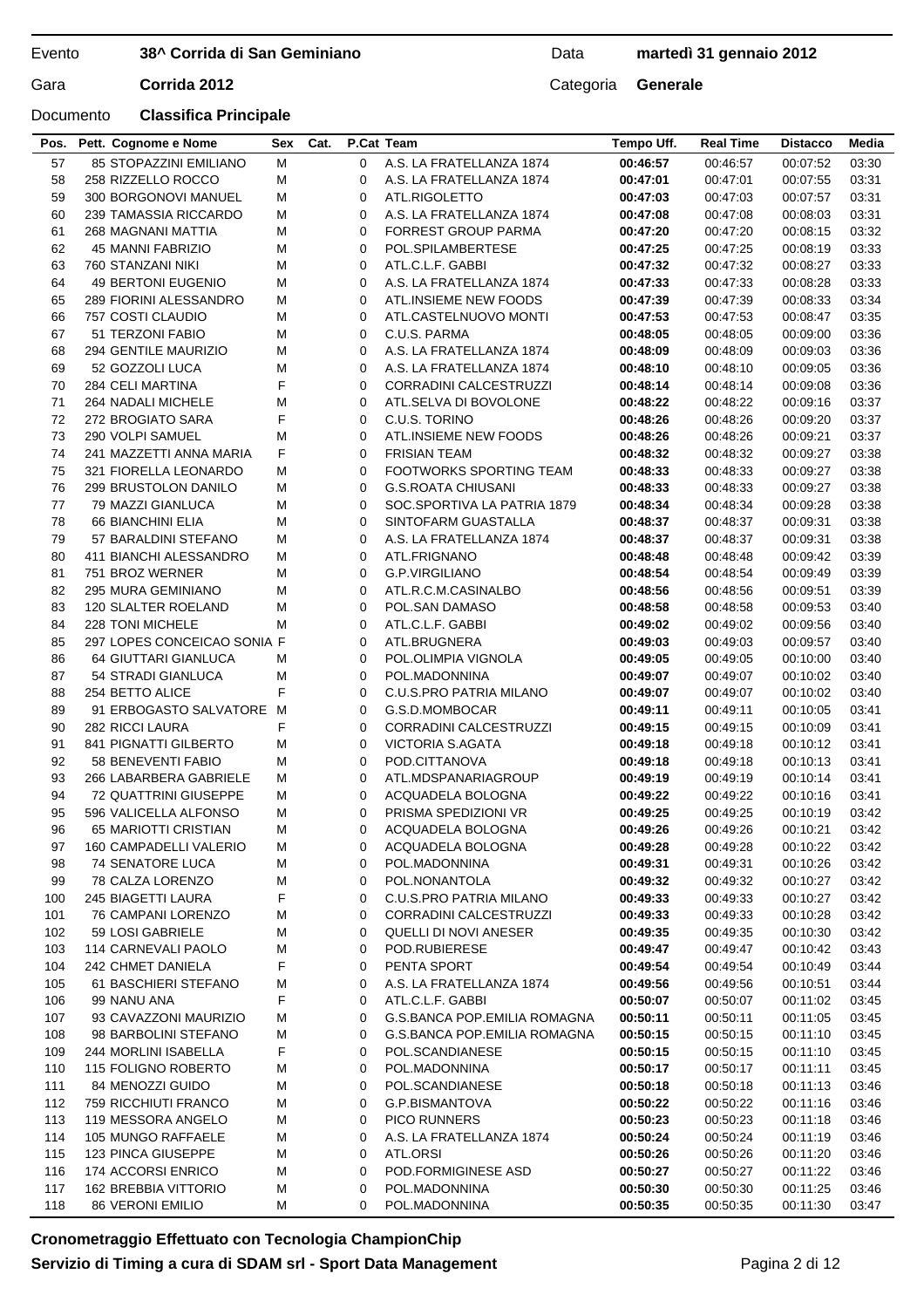## **38^ Corrida di San Geminiano**

Data **martedì 31 gennaio 2012**

| Gara | Corrida 2012 | Categoria Generale |  |
|------|--------------|--------------------|--|

| Pos.       | Pett. Cognome e Nome                              | Sex    | Cat. |             | P.Cat Team                               | Tempo Uff.           | <b>Real Time</b>     | <b>Distacco</b>      | Media          |
|------------|---------------------------------------------------|--------|------|-------------|------------------------------------------|----------------------|----------------------|----------------------|----------------|
| 119        | 96 FERRARI ANDREA                                 | M      |      | $\mathbf 0$ | LIBERI                                   | 00:50:38             | 00:50:38             | 00:11:33             | 03:47          |
| 120        | 259 ROCCATO FABIO                                 | М      |      | 0           | A.S. LA FRATELLANZA 1874                 | 00:50:54             | 00:50:54             | 00:11:48             | 03:48          |
| 121        | 322 MASSIMI LORENZO                               | M      |      | 0           | CIRCOLO USL VALDARNO                     | 00:50:57             | 00:50:57             | 00:11:52             | 03:48          |
| 122        | 600 VALLICELLA ZENO                               | M      |      | 0           | C.S.I.VERONA                             | 00:50:58             | 00:50:58             | 00:11:53             | 03:49          |
| 123        | 230 FERRACUTI GIANLUCA                            | M      |      | 0           | A.S. LA FRATELLANZA 1874                 | 00:51:10             | 00:51:10             | 00:12:04             | 03:49          |
| 124        | 574 PIANA GIULIO                                  | M      |      | 0           | LIBERI                                   | 00:51:15             | 00:51:15             | 00:12:09             | 03:50          |
| 125        | 56 PALTRINIERI ENRICO                             | M      |      | $\mathbf 0$ | POD.MEDOLLESI                            | 00:51:20             | 00:51:20             | 00:12:15             | 03:50          |
| 126        | 117 MUZZIOLI RICCARDO                             | M      |      | 0           | POD.FORMIGINESE ASD                      | 00:51:20             | 00:51:20             | 00:12:15             | 03:50          |
| 127        | 807 RONCHETTI MASSIMO                             | M      |      | 0           | POD.FORMIGINESE ASD                      | 00:51:21             | 00:51:21             | 00:12:16             | 03:50          |
| 128        | 270 BOMBONATI FILIPPO                             | M      |      | 0           | <b>BOMPANI GROUP</b>                     | 00:51:30             | 00:51:30             | 00:12:25             | 03:51          |
| 129        | 801 MONARI DANIELE                                | M      |      | 0           | ATL.GHIRLANDINA                          | 00:51:31             | 00:51:31             | 00:12:25             | 03:51          |
| 130        | 130 GIOVANNETTI ANDREA                            | M      |      | 0           | POL.SCANDIANESE                          | 00:51:32             | 00:51:32             | 00:12:27             | 03:51          |
| 131        | 791 MANTOVANI CLAUDIO                             | м      |      | $\mathbf 0$ | <b>CORRADINI CALCESTRUZZI</b>            | 00:51:34             | 00:51:34             | 00:12:28             | 03:51          |
| 132        | 80 LO CONTE ANTONIO                               | M      |      | 0           | POL.MADONNINA                            | 00:51:36             | 00:51:36             | 00:12:30             | 03:51          |
| 133        | 619 CAMPAGNOLI CRISTIANO                          | M      |      | 0           | <b>BOMPANI GROUP</b>                     | 00:51:37             | 00:51:37             | 00:12:31             | 03:51          |
| 134        | <b>111 NENEGHETTI LUCIO</b>                       | M      |      | 0           | G.P.VIRGILIANO                           | 00:51:38             | 00:51:38             | 00:12:33             | 03:52          |
| 135        | 588 PANEBIANCO ENZO                               | M      |      | 0           | POL.SCANDIANESE                          | 00:51:43             | 00:51:43             | 00:12:38             | 03:52          |
| 136        | 127 AGAQZZOTTI GIANLUCA                           | M      |      | 0           | POD.RUBIERESE                            | 00:51:44             | 00:51:44             | 00:12:39             | 03:52          |
| 137        | <b>146 CERFOGLI DAVIDE</b>                        | М      |      | 0           | POD.FIORANESE                            | 00:51:46             | 00:51:46             | 00:12:40             | 03:52          |
| 138        | 206 VETRUGNO FABIO                                | M      |      | 0           | ATL.TREVIGLIO                            | 00:51:47             | 00:51:47             | 00:12:41             | 03:52          |
| 139        | 134 MESSORI MARCELLO                              | M      |      | 0           | A.S. LA FRATELLANZA 1874                 | 00:51:47             | 00:51:47             | 00:12:42             | 03:52          |
| 140        | <b>154 MARTINELLI SARAH</b>                       | F      |      | 0           | G.P.QUADRIFOGLIO                         | 00:51:52             | 00:51:52             | 00:12:47             | 03:53          |
| 141        | 151 ALESSANDRI ALESSANDROM                        |        |      | 0           | ATL.85 FAENZA                            | 00:51:54             | 00:51:54             | 00:12:48             | 03:53          |
| 142        | 103 PIGNATTI ANDREA                               | M<br>F |      | 0<br>0      | POL.MADONNINA                            | 00:51:55             | 00:51:55             | 00:12:49             | 03:53          |
| 143<br>144 | 227 PERON GAIA                                    | M      |      | 0           | ATL.85 FAENZA<br><b>G.S.LAMONE RUSSI</b> | 00:51:57             | 00:51:57             | 00:12:51             | 03:53          |
| 145        | <b>138 CAMANZI MASSIMO</b><br>132 CAVAZZUTI PAOLO | M      |      | 0           | POD.FORMIGINESE ASD                      | 00:52:00<br>00:52:02 | 00:52:00<br>00:52:02 | 00:12:55<br>00:12:57 | 03:53<br>03:53 |
| 146        | 861 CHUBAK NADJIA                                 | F      |      | 0           | ATL.AVIS CASTEL S.PIETRO                 | 00:52:03             | 00:52:03             | 00:12:58             | 03:53          |
| 147        | 143 BENEDETTI ROBERTO                             | M      |      | 0           | ATL.R.C.M.CASINALBO                      | 00:52:04             | 00:52:04             | 00:12:58             | 03:53          |
| 148        | 101 BATTISTONI DANILO                             | M      |      | 0           | POD.CITTANOVA                            | 00:52:04             | 00:52:04             | 00:12:59             | 03:53          |
| 149        | 153 BUSSI PAOLO                                   | M      |      | 0           | ATL.MDSPANARIAGROUP                      | 00:52:05             | 00:52:05             | 00:12:59             | 03:54          |
| 150        | 675 GILIBERTI MASSIMO                             | M      |      | 0           | SOC.SPORTIVA LA PATRIA 1879              | 00:52:08             | 00:52:08             | 00:13:03             | 03:54          |
| 151        | 678 LUPPI CRISTIAN                                | M      |      | 0           | SOC.SPORTIVA LA PATRIA 1879              | 00:52:11             | 00:52:11             | 00:13:06             | 03:54          |
| 152        | 149 SAVOIA ENRICO                                 | M      |      | 0           | ATL.R.C.M.CASINALBO                      | 00:52:12             | 00:52:12             | 00:13:07             | 03:54          |
| 153        | 606 POZZI FABIO                                   | M      |      | 0           | ACETO BALSAMICO DEL DUCA                 | 00:52:12             | 00:52:12             | 00:13:07             | 03:54          |
| 154        | 92 CASSANELLI ANDREA                              | M      |      | 0           | SOC.SPORTIVA LA PATRIA 1879              | 00:52:14             | 00:52:14             | 00:13:08             | 03:54          |
| 155        | 113 DENTI STEFANO                                 | M      |      | 0           | ATL.MDSPANARIAGROUP                      | 00:52:17             | 00:52:17             | 00:13:12             | 03:54          |
| 156        | <b>469 PALADINI PAOLO</b>                         | M      |      | 0           | POL.ARCETO                               | 00:52:17             | 00:52:17             | 00:13:12             | 03:54          |
| 157        | 225 RONCHI LORIS                                  | M      |      | 0           | POL.SAN DONNINO                          | 00:52:18             | 00:52:18             | 00:13:12             | 03:55          |
| 158        | 184 BONACINI FILIPPO                              | M      |      | 0           | A.S. LA FRATELLANZA 1874                 | 00:52:21             | 00:52:21             | 00:13:15 03:55       |                |
| 159        | 102 GARDUSI NICOLA                                | M      |      | 0           | G.P.VIRGILIANO                           | 00:52:22             | 00:52:22             | 00:13:17             | 03:55          |
| 160        | 833 FERRARI IVANO                                 | M      |      | 0           | POL.SAN DONNINO                          | 00:52:27             | 00:52:27             | 00:13:22             | 03:55          |
| 161        | 249 TRENTI FRANCESCO                              | M      |      | 0           | POL.SAN DONNINO                          | 00:52:35             | 00:52:35             | 00:13:30             | 03:56          |
| 162        | 512 TRENTI AMEDEO                                 | M      |      | 0           | POL.SAN DAMASO                           | 00:52:38             | 00:52:38             | 00:13:32             | 03:56          |
| 163        | 148 ABBOTTONI DAVIDE                              | M      |      | 0           | POD.FINALE EMILIA                        | 00:52:39             | 00:52:39             | 00:13:34             | 03:56          |
| 164        | 179 FRASCA ANTONIO                                | M      |      | 0           | ATL.MDSPANARIAGROUP                      | 00:52:42             | 00:52:42             | 00:13:36             | 03:56          |
| 165        | 283 COCCHI FRANCESCA                              | F      |      | 0           | CORRADINI CALCESTRUZZI                   | 00:52:42             | 00:52:42             | 00:13:36             | 03:56          |
| 166        | 172 SPADONI JONES                                 | M      |      | 0           | POL.SAN DONNINO                          | 00:52:42             | 00:52:42             | 00:13:37             | 03:56          |
| 167        | <b>156 DONDI ROBERTO</b>                          | M      |      | 0           | POL.SAN DONNINO                          | 00:52:44             | 00:52:44             | 00:13:38             | 03:56          |
| 168        | <b>125 GIBERTONI CRISTIAN</b>                     | M      |      | 0           | ATL.R.C.M.CASINALBO                      | 00:52:45             | 00:52:45             | 00:13:39             | 03:57          |
| 169        | 235 DE SENSI MATTEO                               | M      |      | 0           | C.U.S. PARMA                             | 00:52:45             | 00:52:45             | 00:13:39             | 03:57          |
| 170        | 181 COSTA FABRIZIO                                | M      |      | 0           | ATL.GHIRLANDINA                          | 00:52:47             | 00:52:47             | 00:13:42             | 03:57          |
| 171        | 572 ESPOSITO ALESSANDRO                           | м      |      | 0           | LIBERI                                   | 00:52:50             | 00:52:50             | 00:13:45             | 03:57          |
| 172        | 840 PETTATI MATTEO                                | M      |      | 0           | UISP REGGIO E.                           | 00:52:53             | 00:52:53             | 00:13:47             | 03:57          |
| 173        | 677 GABBI CARLO                                   | M      |      | 0           | SOC.SPORTIVA LA PATRIA 1879              | 00:53:00             | 00:53:00             | 00:13:55             | 03:58          |
| 174        | 854 BASCUCCI DAVIDE                               | M      |      | 0           | <b>GOLDEN CLUB RIMINI</b>                | 00:53:03             | 00:53:03             | 00:13:57             | 03:58          |
| 175        | 97 RASPONI ANDREA                                 | M      |      | 0           | <b>G.P.LA GUGLIA</b>                     | 00:53:03             | 00:53:03             | 00:13:58             | 03:58          |
| 175        | 0 null null                                       | M      |      | 0           |                                          | 00:53:03             | 00:53:03             | 00:13:58             | 03:58          |
| 176        | 192 DEBBIA ENEA                                   | M      |      | 0           | G.P.LA GUGLIA                            | 00:53:03             | 00:53:03             | 00:13:58             | 03:58          |
| 177        | 216 PANZERA ALESSANDRO                            | M      |      | 0           | ATL.TREVIGLIO                            | 00:53:05             | 00:53:05             | 00:14:00             | 03:58          |
| 178        | 694 PELLACANI LUCA                                | M      |      | 0           | G.P.LA GUGLIA                            | 00:53:05             | 00:53:05             | 00:14:00             | 03:58          |
| 179        | 443 VENTURELLI MARCO                              | M      |      | 0           | POD.CITTANOVA                            | 00:53:08             | 00:53:08             | 00:14:03             | 03:58          |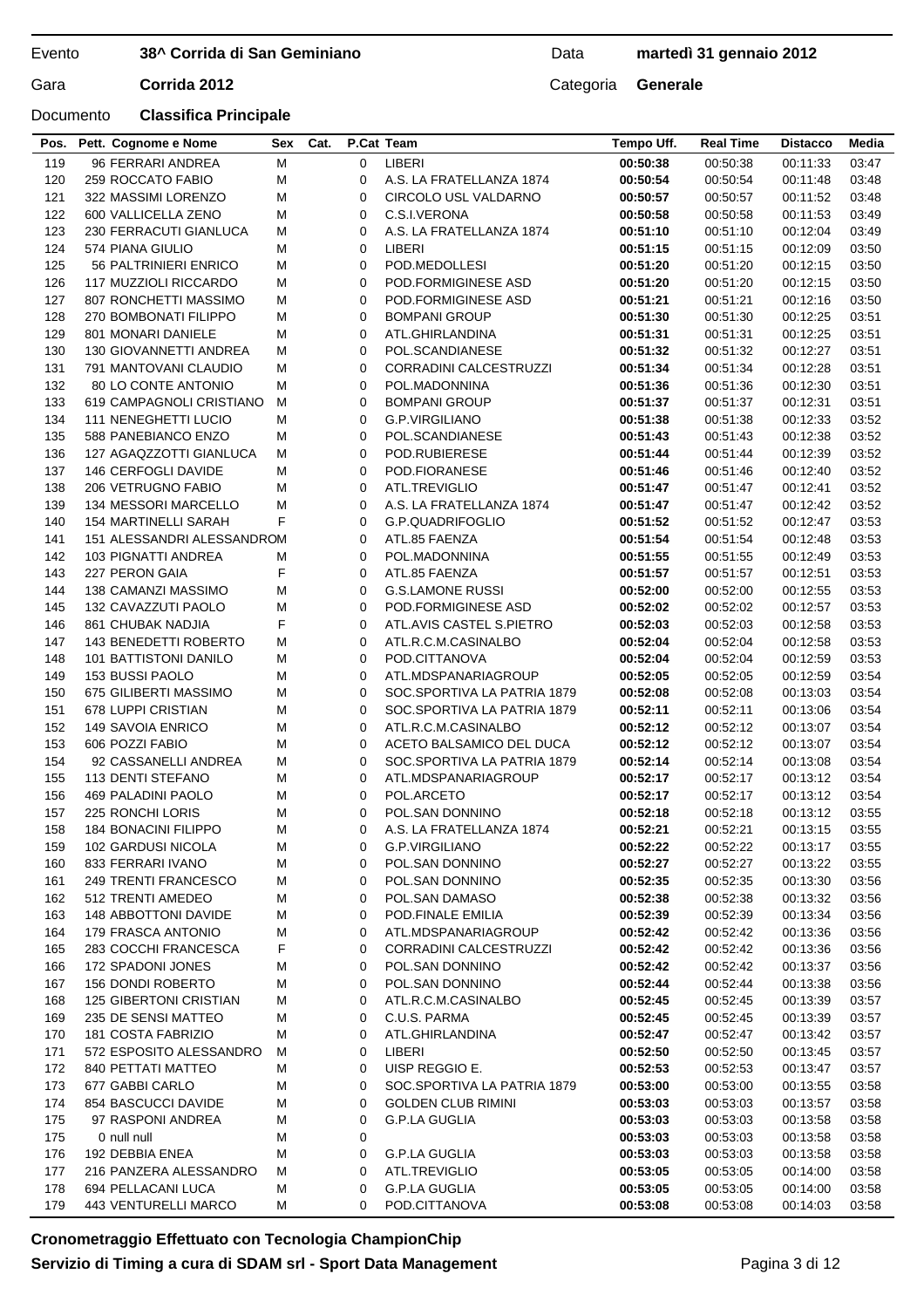## **38^ Corrida di San Geminiano**

## Data **martedì 31 gennaio 2012**

Gara **Corrida 2012** Categoria **Generale** 

## Documento **Classifica Principale**

| 180 | 173 SANTI BORTOLOTT MARCOM   |   | 0           | ATL.FRIGNANO                            | 00:53:11 | 00:53:11 | 00:14:06 | 03:59 |
|-----|------------------------------|---|-------------|-----------------------------------------|----------|----------|----------|-------|
| 181 | <b>140 TOSATTI GIOVANNI</b>  | м | 0           | POL.CORASSORI                           | 00:53:13 | 00:53:13 | 00:14:07 | 03:59 |
| 182 | <b>175 VINCENZI ANTONIO</b>  | М | 0           | LIBERI                                  | 00:53:13 | 00:53:13 | 00:14:08 | 03:59 |
| 183 | <b>163 BIGI ALESSANDRO</b>   | М | 0           | PENTATHLON MODERNO MODENA               | 00:53:16 | 00:53:16 | 00:14:11 | 03.59 |
| 184 | 773 GENNARI STEFANO          | М | 0           | <b>AVIS S.FELICE</b>                    | 00:53:17 | 00:53:17 | 00:14:11 | 03.59 |
| 185 | 168 BURATTI GIOVANNI PAOLO M |   | 0           | POL.SAN DONNINO                         | 00:53:20 | 00:53:20 | 00:14:14 | 03:59 |
| 186 | 145 DOTTO DANIELE            | м | 0           | G.P.LA GUGLIA                           | 00:53:21 | 00:53:21 | 00:14:15 | 03:59 |
| 187 | 370 MONTENOVO MATTEO         | м | 0           | <b>PICO RUNNERS</b>                     | 00:53:22 | 00:53:22 | 00:14:16 | 03:59 |
|     |                              |   |             |                                         |          |          |          |       |
| 188 | 649 CAVALLARO EMANUELE       | М | 0           | ATL.MDSPANARIAGROUP                     | 00:53:23 | 00:53:23 | 00:14:18 | 03:59 |
| 189 | 666 ZANTI ANDREA             | М | 0           | ATL.MDSPANARIAGROUP                     | 00:53:23 | 00:53:23 | 00:14:18 | 03.59 |
| 190 | 577 BERTESI ELIA             | М | 0           | POL.SALICETA S.GIULIANO                 | 00:53:26 | 00:53:26 | 00:14:21 | 04:00 |
| 191 | 194 NEGRO GIANCARLO          | М | 0           | POL.SAN DAMASO                          | 00:53:27 | 00:53:27 | 00:14:22 | 04:00 |
| 192 | 177 BANDIERI MARCO           | М | 0           | PENTATHLON MODERNO MODENA               | 00:53:31 | 00:53:31 | 00:14:25 | 04:00 |
| 193 | 198 COVEZZI LUCA             | М | 0           | POL.MADONNINA                           | 00:53:34 | 00:53:34 | 00:14:29 | 04:00 |
| 194 | 63 BELLUCCI LAURO            | М | 0           | POL.MADONNINA                           | 00:53:37 | 00:53:37 | 00:14:31 | 04:00 |
| 195 | 176 SOPRANI PAOLO            | М | 0           | CELTIC DRUID CASTENASO                  | 00:53:37 | 00:53:37 | 00:14:32 | 04:00 |
| 196 | 680 DALLARI GIANLUCA         | М | 0           | <b>G.P.LA GUGLIA</b>                    | 00:53:37 | 00:53:37 | 00:14:32 | 04:00 |
| 197 | 653 AGAZZOTTI VALTER         | М | 0           | ATL.MDSPANARIAGROUP                     | 00:53:38 | 00:53:38 | 00:14:32 | 04:00 |
| 198 | 189 RICCI DINO               | М | 0           | POD.FORMIGINESE ASD                     | 00:53:39 | 00:53:39 | 00:14:33 | 04:01 |
| 199 | 265 BERTUZZI RICCARDO        | М | 0           | ATL.SELVA DI BOVOLONE                   | 00:53:42 | 00:53:42 | 00:14:36 | 04:01 |
|     |                              |   | 0           |                                         |          |          |          |       |
| 200 | 516 SIROTTI LUCA             | М |             | POL.SAN DAMASO                          | 00:53:42 | 00:53:42 | 00:14:37 | 04:01 |
| 201 | 183 GOGIOSO GUIDO            | М | 0           | A.S. LA FRATELLANZA 1874                | 00:53:44 | 00:53:44 | 00:14:39 | 04:01 |
| 202 | <b>159 FANTONI MATTEO</b>    | M | 0           | G.S.BANCA POP.EMILIA ROMAGNA            | 00:53:46 | 00:53:46 | 00:14:41 | 04:01 |
| 203 | 818 BASSI FABIO              | М | 0           | PENTATHLON MODERNO MODENA               | 00:53:49 | 00:53:49 | 00:14:43 | 04:01 |
| 204 | 602 GIMPIETRI STEFANO        | М | 0           | C.U.S. PARMA                            | 00:53:52 | 00:53:52 | 00:14:47 | 04:02 |
| 205 | 626 CATTINI ALBERTO          | М | 0           | POD.SPORTINSIEME FORMIGINE              | 00:53:54 | 00:53:54 | 00:14:49 | 04:02 |
| 206 | 676 LUPPI VALERIO            | М | 0           | SOC.SPORTIVA LA PATRIA 1879             | 00:53:59 | 00:53:59 | 00:14:53 | 04:02 |
| 207 | 491 DI GUGLIELMO TONIO       | М | 0           | LIBERI                                  | 00:53:59 | 00:53:59 | 00:14:54 | 04:02 |
| 208 | 157 BAROZZI GIANLUCA         | М | $\mathbf 0$ | DOPOLAVORO FERROVIARIO MODENA00:54:00   |          | 00:54:00 | 00:14:55 | 04:02 |
| 209 | 587 GATTONE4 ROBERTO         | М | 0           | LIBERI                                  | 00:54:03 | 00:54:03 | 00:14:57 | 04:02 |
| 210 | 333 MERENGHI SAMUELE         | М | 0           | 3C COMPAGNIA CREMONESE CORRID.00:54:04  |          | 00:54:04 | 00:14:58 | 04:02 |
| 211 | 418 TOGNONI STEFANO          | М | 0           | ATL.FRIGNANO                            | 00:54:05 | 00:54:05 | 00:14:59 | 04:03 |
| 212 | 701 AMA' ROBERTO             | М | 0           | PODISTI ADRIA                           | 00:54:07 | 00:54:07 | 00:15:01 | 04:03 |
| 213 | 774 GASPARON ENRICO          | М | 0           | ATL.VERBANO                             | 00:54:19 | 00:54:19 | 00:15:13 | 04:04 |
|     |                              |   | 0           |                                         |          |          |          |       |
| 214 | 565 TRALDI GUIDO             | М |             | BANCO S.GEMINIANO E S.PROSPERO 00:54:19 |          | 00:54:19 | 00:15:14 | 04:04 |
| 215 | 461 GOZZI ALESSANDRO         | М | 0           | POD.CITTANOVA                           | 00:54:20 | 00:54:20 | 00:15:15 | 04:04 |
| 216 | 77 MACCHIA GIULIO            | М | 0           | A.S. LA FRATELLANZA 1874                | 00:54:23 | 00:54:23 | 00:15:17 | 04:04 |
| 217 | 641 FERRARONI GIORGIO        | М | 0           | <b>G.D.ITALPOSE PIACENZA</b>            | 00:54:24 | 00:54:24 | 00:15:19 | 04:04 |
| 218 | 210 SCALTRITI FEDERICO       | М | 0           | ATLETICA CIBENO                         | 00:54:25 | 00:54:25 | 00:15:19 | 04:04 |
| 219 | 428 CHIATTO DOMENICO         | М | 0           | DOPOLAVORO FERROVIARIO MODENA00:54:30   |          | 00:54:30 | 00:15:24 | 04:04 |
| 220 | 213 GOLDONI FRANCESCO        | М | $\Omega$    | POL.SAN DONNINO                         | 00:54:30 | 00:54:30 | 00:15:24 | 04:04 |
| 221 | 361 BELMONTE CARMINE         | М | 0           | <b>PICO RUNNERS</b>                     | 00:54:30 | 00:54:30 | 00:15:25 | 04:04 |
| 222 | 449 FRANZESE ANTONIO         | М | 0           | POD.CITTANOVA                           | 00:54:30 | 00:54:30 | 00:15:25 | 04:04 |
| 223 | 398 PIERLI GIORGIO           | M | 0           | POL.NONANTOLA                           | 00:54:31 | 00:54:31 | 00:15:25 | 04:04 |
| 224 | 205 CARRA GIUSEPPE           | М | 0           | G.P.AVIS SUZZARA                        | 00:54:31 | 00:54:31 | 00:15:26 | 04:05 |
| 225 | 672 BADIALI GIANLUCA         | M | 0           | <b>ATLETICA CIBENO</b>                  | 00:54:34 | 00:54:34 | 00:15:29 | 04:05 |
| 226 | 591 GALIOTTO PAOLO           | M | 0           | POD.CORREGGIO                           | 00:54:36 | 00:54:36 | 00:15:31 | 04:05 |
| 227 | 388 PETRILLO FABIO           | M | 0           | LIBERI                                  | 00:54:38 | 00:54:38 | 00:15:32 | 04:05 |
| 228 | 432 VANDELLI GIUSEPPE        | М | 0           | POL.SCANDIANESE                         | 00:54:39 | 00:54:39 | 00:15:33 | 04:05 |
| 229 | 558 VINCENZI ALESSANDRO      | М | 0           | LIBERI                                  | 00:54:49 | 00:54:49 | 00:15:43 | 04:06 |
| 230 | 752 LANDOLFO ANTONIO         | М | 0           | ACQUADELA BOLOGNA                       | 00:54:51 | 00:54:51 | 00:15:46 | 04:06 |
| 231 | 697 TOCCACELI FABIO          | M | 0           | <b>G.P.LA GUGLIA</b>                    | 00:54:57 | 00:54:57 | 00:15:52 | 04:06 |
| 232 | 34 STORARI PAOLO             | M | 0           | <b>BOMPANI GROUP</b>                    | 00:54:57 | 00:54:57 | 00:15:52 | 04:06 |
| 233 | 390 ROMANI STEFANO           | M | 0           | LIBERI                                  | 00:55:09 | 00:55:09 | 00:16:03 | 04:07 |
| 234 | 622 BRANDUZZI DARIO          |   | 0           | POD SPORTINSIEME FORMIGINE              | 00:55:11 | 00:55:11 |          |       |
|     |                              | М |             |                                         |          |          | 00:16:05 | 04:07 |
| 235 | 201 ARCARI ALFREDO           | M | 0           | POD.FORMIGINESE ASD                     | 00:55:14 | 00:55:14 | 00:16:08 | 04:08 |
| 236 | 635 MAZZEO DANIELE           | M | 0           | ATL.PIACENZA                            | 00:55:18 | 00:55:18 | 00:16:13 | 04:08 |
| 237 | 508 ROSSI DANIELE            | M | 0           | <b>UISP FIRENZE</b>                     | 00:55:29 | 00:55:29 | 00:16:23 | 04:09 |
| 238 | 170 BENASSI MAURIZIO         | M | 0           | POD.CITTANOVA                           | 00:55:30 | 00:55:30 | 00:16:25 | 04:09 |
| 239 | 377 DANELLI MANLIO           | M | 0           | G.S.MONTESTELLA                         | 00:55:32 | 00:55:32 | 00:16:26 | 04:09 |
| 240 | 439 ZOBOLI MAURO             | M | 0           | POD.CITTANOVA                           | 00:55:32 | 00:55:32 | 00:16:27 | 04:09 |
| 241 | 517 CHILETTI EGIDIO          | М | 0           | POD.VALNIZZOLA                          | 00:55:35 | 00:55:35 | 00:16:29 | 04:09 |
|     |                              |   |             |                                         |          |          |          |       |

**Pos. Pett. Cognome e Nome Sex Cat. P.Cat Team Tempo Uff. Real Time Distacco Media**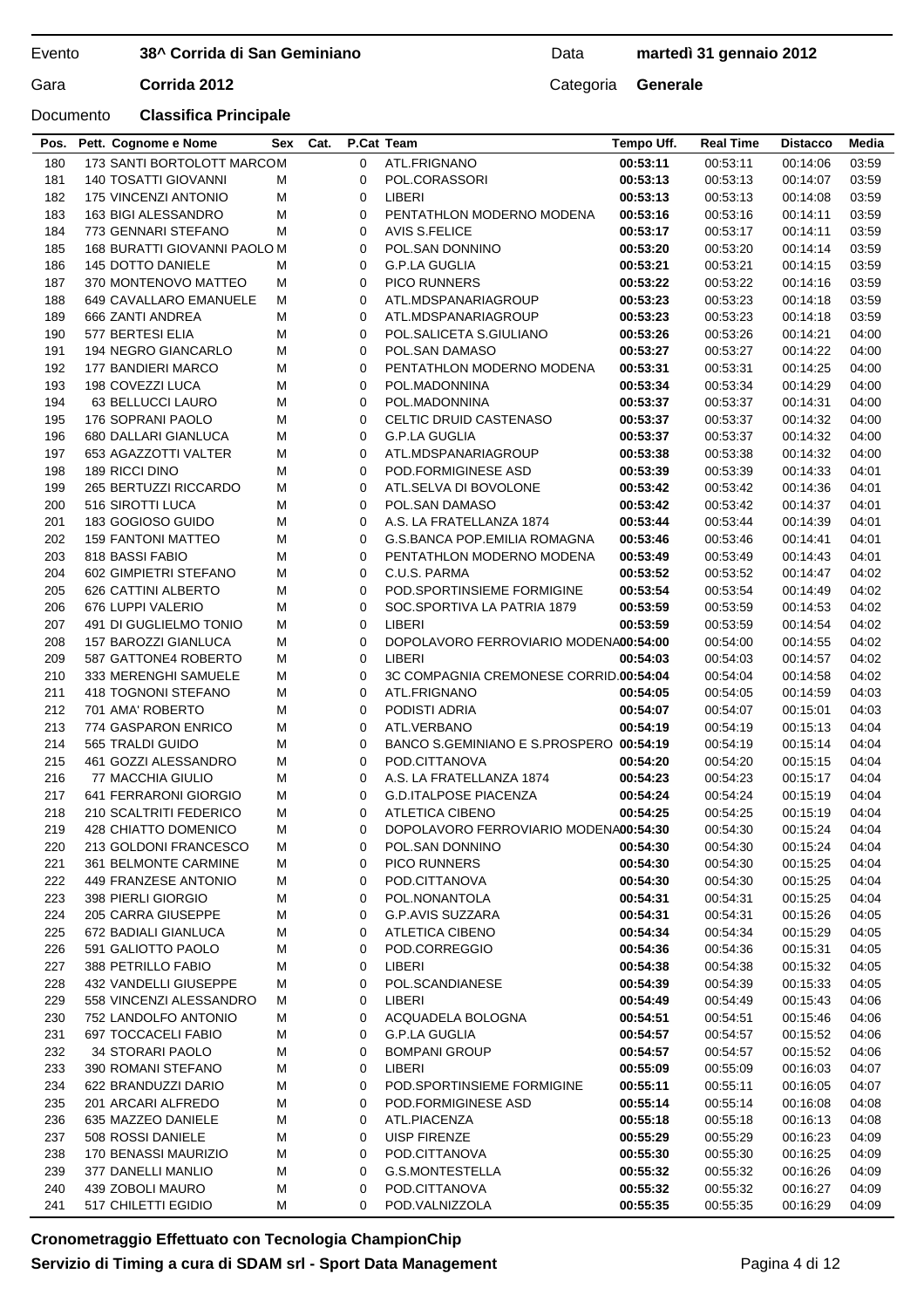## **38^ Corrida di San Geminiano**

## Data **martedì 31 gennaio 2012**

Gara **Corrida 2012** Categoria **Generale** 

| Pos. | Pett. Cognome e Nome    | Sex | Cat. |             | P.Cat Team                              | Tempo Uff. | <b>Real Time</b> | <b>Distacco</b> | Media |
|------|-------------------------|-----|------|-------------|-----------------------------------------|------------|------------------|-----------------|-------|
| 242  | 518 CHEDINI MICHELE     | M   |      | 0           | POD.VALNIZZOLA                          | 00:55:36   | 00:55:36         | 00:16:31        | 04:09 |
| 243  | <b>458 CINQUE FABIO</b> | M   |      | 0           | POD.CITTANOVA                           | 00:55:37   | 00:55:37         | 00:16:32        | 04:09 |
| 244  | 442 PIACENTINI GIUSEPPE | М   |      | 0           | POD.CITTANOVA                           | 00:55:39   | 00:55:39         | 00:16:34        | 04:10 |
| 245  | 471 BELLINI GIULIA      | F   |      | 0           | MOLLIFICIO MODENESE CITTADELLA 00:55:41 |            | 00:55:41         | 00:16:36        | 04:10 |
| 246  | 498 AZZANI PAOLO        | M   |      | 0           | POL.OLIMPIA VIGNOLA                     | 00:55:42   | 00:55:42         | 00:16:36        | 04:10 |
| 247  | 650 GULMINI ROBERTO     | M   |      | 0           | ATL.MDSPANARIAGROUP                     | 00:55:42   | 00:55:42         | 00:16:36        | 04:10 |
| 248  | 355 BARANI DOMENICO     | М   |      | 0           | POL.OLIMPIA VIGNOLA                     | 00:55:42   | 00:55:42         | 00:16:37        | 04:10 |
| 249  | 459 MAGGIONI FILIPPO    | М   |      | 0           | POD.CITTANOVA                           | 00:55:43   | 00:55:43         | 00:16:38        | 04:10 |
| 250  | 360 BARBI ROSSANO       | М   |      | $\mathbf 0$ | <b>PICO RUNNERS</b>                     | 00:55:47   | 00:55:47         | 00:16:42        | 04:10 |
| 251  | 358 ZACCARELLI EUGENIO  | М   |      | 0           | <b>PICO RUNNERS</b>                     | 00:55:48   | 00:55:48         | 00:16:43        | 04:10 |
| 252  | 709 PALTRINIERI LUCA    | М   |      | $\mathbf 0$ | POL.MADONNINA                           | 00:55:48   | 00:55:48         | 00:16:43        | 04:10 |
| 253  | 410 VENTURELLI ROBERTO  | М   |      | 0           | ATL.FRIGNANO                            | 00:55:51   | 00:55:51         | 00:16:46        | 04:10 |
| 254  | 180 PINCA STEFANO       | М   |      | 0           | ATL.ORSI                                | 00:55:53   | 00:55:53         | 00:16:47        | 04:11 |
| 255  | 231 FIUMARA DANIELE     | M   |      | 0           | A.S. LA FRATELLANZA 1874                | 00:55:55   | 00:55:55         | 00:16:49        | 04:11 |
| 256  | 226 SANTIMARIA MARGIE   | F   |      | $\mathbf 0$ | IL PRA VIGEVANO                         | 00:55:55   | 00:55:55         | 00:16:50        | 04:11 |
| 257  | 659 CAMPANI CLAUDIO     | M   |      | 0           | ATL.MDSPANARIAGROUP                     | 00:55:58   | 00:55:58         | 00:16:52        | 04:11 |
| 258  | 251 MERCURIO VITTORIO   | M   |      | 0           | PENTATHLON MODERNO MODENA               | 00:55:58   | 00:55:58         | 00:16:52        | 04:11 |
| 259  | 438 MELOTTI ALESSIO     | М   |      | 0           | POD.CITTANOVA                           | 00:55:59   | 00:55:59         | 00:16:54        | 04:11 |
| 260  | 237 CAMPUS MARCO        | М   |      | 0           | C.U.S. PARMA                            | 00:56:02   | 00:56:02         |                 | 04:11 |
|      |                         |     |      |             |                                         |            |                  | 00:16:57        |       |
| 261  | 849 TESINI LORENZO      | М   |      | 0           | POL.MADONNINA                           | 00:56:02   | 00:56:02         | 00:16:57        | 04:11 |
| 262  | 710 FABBRI MIRKO        | М   |      | $\mathbf 0$ | POL.MADONNINA                           | 00:56:03   | 00:56:03         | 00:16:57        | 04:11 |
| 263  | 444 FERRARI ROBERTO     | М   |      | 0           | POD.CITTANOVA                           | 00:56:04   | 00:56:04         | 00:16:59        | 04:11 |
| 264  | 351 PINGHINI PAOLO      | М   |      | $\mathbf 0$ | POL.OLIMPIA VIGNOLA                     | 00:56:06   | 00:56:06         | 00:17:00        | 04:12 |
| 265  | 415 TOLLARI CLAUDIO     | М   |      | 0           | ATL.FRIGNANO                            | 00:56:08   | 00:56:08         | 00:17:02        | 04:12 |
| 266  | 433 ZIRONI FAUSTO       | M   |      | 0           | POL.PORTA SARAGOZZA                     | 00:56:08   | 00:56:08         | 00:17:03        | 04:12 |
| 267  | 229 PIGONI CARMEN       | F   |      | 0           | ATL.MDSPANARIAGROUP                     | 00:56:09   | 00:56:09         | 00:17:04        | 04:12 |
| 268  | 131 BENATTI BRUNO       | M   |      | $\mathbf 0$ | SINTOFARM GUASTALLA                     | 00:56:11   | 00:56:11         | 00:17:05        | 04:12 |
| 269  | 401 BARALDI FABRIZIO    | M   |      | 0           | POL.NONANTOLA                           | 00:56:12   | 00:56:12         | 00:17:06        | 04:12 |
| 270  | 526 GUIGLI ERICA        | F   |      | 0           | MOLLIFICIO MODENESE CITTADELLA          | 00:56:14   | 00:56:14         | 00:17:08        | 04:12 |
| 271  | 822 MAMMEI FRANCO       | M   |      | 0           | POL.SAN DONNINO                         | 00:56:19   | 00:56:19         | 00:17:13        | 04:13 |
| 272  | 627 LEONELLI LUCA       | M   |      | 0           | POD SPORTINSIEME FORMIGINE              | 00:56:25   | 00:56:25         | 00:17:20        | 04:13 |
| 273  | 853 SOLIANI ENRICO      | M   |      | 0           | POL.SALICETA S.GIULIANO                 | 00:56:27   | 00:56:27         | 00:17:21        | 04:13 |
| 274  | 686 COMASTRI PAOLO      | М   |      | $\mathbf 0$ | <b>G.P.LA GUGLIA</b>                    | 00:56:28   | 00:56:28         | 00:17:22        | 04:13 |
| 275  | 116 ORSI MICHELE        | М   |      | 0           | TRC TRAVERSETOLO                        | 00:56:31   | 00:56:31         | 00:17:26        | 04:14 |
| 276  | 337 TOSI MASSIMILIANO   | М   |      | $\mathbf 0$ | <b>MARATHON CREMONA</b>                 | 00:56:32   | 00:56:32         | 00:17:27        | 04:14 |
| 277  | 275 VEZZANI DAVIDE      | М   |      | 0           | POD.CORREGGIO                           | 00:56:34   | 00:56:34         | 00:17:28        | 04:14 |
| 278  | 470 GASPARINI ANDREA    | M   |      | 0           | <b>HAPPY RUNNER CLUB</b>                | 00:56:35   | 00:56:35         | 00:17:30        | 04:14 |
| 279  | 603 FERRARI FILIPPO     | М   |      | 0           | LIBERI                                  | 00:56:38   | 00:56:38         | 00:17:33        | 04:14 |
| 280  | 830 BERTELLI FILIPPO    | М   |      | $\mathbf 0$ | POL.SAN DONNINO                         | 00:56:42   | 00:56:42         | 00:17:37        | 04:14 |
| 281  | 765 DE MARCHI GIOVANNI  | м   |      | 0           | A.S. LA FRATELLANZA 1874                | 00:56:44   | 00:56:44         | 00:17:38        | 04:14 |
| 282  | 766 PIACENTINI DONATO   | M   |      | 0           | HAPPY RUNNER CLUB                       | 00:56:44   | 00:56:44         | 00:17:39        | 04:14 |
| 283  | 310 MALAVASI PAOLO      | M   |      | 0           | IL TORRAZZO                             | 00:56:47   | 00:56:47         | 00:17:42        | 04:15 |
| 284  | 618 MORETTO ANGELO      | M   |      | 0           | <b>BOMPANI GROUP</b>                    | 00:56:55   | 00:56:55         | 00:17:50        | 04:15 |
| 285  | 873 FORNI CLEMENTE      | M   |      | 0           | A.S. LA FRATELLANZA 1874                | 00:56:57   | 00:56:57         | 00:17:51        | 04:15 |
| 286  | 209 VENTURI FABRIZIO    | M   |      | 0           | A.S. LA FRATELLANZA 1874                | 00:56:57   | 00:56:57         | 00:17:51        | 04:15 |
| 287  | 705 SOLMI STEFANO       | М   |      | 0           | POL.MADONNINA                           | 00:57:00   | 00:57:00         | 00:17:55        | 04:16 |
| 288  | 700 FRANZOSO PAOLO      | М   |      | 0           | PODISTI ADRIA                           | 00:57:02   | 00:57:02         | 00:17:57        | 04:16 |
| 289  | 640 DE BONI FABRIZIO    | М   |      | 0           | <b>GINNING CLUB PIACENZA</b>            | 00:57:04   | 00:57:04         | 00:17:59        | 04:16 |
| 290  | 353 NATARANGELO MICHELE | M   |      | 0           | POL.OLIMPIA VIGNOLA                     | 00:57:10   | 00:57:10         | 00:18:04        | 04:16 |
| 291  | 598 TUSINI FEDERICO     | М   |      | 0           | A.S. LA FRATELLANZA 1874                | 00:57:12   | 00:57:12         | 00:18:06        | 04:17 |
| 292  | 585 ROSSI MAURO         | М   |      | 0           | ATL.CASONE NOCETO                       | 00:57:14   | 00:57:14         | 00:18:08        | 04:17 |
| 293  | 870 VACCARI GIORGIO     | M   |      | 0           | A.S. LA FRATELLANZA 1874                | 00:57:18   | 00:57:18         | 00:18:13        | 04:17 |
| 294  | 685 BONINI MARCO        | М   |      | 0           | G.P.LA GUGLIA                           | 00:57:24   | 00:57:24         | 00:18:18        | 04:17 |
| 295  | 634 LAVELLI SILVANO     | М   |      | 0           | ATL.FARNESE                             | 00:57:24   | 00:57:24         | 00:18:18        | 04:17 |
| 296  | 661 DI CUNTO FRANCESCO  | M   |      | 0           | ATL.MDSPANARIAGROUP                     | 00:57:26   | 00:57:26         | 00:18:20        | 04:18 |
| 297  | 794 MARICI GIUSEPPE     | М   |      | 0           | ATL.FUTURA PATERNO'                     | 00:57:28   | 00:57:28         | 00:18:22        | 04:18 |
| 298  | 367 GRECO PAOLO         | M   |      | 0           | <b>PICO RUNNERS</b>                     | 00:57:31   | 00:57:31         | 00:18:26        | 04:18 |
| 299  | 689 LIPARULO PAOLO      | M   |      | 0           | G.P.LA GUGLIA                           | 00:57:35   | 00:57:35         | 00:18:29        | 04:18 |
| 300  | 621 BELLODI ELISABETTA  | F   |      | 0           | ATL.FRIGNANO                            | 00:57:36   | 00:57:36         | 00:18:30        | 04:18 |
| 301  | 787 CORRADINI GIULIANO  | М   |      | 0           | POL.CORASSORI                           | 00:57:37   | 00:57:37         | 00:18:31        | 04:18 |
| 302  | 790 DALL'OLIO ANTONIO   | M   |      | 0           | POL.CORASSORI                           | 00:57:40   | 00:57:40         | 00:18:34        | 04:19 |
| 303  | 595 MAGNANI ENRICO      | М   |      | 0           | POD.CORREGGIO                           | 00:57:42   | 00:57:42         | 00:18:37        | 04:19 |
|      |                         |     |      |             |                                         |            |                  |                 |       |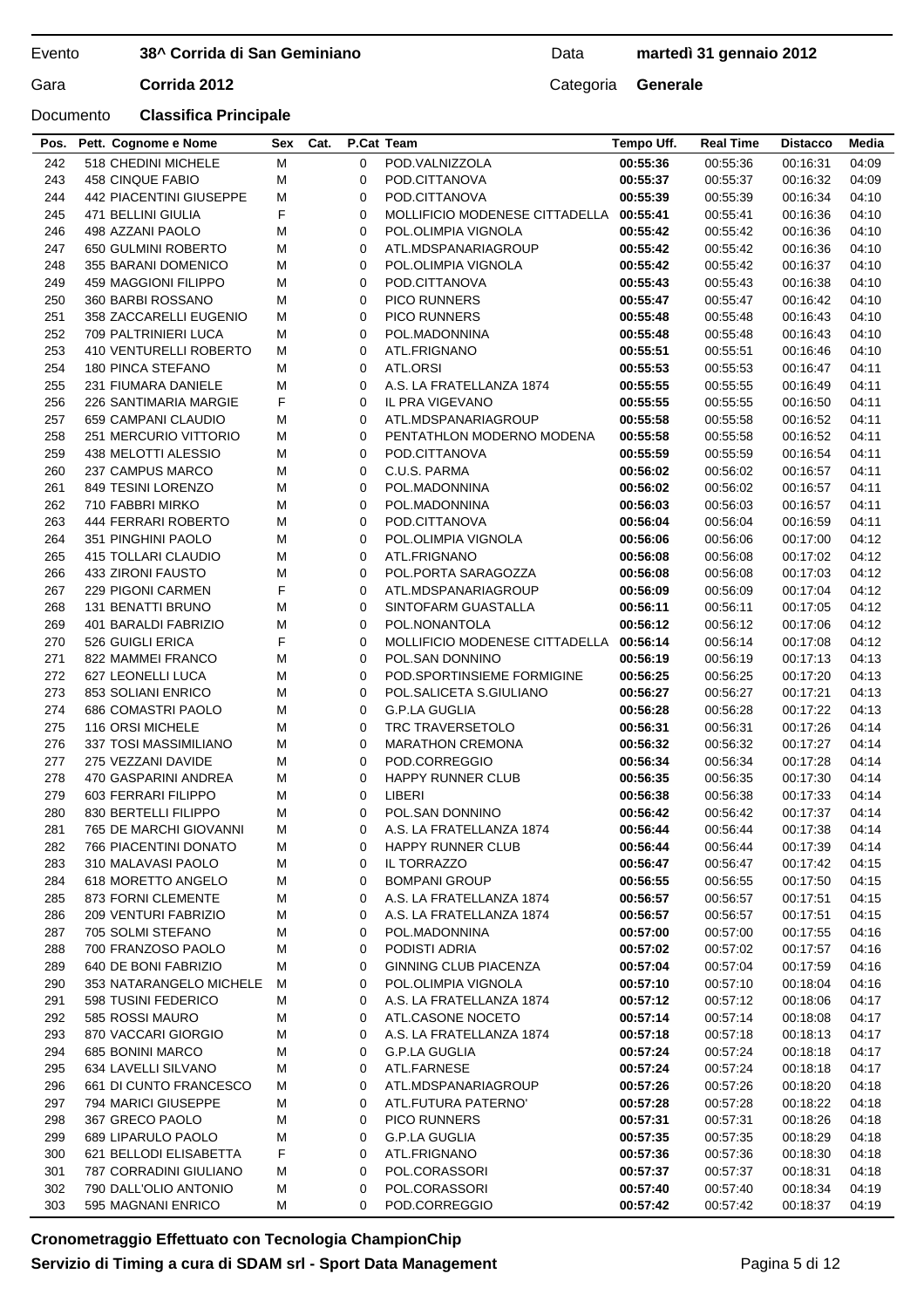## **38^ Corrida di San Geminiano**

## Data **martedì 31 gennaio 2012**

Gara **Corrida 2012** Categoria **Generale** 

| 00:57:47<br>304<br>658 TERZUOLO GIACOMO<br>M<br>ATL.MDSPANARIAGROUP<br>00:57:47<br>04:19<br>0<br>00:18:42<br>305<br>M<br>0<br>00:57:49<br>00:57:49<br>04:19<br>440 MONTANARI PAOLO<br>POD.CITTANOVA<br>00:18:43<br>M<br>0<br>00:57:52<br>04:20<br>306<br>400 LHAOU BACHIR<br>POL.NONANTOLA<br>00:57:52<br>00:18:46<br>M<br>0<br>00:57:54<br>04:20<br>307<br>808 TOSCHI PAOLO<br>POD.FORMIGINESE ASD<br>00:57:54<br>00:18:48<br>04:20<br>308<br>803 MASCATTINI VAINER<br>М<br>0<br>POD.FORMIGINESE ASD<br>00:57:57<br>00:57:57<br>00:18:51<br>М<br>309<br>478 BARBIERI FABRIZIO<br>0<br><b>G.S.BANCA POP.EMILIA ROMAGNA</b><br>00:57:57<br>00:57:57<br>04:20<br>00:18:52<br>M<br>310<br>707 GOZZI ALEX<br>0<br>POL.MADONNINA<br>00:57:58<br>00:57:58<br>00:18:52<br>04:20<br>М<br>04:20<br>311<br>423 FERRARI MASSIMO<br>0<br>QUELLI DI NOVI ANESER<br>00:57:58<br>00:57:58<br>00:18:52<br>F<br>0<br>04:20<br>312<br>252 SOLMI RENATA<br>POD.FORMIGINESE ASD<br>00:58:01<br>00:58:01<br>00:18:56<br>313<br>445 TEGGI CLAUDIO<br>М<br>0<br>POD.CITTANOVA<br>00:58:01<br>00:58:01<br>00:18:56<br>04:20<br>314<br>М<br>04:20<br>468 BRUZZI MARCO<br>0<br>A.S. LA FRATELLANZA 1874<br>00:58:05<br>00:58:05<br>00:18:59<br>F<br>04:20<br>315<br>721 RUFFILLI GIORGIA<br>0<br>POL.MADONNINA<br>00:58:05<br>00:58:05<br>00:18:59<br>М<br>316<br>456 GAETANI GIORGIO<br>0<br>POD.CITTANOVA<br>00:58:06<br>00:58:06<br>00:19:01<br>04:21<br>М<br>0<br>00:58:07<br>04:21<br>317<br>336 VISIGALLI CLAUDIO<br>3C COMPAGNIA CREMONESE CORRID.00:58:07<br>00:19:01<br>$\mathbf 0$<br>LIBERI<br>04:21<br>318<br>867 BERTACCHINI WAINER<br>M<br>00:58:09<br>00:58:09<br>00:19:03<br>M<br>0<br>ATL.PIACENZA<br>319<br>637 SPERONI GIACOMO<br>00:58:11<br>00:58:11<br>00:19:06<br>04:21<br>320<br>448 CASSANO MARIO<br>М<br>0<br>04:21<br>POD.CITTANOVA<br>00:58:16<br>00:58:16<br>00:19:11<br>M<br>04:21<br>321<br>451 PONTIROLI MARCO<br>0<br>POD.CITTANOVA<br>00:58:16<br>00:58:16<br>00:19:11<br>322<br>04:21<br>412 ADAMI PAOLO GUIDO<br>M<br>0<br>ATL.FRIGNANO<br>00:58:17<br>00:58:17<br>00:19:12<br>323<br>M<br>00:58:19<br>04:22<br>785 FERRARI FABIO<br>0<br>POD.CITTANOVA<br>00:58:19<br>00:19:14<br>324<br>0<br>04:22<br>882 PASSARINI LORENZO<br>М<br><b>G.P.I CAGNON</b><br>00:58:20<br>00:58:20<br>00:19:15<br>325<br>647 BENASSI EMANUELE<br>M<br>0<br>ATL.MDSPANARIAGROUP<br>00:58:21<br>00:58:21<br>00:19:16<br>04:22<br>326<br>$\mathbf 0$<br>04:22<br>862 FRANCHINI FILIPPO<br>М<br>POD.CITTANOVA<br>00:58:23<br>00:58:23<br>00:19:18<br>327<br>809 PIRAZZINI DAVIDE<br>М<br>0<br>POD.FORMIGINESE ASD<br>00:58:24<br>00:58:24<br>04:22<br>00:19:18<br>M<br>04:22<br>328<br>786 GAZZOTTI STEFANO<br>0<br>POD.CITTANOVA<br>00:58:24<br>00:58:24<br>00:19:19<br>329<br>665 POPPI ROBERTO<br>M<br>00:58:24<br>00:58:24<br>04:22<br>0<br>ATL.MDSPANARIAGROUP<br>00:19:19<br>04:22<br>330<br>571 ZIRONI CARLO ALBERTO<br>M<br>0<br>BANCO S.GEMINIANO E S.PROSPERO 00:58:25<br>00:58:25<br>00:19:20<br>F<br>04:22<br>331<br>414 BERNARDONI ORNELLA<br>0<br>ATL.FRIGNANO<br>00:58:27<br>00:58:27<br>00:19:21<br>332<br>$\mathbf 0$<br>00:58:29<br>04:22<br>373 TARTARINI ALAN<br>М<br><b>PICO RUNNERS</b><br>00:58:29<br>00:19:24<br>04:22<br>333<br>383 TONDI ANDREA<br>М<br>0<br>LIBERI<br>00:58:30<br>00:58:30<br>00:19:24<br>334<br>856 BERTOLANI MASSIMO<br>M<br>0<br>IL TORRAZZO<br>00:58:32<br>00:58:32<br>00:19:26<br>04:23<br>М<br>04:23<br>335<br>758 SPITALI ANDREA<br>0<br>G.P.BISMANTOVA<br>00:58:34<br>00:58:34<br>00:19:29<br>336<br>847 GAVIOLI STEFANO<br>М<br>0<br>00:58:35<br>00:58:35<br>04:23<br>POL.MADONNINA<br>00:19:30<br>337<br>515 DEBBI ALESSANDRO<br>M<br>0<br>POL.SAN DAMASO<br>00:58:36<br>00:58:36<br>00:19:31<br>04:23<br>338<br>04:23<br>864 VIGARANI ALESSANDRO<br>М<br>0<br>POD.CITTANOVA<br>00:58:38<br>00:58:38<br>00:19:33<br>339<br>545 STROZZI ENEA<br>М<br>0<br><b>INTERFORZE MODENA</b><br>00:58:41<br>00:58:41<br>04:23<br>00:19:35<br>340<br>573 TURCHI RICCARDO<br>M<br>0<br>LIBERI<br>00:58:41<br>00:58:41<br>00:19:36<br>04:23<br>341<br>511 VERZONI MARCELLO<br>0<br>LIBERI<br>04:24<br>М<br>00:58:47<br>00:58:47<br>00:19:42<br>342<br>M<br><b>HAPPI RUNNER CLUB</b><br>04:24<br>852 FARRI PAOLO<br>0<br>00:58:49<br>00:58:49<br>00:19:43<br>343<br>343 CODELUPPLROBERTO<br>CNH<br>00:58:51<br>00:58:51<br>04:24<br>М<br>$\Omega$<br>00:19:45<br>496 INGRASSIA CLAUDIO<br>00:58:51<br>04:24<br>344<br>0<br>LIBERI<br>00:58:51<br>00:19:46<br>M<br>345<br>М<br>660 INCERTI STEFANO<br>0<br>ATL.MDSPANARIAGROUP<br>00:58:52<br>00:58:52<br>04:24<br>00:19:47<br>346<br>M<br><b>INTERFORZE MODENA</b><br>557 ANOBILE PIETRO<br>0<br>00:58:53<br>00:58:53<br>00:19:47<br>04:24<br>347<br>717 CREMONINI ANTONIO<br>М<br>00:58:58<br>04:24<br>0<br>POL.MADONNINA<br>00:58:58<br>00:19:52<br>348<br>М<br>645 POPPI RICCARDO<br>0<br>A.S. LA FRATELLANZA 1874<br>00:58:59<br>00:58:59<br>00:19:53<br>04:25<br>349<br>М<br>00:59:01<br>00:59:01<br>460 GENOVESI ANDREA<br>0<br>POD.CITTANOVA<br>00:19:56<br>04:25<br>350<br>346 TERNALI ROBERTO<br>М<br>00:59:03<br>04:25<br>0<br>POL.MADONNINA<br>00:59:03<br>00:19:57<br>М<br>IL TORRAZZO<br>351<br>528 DIAMANTINI LUCA<br>0<br>00:59:04<br>00:59:04<br>00:19:58<br>04:25<br>F<br>352<br>529 BARJAK GABRIELA<br>G.S.D.MOMBOCAR<br>00:59:05<br>00:59:05<br>04:25<br>0<br>00:19:59<br>353<br>00:59:06<br>547 BARACCHI RICCARDO<br>М<br>0<br><b>INTERFORZE MODENA</b><br>00:59:06<br>00:20:01<br>04:25<br>354<br>836 LORI ROBERTO<br>М<br>0<br>POL.SAN DONNINO<br>00:59:06<br>00:59:06<br>00:20:01<br>04:25<br>355<br>326 QUADRIO PIERLUIGI<br>0<br>ROAD RUNNERS CLUB<br>00:59:07<br>00:59:07<br>М<br>00:20:02<br>04:25<br>356<br>00:59:07<br>664 ROTEGLIA ETTORE<br>М<br>0<br>ATL.MDSPANARIAGROUP<br>00:59:07<br>00:20:02<br>04:25<br>357<br>797 CORSINI IVAN<br>М<br>0<br>ATL.GHIRLANDINA<br>00:59:09<br>00:59:09<br>00:20:04<br>04:25<br>358<br>431 SCARABELLI CLAUDIO<br>M<br>DOPOLAVORO FERROVIARIO MODENA00:59:12<br>00:59:12<br>0<br>00:20:06<br>04:26<br>359<br>812 GUIDETTI PIETRO<br>М<br>00:59:15<br>04:26<br>0<br>POD.FORMIGINESE ASD<br>00:59:15<br>00:20:09<br>М<br>00:59:16<br>360<br>393 PICCAGLIANI LUCA<br>0<br>A.S. LA FRATELLANZA 1874<br>00:59:16<br>00:20:11<br>04:26<br>F<br>361<br>601 SBOARINA ALESSANDRA<br>0<br>C.S.I.VERONA<br>00:59:19<br>00:59:19<br>00:20:13<br>04:26<br>362<br>485 DEBBIA LUCA<br>G.S.BANCA POP.EMILIA ROMAGNA<br>00:59:22<br>М<br>0<br>00:59:22<br>00:20:16<br>04:26<br>363<br>657 BRENICCI CARLO<br>M<br>ATL.MDSPANARIAGROUP<br>00:59:25<br>00:59:25<br>00:20:20<br>04:27<br>0<br>364<br>734 MILAZZO ALESSANDRO<br>LIBERI<br>00:59:25<br>00:59:25<br>М<br>0<br>00:20:20<br>04:27<br>479 MOSCHETTA ANDREA<br>G.S.BANCA POP.EMILIA ROMAGNA<br>365<br>М<br>0<br>00:59:26<br>00:59:26<br>00:20:20<br>04:27 | Pos. | Pett. Cognome e Nome | Sex | Cat. | P.Cat Team | Tempo Uff. | <b>Real Time</b> | <b>Distacco</b> | Media |
|-------------------------------------------------------------------------------------------------------------------------------------------------------------------------------------------------------------------------------------------------------------------------------------------------------------------------------------------------------------------------------------------------------------------------------------------------------------------------------------------------------------------------------------------------------------------------------------------------------------------------------------------------------------------------------------------------------------------------------------------------------------------------------------------------------------------------------------------------------------------------------------------------------------------------------------------------------------------------------------------------------------------------------------------------------------------------------------------------------------------------------------------------------------------------------------------------------------------------------------------------------------------------------------------------------------------------------------------------------------------------------------------------------------------------------------------------------------------------------------------------------------------------------------------------------------------------------------------------------------------------------------------------------------------------------------------------------------------------------------------------------------------------------------------------------------------------------------------------------------------------------------------------------------------------------------------------------------------------------------------------------------------------------------------------------------------------------------------------------------------------------------------------------------------------------------------------------------------------------------------------------------------------------------------------------------------------------------------------------------------------------------------------------------------------------------------------------------------------------------------------------------------------------------------------------------------------------------------------------------------------------------------------------------------------------------------------------------------------------------------------------------------------------------------------------------------------------------------------------------------------------------------------------------------------------------------------------------------------------------------------------------------------------------------------------------------------------------------------------------------------------------------------------------------------------------------------------------------------------------------------------------------------------------------------------------------------------------------------------------------------------------------------------------------------------------------------------------------------------------------------------------------------------------------------------------------------------------------------------------------------------------------------------------------------------------------------------------------------------------------------------------------------------------------------------------------------------------------------------------------------------------------------------------------------------------------------------------------------------------------------------------------------------------------------------------------------------------------------------------------------------------------------------------------------------------------------------------------------------------------------------------------------------------------------------------------------------------------------------------------------------------------------------------------------------------------------------------------------------------------------------------------------------------------------------------------------------------------------------------------------------------------------------------------------------------------------------------------------------------------------------------------------------------------------------------------------------------------------------------------------------------------------------------------------------------------------------------------------------------------------------------------------------------------------------------------------------------------------------------------------------------------------------------------------------------------------------------------------------------------------------------------------------------------------------------------------------------------------------------------------------------------------------------------------------------------------------------------------------------------------------------------------------------------------------------------------------------------------------------------------------------------------------------------------------------------------------------------------------------------------------------------------------------------------------------------------------------------------------------------------------------------------------------------------------------------------------------------------------------------------------------------------------------------------------------------------------------------------------------------------------------------------------------------------------------------------------------------------------------------------------------------------------------------------------------------------------------------------------------------------------------------------------------------------------------------------------------------------------------------------------------------------------------------------------------------------------------------------------------------------------------------------------------------------------------------------------------------------------------------------------------------------------------------------------------------------------------------|------|----------------------|-----|------|------------|------------|------------------|-----------------|-------|
|                                                                                                                                                                                                                                                                                                                                                                                                                                                                                                                                                                                                                                                                                                                                                                                                                                                                                                                                                                                                                                                                                                                                                                                                                                                                                                                                                                                                                                                                                                                                                                                                                                                                                                                                                                                                                                                                                                                                                                                                                                                                                                                                                                                                                                                                                                                                                                                                                                                                                                                                                                                                                                                                                                                                                                                                                                                                                                                                                                                                                                                                                                                                                                                                                                                                                                                                                                                                                                                                                                                                                                                                                                                                                                                                                                                                                                                                                                                                                                                                                                                                                                                                                                                                                                                                                                                                                                                                                                                                                                                                                                                                                                                                                                                                                                                                                                                                                                                                                                                                                                                                                                                                                                                                                                                                                                                                                                                                                                                                                                                                                                                                                                                                                                                                                                                                                                                                                                                                                                                                                                                                                                                                                                                                                                                                                                                                                                                                                                                                                                                                                                                                                                                                                                                                                                                                                                           |      |                      |     |      |            |            |                  |                 |       |
|                                                                                                                                                                                                                                                                                                                                                                                                                                                                                                                                                                                                                                                                                                                                                                                                                                                                                                                                                                                                                                                                                                                                                                                                                                                                                                                                                                                                                                                                                                                                                                                                                                                                                                                                                                                                                                                                                                                                                                                                                                                                                                                                                                                                                                                                                                                                                                                                                                                                                                                                                                                                                                                                                                                                                                                                                                                                                                                                                                                                                                                                                                                                                                                                                                                                                                                                                                                                                                                                                                                                                                                                                                                                                                                                                                                                                                                                                                                                                                                                                                                                                                                                                                                                                                                                                                                                                                                                                                                                                                                                                                                                                                                                                                                                                                                                                                                                                                                                                                                                                                                                                                                                                                                                                                                                                                                                                                                                                                                                                                                                                                                                                                                                                                                                                                                                                                                                                                                                                                                                                                                                                                                                                                                                                                                                                                                                                                                                                                                                                                                                                                                                                                                                                                                                                                                                                                           |      |                      |     |      |            |            |                  |                 |       |
|                                                                                                                                                                                                                                                                                                                                                                                                                                                                                                                                                                                                                                                                                                                                                                                                                                                                                                                                                                                                                                                                                                                                                                                                                                                                                                                                                                                                                                                                                                                                                                                                                                                                                                                                                                                                                                                                                                                                                                                                                                                                                                                                                                                                                                                                                                                                                                                                                                                                                                                                                                                                                                                                                                                                                                                                                                                                                                                                                                                                                                                                                                                                                                                                                                                                                                                                                                                                                                                                                                                                                                                                                                                                                                                                                                                                                                                                                                                                                                                                                                                                                                                                                                                                                                                                                                                                                                                                                                                                                                                                                                                                                                                                                                                                                                                                                                                                                                                                                                                                                                                                                                                                                                                                                                                                                                                                                                                                                                                                                                                                                                                                                                                                                                                                                                                                                                                                                                                                                                                                                                                                                                                                                                                                                                                                                                                                                                                                                                                                                                                                                                                                                                                                                                                                                                                                                                           |      |                      |     |      |            |            |                  |                 |       |
|                                                                                                                                                                                                                                                                                                                                                                                                                                                                                                                                                                                                                                                                                                                                                                                                                                                                                                                                                                                                                                                                                                                                                                                                                                                                                                                                                                                                                                                                                                                                                                                                                                                                                                                                                                                                                                                                                                                                                                                                                                                                                                                                                                                                                                                                                                                                                                                                                                                                                                                                                                                                                                                                                                                                                                                                                                                                                                                                                                                                                                                                                                                                                                                                                                                                                                                                                                                                                                                                                                                                                                                                                                                                                                                                                                                                                                                                                                                                                                                                                                                                                                                                                                                                                                                                                                                                                                                                                                                                                                                                                                                                                                                                                                                                                                                                                                                                                                                                                                                                                                                                                                                                                                                                                                                                                                                                                                                                                                                                                                                                                                                                                                                                                                                                                                                                                                                                                                                                                                                                                                                                                                                                                                                                                                                                                                                                                                                                                                                                                                                                                                                                                                                                                                                                                                                                                                           |      |                      |     |      |            |            |                  |                 |       |
|                                                                                                                                                                                                                                                                                                                                                                                                                                                                                                                                                                                                                                                                                                                                                                                                                                                                                                                                                                                                                                                                                                                                                                                                                                                                                                                                                                                                                                                                                                                                                                                                                                                                                                                                                                                                                                                                                                                                                                                                                                                                                                                                                                                                                                                                                                                                                                                                                                                                                                                                                                                                                                                                                                                                                                                                                                                                                                                                                                                                                                                                                                                                                                                                                                                                                                                                                                                                                                                                                                                                                                                                                                                                                                                                                                                                                                                                                                                                                                                                                                                                                                                                                                                                                                                                                                                                                                                                                                                                                                                                                                                                                                                                                                                                                                                                                                                                                                                                                                                                                                                                                                                                                                                                                                                                                                                                                                                                                                                                                                                                                                                                                                                                                                                                                                                                                                                                                                                                                                                                                                                                                                                                                                                                                                                                                                                                                                                                                                                                                                                                                                                                                                                                                                                                                                                                                                           |      |                      |     |      |            |            |                  |                 |       |
|                                                                                                                                                                                                                                                                                                                                                                                                                                                                                                                                                                                                                                                                                                                                                                                                                                                                                                                                                                                                                                                                                                                                                                                                                                                                                                                                                                                                                                                                                                                                                                                                                                                                                                                                                                                                                                                                                                                                                                                                                                                                                                                                                                                                                                                                                                                                                                                                                                                                                                                                                                                                                                                                                                                                                                                                                                                                                                                                                                                                                                                                                                                                                                                                                                                                                                                                                                                                                                                                                                                                                                                                                                                                                                                                                                                                                                                                                                                                                                                                                                                                                                                                                                                                                                                                                                                                                                                                                                                                                                                                                                                                                                                                                                                                                                                                                                                                                                                                                                                                                                                                                                                                                                                                                                                                                                                                                                                                                                                                                                                                                                                                                                                                                                                                                                                                                                                                                                                                                                                                                                                                                                                                                                                                                                                                                                                                                                                                                                                                                                                                                                                                                                                                                                                                                                                                                                           |      |                      |     |      |            |            |                  |                 |       |
|                                                                                                                                                                                                                                                                                                                                                                                                                                                                                                                                                                                                                                                                                                                                                                                                                                                                                                                                                                                                                                                                                                                                                                                                                                                                                                                                                                                                                                                                                                                                                                                                                                                                                                                                                                                                                                                                                                                                                                                                                                                                                                                                                                                                                                                                                                                                                                                                                                                                                                                                                                                                                                                                                                                                                                                                                                                                                                                                                                                                                                                                                                                                                                                                                                                                                                                                                                                                                                                                                                                                                                                                                                                                                                                                                                                                                                                                                                                                                                                                                                                                                                                                                                                                                                                                                                                                                                                                                                                                                                                                                                                                                                                                                                                                                                                                                                                                                                                                                                                                                                                                                                                                                                                                                                                                                                                                                                                                                                                                                                                                                                                                                                                                                                                                                                                                                                                                                                                                                                                                                                                                                                                                                                                                                                                                                                                                                                                                                                                                                                                                                                                                                                                                                                                                                                                                                                           |      |                      |     |      |            |            |                  |                 |       |
|                                                                                                                                                                                                                                                                                                                                                                                                                                                                                                                                                                                                                                                                                                                                                                                                                                                                                                                                                                                                                                                                                                                                                                                                                                                                                                                                                                                                                                                                                                                                                                                                                                                                                                                                                                                                                                                                                                                                                                                                                                                                                                                                                                                                                                                                                                                                                                                                                                                                                                                                                                                                                                                                                                                                                                                                                                                                                                                                                                                                                                                                                                                                                                                                                                                                                                                                                                                                                                                                                                                                                                                                                                                                                                                                                                                                                                                                                                                                                                                                                                                                                                                                                                                                                                                                                                                                                                                                                                                                                                                                                                                                                                                                                                                                                                                                                                                                                                                                                                                                                                                                                                                                                                                                                                                                                                                                                                                                                                                                                                                                                                                                                                                                                                                                                                                                                                                                                                                                                                                                                                                                                                                                                                                                                                                                                                                                                                                                                                                                                                                                                                                                                                                                                                                                                                                                                                           |      |                      |     |      |            |            |                  |                 |       |
|                                                                                                                                                                                                                                                                                                                                                                                                                                                                                                                                                                                                                                                                                                                                                                                                                                                                                                                                                                                                                                                                                                                                                                                                                                                                                                                                                                                                                                                                                                                                                                                                                                                                                                                                                                                                                                                                                                                                                                                                                                                                                                                                                                                                                                                                                                                                                                                                                                                                                                                                                                                                                                                                                                                                                                                                                                                                                                                                                                                                                                                                                                                                                                                                                                                                                                                                                                                                                                                                                                                                                                                                                                                                                                                                                                                                                                                                                                                                                                                                                                                                                                                                                                                                                                                                                                                                                                                                                                                                                                                                                                                                                                                                                                                                                                                                                                                                                                                                                                                                                                                                                                                                                                                                                                                                                                                                                                                                                                                                                                                                                                                                                                                                                                                                                                                                                                                                                                                                                                                                                                                                                                                                                                                                                                                                                                                                                                                                                                                                                                                                                                                                                                                                                                                                                                                                                                           |      |                      |     |      |            |            |                  |                 |       |
|                                                                                                                                                                                                                                                                                                                                                                                                                                                                                                                                                                                                                                                                                                                                                                                                                                                                                                                                                                                                                                                                                                                                                                                                                                                                                                                                                                                                                                                                                                                                                                                                                                                                                                                                                                                                                                                                                                                                                                                                                                                                                                                                                                                                                                                                                                                                                                                                                                                                                                                                                                                                                                                                                                                                                                                                                                                                                                                                                                                                                                                                                                                                                                                                                                                                                                                                                                                                                                                                                                                                                                                                                                                                                                                                                                                                                                                                                                                                                                                                                                                                                                                                                                                                                                                                                                                                                                                                                                                                                                                                                                                                                                                                                                                                                                                                                                                                                                                                                                                                                                                                                                                                                                                                                                                                                                                                                                                                                                                                                                                                                                                                                                                                                                                                                                                                                                                                                                                                                                                                                                                                                                                                                                                                                                                                                                                                                                                                                                                                                                                                                                                                                                                                                                                                                                                                                                           |      |                      |     |      |            |            |                  |                 |       |
|                                                                                                                                                                                                                                                                                                                                                                                                                                                                                                                                                                                                                                                                                                                                                                                                                                                                                                                                                                                                                                                                                                                                                                                                                                                                                                                                                                                                                                                                                                                                                                                                                                                                                                                                                                                                                                                                                                                                                                                                                                                                                                                                                                                                                                                                                                                                                                                                                                                                                                                                                                                                                                                                                                                                                                                                                                                                                                                                                                                                                                                                                                                                                                                                                                                                                                                                                                                                                                                                                                                                                                                                                                                                                                                                                                                                                                                                                                                                                                                                                                                                                                                                                                                                                                                                                                                                                                                                                                                                                                                                                                                                                                                                                                                                                                                                                                                                                                                                                                                                                                                                                                                                                                                                                                                                                                                                                                                                                                                                                                                                                                                                                                                                                                                                                                                                                                                                                                                                                                                                                                                                                                                                                                                                                                                                                                                                                                                                                                                                                                                                                                                                                                                                                                                                                                                                                                           |      |                      |     |      |            |            |                  |                 |       |
|                                                                                                                                                                                                                                                                                                                                                                                                                                                                                                                                                                                                                                                                                                                                                                                                                                                                                                                                                                                                                                                                                                                                                                                                                                                                                                                                                                                                                                                                                                                                                                                                                                                                                                                                                                                                                                                                                                                                                                                                                                                                                                                                                                                                                                                                                                                                                                                                                                                                                                                                                                                                                                                                                                                                                                                                                                                                                                                                                                                                                                                                                                                                                                                                                                                                                                                                                                                                                                                                                                                                                                                                                                                                                                                                                                                                                                                                                                                                                                                                                                                                                                                                                                                                                                                                                                                                                                                                                                                                                                                                                                                                                                                                                                                                                                                                                                                                                                                                                                                                                                                                                                                                                                                                                                                                                                                                                                                                                                                                                                                                                                                                                                                                                                                                                                                                                                                                                                                                                                                                                                                                                                                                                                                                                                                                                                                                                                                                                                                                                                                                                                                                                                                                                                                                                                                                                                           |      |                      |     |      |            |            |                  |                 |       |
|                                                                                                                                                                                                                                                                                                                                                                                                                                                                                                                                                                                                                                                                                                                                                                                                                                                                                                                                                                                                                                                                                                                                                                                                                                                                                                                                                                                                                                                                                                                                                                                                                                                                                                                                                                                                                                                                                                                                                                                                                                                                                                                                                                                                                                                                                                                                                                                                                                                                                                                                                                                                                                                                                                                                                                                                                                                                                                                                                                                                                                                                                                                                                                                                                                                                                                                                                                                                                                                                                                                                                                                                                                                                                                                                                                                                                                                                                                                                                                                                                                                                                                                                                                                                                                                                                                                                                                                                                                                                                                                                                                                                                                                                                                                                                                                                                                                                                                                                                                                                                                                                                                                                                                                                                                                                                                                                                                                                                                                                                                                                                                                                                                                                                                                                                                                                                                                                                                                                                                                                                                                                                                                                                                                                                                                                                                                                                                                                                                                                                                                                                                                                                                                                                                                                                                                                                                           |      |                      |     |      |            |            |                  |                 |       |
|                                                                                                                                                                                                                                                                                                                                                                                                                                                                                                                                                                                                                                                                                                                                                                                                                                                                                                                                                                                                                                                                                                                                                                                                                                                                                                                                                                                                                                                                                                                                                                                                                                                                                                                                                                                                                                                                                                                                                                                                                                                                                                                                                                                                                                                                                                                                                                                                                                                                                                                                                                                                                                                                                                                                                                                                                                                                                                                                                                                                                                                                                                                                                                                                                                                                                                                                                                                                                                                                                                                                                                                                                                                                                                                                                                                                                                                                                                                                                                                                                                                                                                                                                                                                                                                                                                                                                                                                                                                                                                                                                                                                                                                                                                                                                                                                                                                                                                                                                                                                                                                                                                                                                                                                                                                                                                                                                                                                                                                                                                                                                                                                                                                                                                                                                                                                                                                                                                                                                                                                                                                                                                                                                                                                                                                                                                                                                                                                                                                                                                                                                                                                                                                                                                                                                                                                                                           |      |                      |     |      |            |            |                  |                 |       |
|                                                                                                                                                                                                                                                                                                                                                                                                                                                                                                                                                                                                                                                                                                                                                                                                                                                                                                                                                                                                                                                                                                                                                                                                                                                                                                                                                                                                                                                                                                                                                                                                                                                                                                                                                                                                                                                                                                                                                                                                                                                                                                                                                                                                                                                                                                                                                                                                                                                                                                                                                                                                                                                                                                                                                                                                                                                                                                                                                                                                                                                                                                                                                                                                                                                                                                                                                                                                                                                                                                                                                                                                                                                                                                                                                                                                                                                                                                                                                                                                                                                                                                                                                                                                                                                                                                                                                                                                                                                                                                                                                                                                                                                                                                                                                                                                                                                                                                                                                                                                                                                                                                                                                                                                                                                                                                                                                                                                                                                                                                                                                                                                                                                                                                                                                                                                                                                                                                                                                                                                                                                                                                                                                                                                                                                                                                                                                                                                                                                                                                                                                                                                                                                                                                                                                                                                                                           |      |                      |     |      |            |            |                  |                 |       |
|                                                                                                                                                                                                                                                                                                                                                                                                                                                                                                                                                                                                                                                                                                                                                                                                                                                                                                                                                                                                                                                                                                                                                                                                                                                                                                                                                                                                                                                                                                                                                                                                                                                                                                                                                                                                                                                                                                                                                                                                                                                                                                                                                                                                                                                                                                                                                                                                                                                                                                                                                                                                                                                                                                                                                                                                                                                                                                                                                                                                                                                                                                                                                                                                                                                                                                                                                                                                                                                                                                                                                                                                                                                                                                                                                                                                                                                                                                                                                                                                                                                                                                                                                                                                                                                                                                                                                                                                                                                                                                                                                                                                                                                                                                                                                                                                                                                                                                                                                                                                                                                                                                                                                                                                                                                                                                                                                                                                                                                                                                                                                                                                                                                                                                                                                                                                                                                                                                                                                                                                                                                                                                                                                                                                                                                                                                                                                                                                                                                                                                                                                                                                                                                                                                                                                                                                                                           |      |                      |     |      |            |            |                  |                 |       |
|                                                                                                                                                                                                                                                                                                                                                                                                                                                                                                                                                                                                                                                                                                                                                                                                                                                                                                                                                                                                                                                                                                                                                                                                                                                                                                                                                                                                                                                                                                                                                                                                                                                                                                                                                                                                                                                                                                                                                                                                                                                                                                                                                                                                                                                                                                                                                                                                                                                                                                                                                                                                                                                                                                                                                                                                                                                                                                                                                                                                                                                                                                                                                                                                                                                                                                                                                                                                                                                                                                                                                                                                                                                                                                                                                                                                                                                                                                                                                                                                                                                                                                                                                                                                                                                                                                                                                                                                                                                                                                                                                                                                                                                                                                                                                                                                                                                                                                                                                                                                                                                                                                                                                                                                                                                                                                                                                                                                                                                                                                                                                                                                                                                                                                                                                                                                                                                                                                                                                                                                                                                                                                                                                                                                                                                                                                                                                                                                                                                                                                                                                                                                                                                                                                                                                                                                                                           |      |                      |     |      |            |            |                  |                 |       |
|                                                                                                                                                                                                                                                                                                                                                                                                                                                                                                                                                                                                                                                                                                                                                                                                                                                                                                                                                                                                                                                                                                                                                                                                                                                                                                                                                                                                                                                                                                                                                                                                                                                                                                                                                                                                                                                                                                                                                                                                                                                                                                                                                                                                                                                                                                                                                                                                                                                                                                                                                                                                                                                                                                                                                                                                                                                                                                                                                                                                                                                                                                                                                                                                                                                                                                                                                                                                                                                                                                                                                                                                                                                                                                                                                                                                                                                                                                                                                                                                                                                                                                                                                                                                                                                                                                                                                                                                                                                                                                                                                                                                                                                                                                                                                                                                                                                                                                                                                                                                                                                                                                                                                                                                                                                                                                                                                                                                                                                                                                                                                                                                                                                                                                                                                                                                                                                                                                                                                                                                                                                                                                                                                                                                                                                                                                                                                                                                                                                                                                                                                                                                                                                                                                                                                                                                                                           |      |                      |     |      |            |            |                  |                 |       |
|                                                                                                                                                                                                                                                                                                                                                                                                                                                                                                                                                                                                                                                                                                                                                                                                                                                                                                                                                                                                                                                                                                                                                                                                                                                                                                                                                                                                                                                                                                                                                                                                                                                                                                                                                                                                                                                                                                                                                                                                                                                                                                                                                                                                                                                                                                                                                                                                                                                                                                                                                                                                                                                                                                                                                                                                                                                                                                                                                                                                                                                                                                                                                                                                                                                                                                                                                                                                                                                                                                                                                                                                                                                                                                                                                                                                                                                                                                                                                                                                                                                                                                                                                                                                                                                                                                                                                                                                                                                                                                                                                                                                                                                                                                                                                                                                                                                                                                                                                                                                                                                                                                                                                                                                                                                                                                                                                                                                                                                                                                                                                                                                                                                                                                                                                                                                                                                                                                                                                                                                                                                                                                                                                                                                                                                                                                                                                                                                                                                                                                                                                                                                                                                                                                                                                                                                                                           |      |                      |     |      |            |            |                  |                 |       |
|                                                                                                                                                                                                                                                                                                                                                                                                                                                                                                                                                                                                                                                                                                                                                                                                                                                                                                                                                                                                                                                                                                                                                                                                                                                                                                                                                                                                                                                                                                                                                                                                                                                                                                                                                                                                                                                                                                                                                                                                                                                                                                                                                                                                                                                                                                                                                                                                                                                                                                                                                                                                                                                                                                                                                                                                                                                                                                                                                                                                                                                                                                                                                                                                                                                                                                                                                                                                                                                                                                                                                                                                                                                                                                                                                                                                                                                                                                                                                                                                                                                                                                                                                                                                                                                                                                                                                                                                                                                                                                                                                                                                                                                                                                                                                                                                                                                                                                                                                                                                                                                                                                                                                                                                                                                                                                                                                                                                                                                                                                                                                                                                                                                                                                                                                                                                                                                                                                                                                                                                                                                                                                                                                                                                                                                                                                                                                                                                                                                                                                                                                                                                                                                                                                                                                                                                                                           |      |                      |     |      |            |            |                  |                 |       |
|                                                                                                                                                                                                                                                                                                                                                                                                                                                                                                                                                                                                                                                                                                                                                                                                                                                                                                                                                                                                                                                                                                                                                                                                                                                                                                                                                                                                                                                                                                                                                                                                                                                                                                                                                                                                                                                                                                                                                                                                                                                                                                                                                                                                                                                                                                                                                                                                                                                                                                                                                                                                                                                                                                                                                                                                                                                                                                                                                                                                                                                                                                                                                                                                                                                                                                                                                                                                                                                                                                                                                                                                                                                                                                                                                                                                                                                                                                                                                                                                                                                                                                                                                                                                                                                                                                                                                                                                                                                                                                                                                                                                                                                                                                                                                                                                                                                                                                                                                                                                                                                                                                                                                                                                                                                                                                                                                                                                                                                                                                                                                                                                                                                                                                                                                                                                                                                                                                                                                                                                                                                                                                                                                                                                                                                                                                                                                                                                                                                                                                                                                                                                                                                                                                                                                                                                                                           |      |                      |     |      |            |            |                  |                 |       |
|                                                                                                                                                                                                                                                                                                                                                                                                                                                                                                                                                                                                                                                                                                                                                                                                                                                                                                                                                                                                                                                                                                                                                                                                                                                                                                                                                                                                                                                                                                                                                                                                                                                                                                                                                                                                                                                                                                                                                                                                                                                                                                                                                                                                                                                                                                                                                                                                                                                                                                                                                                                                                                                                                                                                                                                                                                                                                                                                                                                                                                                                                                                                                                                                                                                                                                                                                                                                                                                                                                                                                                                                                                                                                                                                                                                                                                                                                                                                                                                                                                                                                                                                                                                                                                                                                                                                                                                                                                                                                                                                                                                                                                                                                                                                                                                                                                                                                                                                                                                                                                                                                                                                                                                                                                                                                                                                                                                                                                                                                                                                                                                                                                                                                                                                                                                                                                                                                                                                                                                                                                                                                                                                                                                                                                                                                                                                                                                                                                                                                                                                                                                                                                                                                                                                                                                                                                           |      |                      |     |      |            |            |                  |                 |       |
|                                                                                                                                                                                                                                                                                                                                                                                                                                                                                                                                                                                                                                                                                                                                                                                                                                                                                                                                                                                                                                                                                                                                                                                                                                                                                                                                                                                                                                                                                                                                                                                                                                                                                                                                                                                                                                                                                                                                                                                                                                                                                                                                                                                                                                                                                                                                                                                                                                                                                                                                                                                                                                                                                                                                                                                                                                                                                                                                                                                                                                                                                                                                                                                                                                                                                                                                                                                                                                                                                                                                                                                                                                                                                                                                                                                                                                                                                                                                                                                                                                                                                                                                                                                                                                                                                                                                                                                                                                                                                                                                                                                                                                                                                                                                                                                                                                                                                                                                                                                                                                                                                                                                                                                                                                                                                                                                                                                                                                                                                                                                                                                                                                                                                                                                                                                                                                                                                                                                                                                                                                                                                                                                                                                                                                                                                                                                                                                                                                                                                                                                                                                                                                                                                                                                                                                                                                           |      |                      |     |      |            |            |                  |                 |       |
|                                                                                                                                                                                                                                                                                                                                                                                                                                                                                                                                                                                                                                                                                                                                                                                                                                                                                                                                                                                                                                                                                                                                                                                                                                                                                                                                                                                                                                                                                                                                                                                                                                                                                                                                                                                                                                                                                                                                                                                                                                                                                                                                                                                                                                                                                                                                                                                                                                                                                                                                                                                                                                                                                                                                                                                                                                                                                                                                                                                                                                                                                                                                                                                                                                                                                                                                                                                                                                                                                                                                                                                                                                                                                                                                                                                                                                                                                                                                                                                                                                                                                                                                                                                                                                                                                                                                                                                                                                                                                                                                                                                                                                                                                                                                                                                                                                                                                                                                                                                                                                                                                                                                                                                                                                                                                                                                                                                                                                                                                                                                                                                                                                                                                                                                                                                                                                                                                                                                                                                                                                                                                                                                                                                                                                                                                                                                                                                                                                                                                                                                                                                                                                                                                                                                                                                                                                           |      |                      |     |      |            |            |                  |                 |       |
|                                                                                                                                                                                                                                                                                                                                                                                                                                                                                                                                                                                                                                                                                                                                                                                                                                                                                                                                                                                                                                                                                                                                                                                                                                                                                                                                                                                                                                                                                                                                                                                                                                                                                                                                                                                                                                                                                                                                                                                                                                                                                                                                                                                                                                                                                                                                                                                                                                                                                                                                                                                                                                                                                                                                                                                                                                                                                                                                                                                                                                                                                                                                                                                                                                                                                                                                                                                                                                                                                                                                                                                                                                                                                                                                                                                                                                                                                                                                                                                                                                                                                                                                                                                                                                                                                                                                                                                                                                                                                                                                                                                                                                                                                                                                                                                                                                                                                                                                                                                                                                                                                                                                                                                                                                                                                                                                                                                                                                                                                                                                                                                                                                                                                                                                                                                                                                                                                                                                                                                                                                                                                                                                                                                                                                                                                                                                                                                                                                                                                                                                                                                                                                                                                                                                                                                                                                           |      |                      |     |      |            |            |                  |                 |       |
|                                                                                                                                                                                                                                                                                                                                                                                                                                                                                                                                                                                                                                                                                                                                                                                                                                                                                                                                                                                                                                                                                                                                                                                                                                                                                                                                                                                                                                                                                                                                                                                                                                                                                                                                                                                                                                                                                                                                                                                                                                                                                                                                                                                                                                                                                                                                                                                                                                                                                                                                                                                                                                                                                                                                                                                                                                                                                                                                                                                                                                                                                                                                                                                                                                                                                                                                                                                                                                                                                                                                                                                                                                                                                                                                                                                                                                                                                                                                                                                                                                                                                                                                                                                                                                                                                                                                                                                                                                                                                                                                                                                                                                                                                                                                                                                                                                                                                                                                                                                                                                                                                                                                                                                                                                                                                                                                                                                                                                                                                                                                                                                                                                                                                                                                                                                                                                                                                                                                                                                                                                                                                                                                                                                                                                                                                                                                                                                                                                                                                                                                                                                                                                                                                                                                                                                                                                           |      |                      |     |      |            |            |                  |                 |       |
|                                                                                                                                                                                                                                                                                                                                                                                                                                                                                                                                                                                                                                                                                                                                                                                                                                                                                                                                                                                                                                                                                                                                                                                                                                                                                                                                                                                                                                                                                                                                                                                                                                                                                                                                                                                                                                                                                                                                                                                                                                                                                                                                                                                                                                                                                                                                                                                                                                                                                                                                                                                                                                                                                                                                                                                                                                                                                                                                                                                                                                                                                                                                                                                                                                                                                                                                                                                                                                                                                                                                                                                                                                                                                                                                                                                                                                                                                                                                                                                                                                                                                                                                                                                                                                                                                                                                                                                                                                                                                                                                                                                                                                                                                                                                                                                                                                                                                                                                                                                                                                                                                                                                                                                                                                                                                                                                                                                                                                                                                                                                                                                                                                                                                                                                                                                                                                                                                                                                                                                                                                                                                                                                                                                                                                                                                                                                                                                                                                                                                                                                                                                                                                                                                                                                                                                                                                           |      |                      |     |      |            |            |                  |                 |       |
|                                                                                                                                                                                                                                                                                                                                                                                                                                                                                                                                                                                                                                                                                                                                                                                                                                                                                                                                                                                                                                                                                                                                                                                                                                                                                                                                                                                                                                                                                                                                                                                                                                                                                                                                                                                                                                                                                                                                                                                                                                                                                                                                                                                                                                                                                                                                                                                                                                                                                                                                                                                                                                                                                                                                                                                                                                                                                                                                                                                                                                                                                                                                                                                                                                                                                                                                                                                                                                                                                                                                                                                                                                                                                                                                                                                                                                                                                                                                                                                                                                                                                                                                                                                                                                                                                                                                                                                                                                                                                                                                                                                                                                                                                                                                                                                                                                                                                                                                                                                                                                                                                                                                                                                                                                                                                                                                                                                                                                                                                                                                                                                                                                                                                                                                                                                                                                                                                                                                                                                                                                                                                                                                                                                                                                                                                                                                                                                                                                                                                                                                                                                                                                                                                                                                                                                                                                           |      |                      |     |      |            |            |                  |                 |       |
|                                                                                                                                                                                                                                                                                                                                                                                                                                                                                                                                                                                                                                                                                                                                                                                                                                                                                                                                                                                                                                                                                                                                                                                                                                                                                                                                                                                                                                                                                                                                                                                                                                                                                                                                                                                                                                                                                                                                                                                                                                                                                                                                                                                                                                                                                                                                                                                                                                                                                                                                                                                                                                                                                                                                                                                                                                                                                                                                                                                                                                                                                                                                                                                                                                                                                                                                                                                                                                                                                                                                                                                                                                                                                                                                                                                                                                                                                                                                                                                                                                                                                                                                                                                                                                                                                                                                                                                                                                                                                                                                                                                                                                                                                                                                                                                                                                                                                                                                                                                                                                                                                                                                                                                                                                                                                                                                                                                                                                                                                                                                                                                                                                                                                                                                                                                                                                                                                                                                                                                                                                                                                                                                                                                                                                                                                                                                                                                                                                                                                                                                                                                                                                                                                                                                                                                                                                           |      |                      |     |      |            |            |                  |                 |       |
|                                                                                                                                                                                                                                                                                                                                                                                                                                                                                                                                                                                                                                                                                                                                                                                                                                                                                                                                                                                                                                                                                                                                                                                                                                                                                                                                                                                                                                                                                                                                                                                                                                                                                                                                                                                                                                                                                                                                                                                                                                                                                                                                                                                                                                                                                                                                                                                                                                                                                                                                                                                                                                                                                                                                                                                                                                                                                                                                                                                                                                                                                                                                                                                                                                                                                                                                                                                                                                                                                                                                                                                                                                                                                                                                                                                                                                                                                                                                                                                                                                                                                                                                                                                                                                                                                                                                                                                                                                                                                                                                                                                                                                                                                                                                                                                                                                                                                                                                                                                                                                                                                                                                                                                                                                                                                                                                                                                                                                                                                                                                                                                                                                                                                                                                                                                                                                                                                                                                                                                                                                                                                                                                                                                                                                                                                                                                                                                                                                                                                                                                                                                                                                                                                                                                                                                                                                           |      |                      |     |      |            |            |                  |                 |       |
|                                                                                                                                                                                                                                                                                                                                                                                                                                                                                                                                                                                                                                                                                                                                                                                                                                                                                                                                                                                                                                                                                                                                                                                                                                                                                                                                                                                                                                                                                                                                                                                                                                                                                                                                                                                                                                                                                                                                                                                                                                                                                                                                                                                                                                                                                                                                                                                                                                                                                                                                                                                                                                                                                                                                                                                                                                                                                                                                                                                                                                                                                                                                                                                                                                                                                                                                                                                                                                                                                                                                                                                                                                                                                                                                                                                                                                                                                                                                                                                                                                                                                                                                                                                                                                                                                                                                                                                                                                                                                                                                                                                                                                                                                                                                                                                                                                                                                                                                                                                                                                                                                                                                                                                                                                                                                                                                                                                                                                                                                                                                                                                                                                                                                                                                                                                                                                                                                                                                                                                                                                                                                                                                                                                                                                                                                                                                                                                                                                                                                                                                                                                                                                                                                                                                                                                                                                           |      |                      |     |      |            |            |                  |                 |       |
|                                                                                                                                                                                                                                                                                                                                                                                                                                                                                                                                                                                                                                                                                                                                                                                                                                                                                                                                                                                                                                                                                                                                                                                                                                                                                                                                                                                                                                                                                                                                                                                                                                                                                                                                                                                                                                                                                                                                                                                                                                                                                                                                                                                                                                                                                                                                                                                                                                                                                                                                                                                                                                                                                                                                                                                                                                                                                                                                                                                                                                                                                                                                                                                                                                                                                                                                                                                                                                                                                                                                                                                                                                                                                                                                                                                                                                                                                                                                                                                                                                                                                                                                                                                                                                                                                                                                                                                                                                                                                                                                                                                                                                                                                                                                                                                                                                                                                                                                                                                                                                                                                                                                                                                                                                                                                                                                                                                                                                                                                                                                                                                                                                                                                                                                                                                                                                                                                                                                                                                                                                                                                                                                                                                                                                                                                                                                                                                                                                                                                                                                                                                                                                                                                                                                                                                                                                           |      |                      |     |      |            |            |                  |                 |       |
|                                                                                                                                                                                                                                                                                                                                                                                                                                                                                                                                                                                                                                                                                                                                                                                                                                                                                                                                                                                                                                                                                                                                                                                                                                                                                                                                                                                                                                                                                                                                                                                                                                                                                                                                                                                                                                                                                                                                                                                                                                                                                                                                                                                                                                                                                                                                                                                                                                                                                                                                                                                                                                                                                                                                                                                                                                                                                                                                                                                                                                                                                                                                                                                                                                                                                                                                                                                                                                                                                                                                                                                                                                                                                                                                                                                                                                                                                                                                                                                                                                                                                                                                                                                                                                                                                                                                                                                                                                                                                                                                                                                                                                                                                                                                                                                                                                                                                                                                                                                                                                                                                                                                                                                                                                                                                                                                                                                                                                                                                                                                                                                                                                                                                                                                                                                                                                                                                                                                                                                                                                                                                                                                                                                                                                                                                                                                                                                                                                                                                                                                                                                                                                                                                                                                                                                                                                           |      |                      |     |      |            |            |                  |                 |       |
|                                                                                                                                                                                                                                                                                                                                                                                                                                                                                                                                                                                                                                                                                                                                                                                                                                                                                                                                                                                                                                                                                                                                                                                                                                                                                                                                                                                                                                                                                                                                                                                                                                                                                                                                                                                                                                                                                                                                                                                                                                                                                                                                                                                                                                                                                                                                                                                                                                                                                                                                                                                                                                                                                                                                                                                                                                                                                                                                                                                                                                                                                                                                                                                                                                                                                                                                                                                                                                                                                                                                                                                                                                                                                                                                                                                                                                                                                                                                                                                                                                                                                                                                                                                                                                                                                                                                                                                                                                                                                                                                                                                                                                                                                                                                                                                                                                                                                                                                                                                                                                                                                                                                                                                                                                                                                                                                                                                                                                                                                                                                                                                                                                                                                                                                                                                                                                                                                                                                                                                                                                                                                                                                                                                                                                                                                                                                                                                                                                                                                                                                                                                                                                                                                                                                                                                                                                           |      |                      |     |      |            |            |                  |                 |       |
|                                                                                                                                                                                                                                                                                                                                                                                                                                                                                                                                                                                                                                                                                                                                                                                                                                                                                                                                                                                                                                                                                                                                                                                                                                                                                                                                                                                                                                                                                                                                                                                                                                                                                                                                                                                                                                                                                                                                                                                                                                                                                                                                                                                                                                                                                                                                                                                                                                                                                                                                                                                                                                                                                                                                                                                                                                                                                                                                                                                                                                                                                                                                                                                                                                                                                                                                                                                                                                                                                                                                                                                                                                                                                                                                                                                                                                                                                                                                                                                                                                                                                                                                                                                                                                                                                                                                                                                                                                                                                                                                                                                                                                                                                                                                                                                                                                                                                                                                                                                                                                                                                                                                                                                                                                                                                                                                                                                                                                                                                                                                                                                                                                                                                                                                                                                                                                                                                                                                                                                                                                                                                                                                                                                                                                                                                                                                                                                                                                                                                                                                                                                                                                                                                                                                                                                                                                           |      |                      |     |      |            |            |                  |                 |       |
|                                                                                                                                                                                                                                                                                                                                                                                                                                                                                                                                                                                                                                                                                                                                                                                                                                                                                                                                                                                                                                                                                                                                                                                                                                                                                                                                                                                                                                                                                                                                                                                                                                                                                                                                                                                                                                                                                                                                                                                                                                                                                                                                                                                                                                                                                                                                                                                                                                                                                                                                                                                                                                                                                                                                                                                                                                                                                                                                                                                                                                                                                                                                                                                                                                                                                                                                                                                                                                                                                                                                                                                                                                                                                                                                                                                                                                                                                                                                                                                                                                                                                                                                                                                                                                                                                                                                                                                                                                                                                                                                                                                                                                                                                                                                                                                                                                                                                                                                                                                                                                                                                                                                                                                                                                                                                                                                                                                                                                                                                                                                                                                                                                                                                                                                                                                                                                                                                                                                                                                                                                                                                                                                                                                                                                                                                                                                                                                                                                                                                                                                                                                                                                                                                                                                                                                                                                           |      |                      |     |      |            |            |                  |                 |       |
|                                                                                                                                                                                                                                                                                                                                                                                                                                                                                                                                                                                                                                                                                                                                                                                                                                                                                                                                                                                                                                                                                                                                                                                                                                                                                                                                                                                                                                                                                                                                                                                                                                                                                                                                                                                                                                                                                                                                                                                                                                                                                                                                                                                                                                                                                                                                                                                                                                                                                                                                                                                                                                                                                                                                                                                                                                                                                                                                                                                                                                                                                                                                                                                                                                                                                                                                                                                                                                                                                                                                                                                                                                                                                                                                                                                                                                                                                                                                                                                                                                                                                                                                                                                                                                                                                                                                                                                                                                                                                                                                                                                                                                                                                                                                                                                                                                                                                                                                                                                                                                                                                                                                                                                                                                                                                                                                                                                                                                                                                                                                                                                                                                                                                                                                                                                                                                                                                                                                                                                                                                                                                                                                                                                                                                                                                                                                                                                                                                                                                                                                                                                                                                                                                                                                                                                                                                           |      |                      |     |      |            |            |                  |                 |       |
|                                                                                                                                                                                                                                                                                                                                                                                                                                                                                                                                                                                                                                                                                                                                                                                                                                                                                                                                                                                                                                                                                                                                                                                                                                                                                                                                                                                                                                                                                                                                                                                                                                                                                                                                                                                                                                                                                                                                                                                                                                                                                                                                                                                                                                                                                                                                                                                                                                                                                                                                                                                                                                                                                                                                                                                                                                                                                                                                                                                                                                                                                                                                                                                                                                                                                                                                                                                                                                                                                                                                                                                                                                                                                                                                                                                                                                                                                                                                                                                                                                                                                                                                                                                                                                                                                                                                                                                                                                                                                                                                                                                                                                                                                                                                                                                                                                                                                                                                                                                                                                                                                                                                                                                                                                                                                                                                                                                                                                                                                                                                                                                                                                                                                                                                                                                                                                                                                                                                                                                                                                                                                                                                                                                                                                                                                                                                                                                                                                                                                                                                                                                                                                                                                                                                                                                                                                           |      |                      |     |      |            |            |                  |                 |       |
|                                                                                                                                                                                                                                                                                                                                                                                                                                                                                                                                                                                                                                                                                                                                                                                                                                                                                                                                                                                                                                                                                                                                                                                                                                                                                                                                                                                                                                                                                                                                                                                                                                                                                                                                                                                                                                                                                                                                                                                                                                                                                                                                                                                                                                                                                                                                                                                                                                                                                                                                                                                                                                                                                                                                                                                                                                                                                                                                                                                                                                                                                                                                                                                                                                                                                                                                                                                                                                                                                                                                                                                                                                                                                                                                                                                                                                                                                                                                                                                                                                                                                                                                                                                                                                                                                                                                                                                                                                                                                                                                                                                                                                                                                                                                                                                                                                                                                                                                                                                                                                                                                                                                                                                                                                                                                                                                                                                                                                                                                                                                                                                                                                                                                                                                                                                                                                                                                                                                                                                                                                                                                                                                                                                                                                                                                                                                                                                                                                                                                                                                                                                                                                                                                                                                                                                                                                           |      |                      |     |      |            |            |                  |                 |       |
|                                                                                                                                                                                                                                                                                                                                                                                                                                                                                                                                                                                                                                                                                                                                                                                                                                                                                                                                                                                                                                                                                                                                                                                                                                                                                                                                                                                                                                                                                                                                                                                                                                                                                                                                                                                                                                                                                                                                                                                                                                                                                                                                                                                                                                                                                                                                                                                                                                                                                                                                                                                                                                                                                                                                                                                                                                                                                                                                                                                                                                                                                                                                                                                                                                                                                                                                                                                                                                                                                                                                                                                                                                                                                                                                                                                                                                                                                                                                                                                                                                                                                                                                                                                                                                                                                                                                                                                                                                                                                                                                                                                                                                                                                                                                                                                                                                                                                                                                                                                                                                                                                                                                                                                                                                                                                                                                                                                                                                                                                                                                                                                                                                                                                                                                                                                                                                                                                                                                                                                                                                                                                                                                                                                                                                                                                                                                                                                                                                                                                                                                                                                                                                                                                                                                                                                                                                           |      |                      |     |      |            |            |                  |                 |       |
|                                                                                                                                                                                                                                                                                                                                                                                                                                                                                                                                                                                                                                                                                                                                                                                                                                                                                                                                                                                                                                                                                                                                                                                                                                                                                                                                                                                                                                                                                                                                                                                                                                                                                                                                                                                                                                                                                                                                                                                                                                                                                                                                                                                                                                                                                                                                                                                                                                                                                                                                                                                                                                                                                                                                                                                                                                                                                                                                                                                                                                                                                                                                                                                                                                                                                                                                                                                                                                                                                                                                                                                                                                                                                                                                                                                                                                                                                                                                                                                                                                                                                                                                                                                                                                                                                                                                                                                                                                                                                                                                                                                                                                                                                                                                                                                                                                                                                                                                                                                                                                                                                                                                                                                                                                                                                                                                                                                                                                                                                                                                                                                                                                                                                                                                                                                                                                                                                                                                                                                                                                                                                                                                                                                                                                                                                                                                                                                                                                                                                                                                                                                                                                                                                                                                                                                                                                           |      |                      |     |      |            |            |                  |                 |       |
|                                                                                                                                                                                                                                                                                                                                                                                                                                                                                                                                                                                                                                                                                                                                                                                                                                                                                                                                                                                                                                                                                                                                                                                                                                                                                                                                                                                                                                                                                                                                                                                                                                                                                                                                                                                                                                                                                                                                                                                                                                                                                                                                                                                                                                                                                                                                                                                                                                                                                                                                                                                                                                                                                                                                                                                                                                                                                                                                                                                                                                                                                                                                                                                                                                                                                                                                                                                                                                                                                                                                                                                                                                                                                                                                                                                                                                                                                                                                                                                                                                                                                                                                                                                                                                                                                                                                                                                                                                                                                                                                                                                                                                                                                                                                                                                                                                                                                                                                                                                                                                                                                                                                                                                                                                                                                                                                                                                                                                                                                                                                                                                                                                                                                                                                                                                                                                                                                                                                                                                                                                                                                                                                                                                                                                                                                                                                                                                                                                                                                                                                                                                                                                                                                                                                                                                                                                           |      |                      |     |      |            |            |                  |                 |       |
|                                                                                                                                                                                                                                                                                                                                                                                                                                                                                                                                                                                                                                                                                                                                                                                                                                                                                                                                                                                                                                                                                                                                                                                                                                                                                                                                                                                                                                                                                                                                                                                                                                                                                                                                                                                                                                                                                                                                                                                                                                                                                                                                                                                                                                                                                                                                                                                                                                                                                                                                                                                                                                                                                                                                                                                                                                                                                                                                                                                                                                                                                                                                                                                                                                                                                                                                                                                                                                                                                                                                                                                                                                                                                                                                                                                                                                                                                                                                                                                                                                                                                                                                                                                                                                                                                                                                                                                                                                                                                                                                                                                                                                                                                                                                                                                                                                                                                                                                                                                                                                                                                                                                                                                                                                                                                                                                                                                                                                                                                                                                                                                                                                                                                                                                                                                                                                                                                                                                                                                                                                                                                                                                                                                                                                                                                                                                                                                                                                                                                                                                                                                                                                                                                                                                                                                                                                           |      |                      |     |      |            |            |                  |                 |       |
|                                                                                                                                                                                                                                                                                                                                                                                                                                                                                                                                                                                                                                                                                                                                                                                                                                                                                                                                                                                                                                                                                                                                                                                                                                                                                                                                                                                                                                                                                                                                                                                                                                                                                                                                                                                                                                                                                                                                                                                                                                                                                                                                                                                                                                                                                                                                                                                                                                                                                                                                                                                                                                                                                                                                                                                                                                                                                                                                                                                                                                                                                                                                                                                                                                                                                                                                                                                                                                                                                                                                                                                                                                                                                                                                                                                                                                                                                                                                                                                                                                                                                                                                                                                                                                                                                                                                                                                                                                                                                                                                                                                                                                                                                                                                                                                                                                                                                                                                                                                                                                                                                                                                                                                                                                                                                                                                                                                                                                                                                                                                                                                                                                                                                                                                                                                                                                                                                                                                                                                                                                                                                                                                                                                                                                                                                                                                                                                                                                                                                                                                                                                                                                                                                                                                                                                                                                           |      |                      |     |      |            |            |                  |                 |       |
|                                                                                                                                                                                                                                                                                                                                                                                                                                                                                                                                                                                                                                                                                                                                                                                                                                                                                                                                                                                                                                                                                                                                                                                                                                                                                                                                                                                                                                                                                                                                                                                                                                                                                                                                                                                                                                                                                                                                                                                                                                                                                                                                                                                                                                                                                                                                                                                                                                                                                                                                                                                                                                                                                                                                                                                                                                                                                                                                                                                                                                                                                                                                                                                                                                                                                                                                                                                                                                                                                                                                                                                                                                                                                                                                                                                                                                                                                                                                                                                                                                                                                                                                                                                                                                                                                                                                                                                                                                                                                                                                                                                                                                                                                                                                                                                                                                                                                                                                                                                                                                                                                                                                                                                                                                                                                                                                                                                                                                                                                                                                                                                                                                                                                                                                                                                                                                                                                                                                                                                                                                                                                                                                                                                                                                                                                                                                                                                                                                                                                                                                                                                                                                                                                                                                                                                                                                           |      |                      |     |      |            |            |                  |                 |       |
|                                                                                                                                                                                                                                                                                                                                                                                                                                                                                                                                                                                                                                                                                                                                                                                                                                                                                                                                                                                                                                                                                                                                                                                                                                                                                                                                                                                                                                                                                                                                                                                                                                                                                                                                                                                                                                                                                                                                                                                                                                                                                                                                                                                                                                                                                                                                                                                                                                                                                                                                                                                                                                                                                                                                                                                                                                                                                                                                                                                                                                                                                                                                                                                                                                                                                                                                                                                                                                                                                                                                                                                                                                                                                                                                                                                                                                                                                                                                                                                                                                                                                                                                                                                                                                                                                                                                                                                                                                                                                                                                                                                                                                                                                                                                                                                                                                                                                                                                                                                                                                                                                                                                                                                                                                                                                                                                                                                                                                                                                                                                                                                                                                                                                                                                                                                                                                                                                                                                                                                                                                                                                                                                                                                                                                                                                                                                                                                                                                                                                                                                                                                                                                                                                                                                                                                                                                           |      |                      |     |      |            |            |                  |                 |       |
|                                                                                                                                                                                                                                                                                                                                                                                                                                                                                                                                                                                                                                                                                                                                                                                                                                                                                                                                                                                                                                                                                                                                                                                                                                                                                                                                                                                                                                                                                                                                                                                                                                                                                                                                                                                                                                                                                                                                                                                                                                                                                                                                                                                                                                                                                                                                                                                                                                                                                                                                                                                                                                                                                                                                                                                                                                                                                                                                                                                                                                                                                                                                                                                                                                                                                                                                                                                                                                                                                                                                                                                                                                                                                                                                                                                                                                                                                                                                                                                                                                                                                                                                                                                                                                                                                                                                                                                                                                                                                                                                                                                                                                                                                                                                                                                                                                                                                                                                                                                                                                                                                                                                                                                                                                                                                                                                                                                                                                                                                                                                                                                                                                                                                                                                                                                                                                                                                                                                                                                                                                                                                                                                                                                                                                                                                                                                                                                                                                                                                                                                                                                                                                                                                                                                                                                                                                           |      |                      |     |      |            |            |                  |                 |       |
|                                                                                                                                                                                                                                                                                                                                                                                                                                                                                                                                                                                                                                                                                                                                                                                                                                                                                                                                                                                                                                                                                                                                                                                                                                                                                                                                                                                                                                                                                                                                                                                                                                                                                                                                                                                                                                                                                                                                                                                                                                                                                                                                                                                                                                                                                                                                                                                                                                                                                                                                                                                                                                                                                                                                                                                                                                                                                                                                                                                                                                                                                                                                                                                                                                                                                                                                                                                                                                                                                                                                                                                                                                                                                                                                                                                                                                                                                                                                                                                                                                                                                                                                                                                                                                                                                                                                                                                                                                                                                                                                                                                                                                                                                                                                                                                                                                                                                                                                                                                                                                                                                                                                                                                                                                                                                                                                                                                                                                                                                                                                                                                                                                                                                                                                                                                                                                                                                                                                                                                                                                                                                                                                                                                                                                                                                                                                                                                                                                                                                                                                                                                                                                                                                                                                                                                                                                           |      |                      |     |      |            |            |                  |                 |       |
|                                                                                                                                                                                                                                                                                                                                                                                                                                                                                                                                                                                                                                                                                                                                                                                                                                                                                                                                                                                                                                                                                                                                                                                                                                                                                                                                                                                                                                                                                                                                                                                                                                                                                                                                                                                                                                                                                                                                                                                                                                                                                                                                                                                                                                                                                                                                                                                                                                                                                                                                                                                                                                                                                                                                                                                                                                                                                                                                                                                                                                                                                                                                                                                                                                                                                                                                                                                                                                                                                                                                                                                                                                                                                                                                                                                                                                                                                                                                                                                                                                                                                                                                                                                                                                                                                                                                                                                                                                                                                                                                                                                                                                                                                                                                                                                                                                                                                                                                                                                                                                                                                                                                                                                                                                                                                                                                                                                                                                                                                                                                                                                                                                                                                                                                                                                                                                                                                                                                                                                                                                                                                                                                                                                                                                                                                                                                                                                                                                                                                                                                                                                                                                                                                                                                                                                                                                           |      |                      |     |      |            |            |                  |                 |       |
|                                                                                                                                                                                                                                                                                                                                                                                                                                                                                                                                                                                                                                                                                                                                                                                                                                                                                                                                                                                                                                                                                                                                                                                                                                                                                                                                                                                                                                                                                                                                                                                                                                                                                                                                                                                                                                                                                                                                                                                                                                                                                                                                                                                                                                                                                                                                                                                                                                                                                                                                                                                                                                                                                                                                                                                                                                                                                                                                                                                                                                                                                                                                                                                                                                                                                                                                                                                                                                                                                                                                                                                                                                                                                                                                                                                                                                                                                                                                                                                                                                                                                                                                                                                                                                                                                                                                                                                                                                                                                                                                                                                                                                                                                                                                                                                                                                                                                                                                                                                                                                                                                                                                                                                                                                                                                                                                                                                                                                                                                                                                                                                                                                                                                                                                                                                                                                                                                                                                                                                                                                                                                                                                                                                                                                                                                                                                                                                                                                                                                                                                                                                                                                                                                                                                                                                                                                           |      |                      |     |      |            |            |                  |                 |       |
|                                                                                                                                                                                                                                                                                                                                                                                                                                                                                                                                                                                                                                                                                                                                                                                                                                                                                                                                                                                                                                                                                                                                                                                                                                                                                                                                                                                                                                                                                                                                                                                                                                                                                                                                                                                                                                                                                                                                                                                                                                                                                                                                                                                                                                                                                                                                                                                                                                                                                                                                                                                                                                                                                                                                                                                                                                                                                                                                                                                                                                                                                                                                                                                                                                                                                                                                                                                                                                                                                                                                                                                                                                                                                                                                                                                                                                                                                                                                                                                                                                                                                                                                                                                                                                                                                                                                                                                                                                                                                                                                                                                                                                                                                                                                                                                                                                                                                                                                                                                                                                                                                                                                                                                                                                                                                                                                                                                                                                                                                                                                                                                                                                                                                                                                                                                                                                                                                                                                                                                                                                                                                                                                                                                                                                                                                                                                                                                                                                                                                                                                                                                                                                                                                                                                                                                                                                           |      |                      |     |      |            |            |                  |                 |       |
|                                                                                                                                                                                                                                                                                                                                                                                                                                                                                                                                                                                                                                                                                                                                                                                                                                                                                                                                                                                                                                                                                                                                                                                                                                                                                                                                                                                                                                                                                                                                                                                                                                                                                                                                                                                                                                                                                                                                                                                                                                                                                                                                                                                                                                                                                                                                                                                                                                                                                                                                                                                                                                                                                                                                                                                                                                                                                                                                                                                                                                                                                                                                                                                                                                                                                                                                                                                                                                                                                                                                                                                                                                                                                                                                                                                                                                                                                                                                                                                                                                                                                                                                                                                                                                                                                                                                                                                                                                                                                                                                                                                                                                                                                                                                                                                                                                                                                                                                                                                                                                                                                                                                                                                                                                                                                                                                                                                                                                                                                                                                                                                                                                                                                                                                                                                                                                                                                                                                                                                                                                                                                                                                                                                                                                                                                                                                                                                                                                                                                                                                                                                                                                                                                                                                                                                                                                           |      |                      |     |      |            |            |                  |                 |       |
|                                                                                                                                                                                                                                                                                                                                                                                                                                                                                                                                                                                                                                                                                                                                                                                                                                                                                                                                                                                                                                                                                                                                                                                                                                                                                                                                                                                                                                                                                                                                                                                                                                                                                                                                                                                                                                                                                                                                                                                                                                                                                                                                                                                                                                                                                                                                                                                                                                                                                                                                                                                                                                                                                                                                                                                                                                                                                                                                                                                                                                                                                                                                                                                                                                                                                                                                                                                                                                                                                                                                                                                                                                                                                                                                                                                                                                                                                                                                                                                                                                                                                                                                                                                                                                                                                                                                                                                                                                                                                                                                                                                                                                                                                                                                                                                                                                                                                                                                                                                                                                                                                                                                                                                                                                                                                                                                                                                                                                                                                                                                                                                                                                                                                                                                                                                                                                                                                                                                                                                                                                                                                                                                                                                                                                                                                                                                                                                                                                                                                                                                                                                                                                                                                                                                                                                                                                           |      |                      |     |      |            |            |                  |                 |       |
|                                                                                                                                                                                                                                                                                                                                                                                                                                                                                                                                                                                                                                                                                                                                                                                                                                                                                                                                                                                                                                                                                                                                                                                                                                                                                                                                                                                                                                                                                                                                                                                                                                                                                                                                                                                                                                                                                                                                                                                                                                                                                                                                                                                                                                                                                                                                                                                                                                                                                                                                                                                                                                                                                                                                                                                                                                                                                                                                                                                                                                                                                                                                                                                                                                                                                                                                                                                                                                                                                                                                                                                                                                                                                                                                                                                                                                                                                                                                                                                                                                                                                                                                                                                                                                                                                                                                                                                                                                                                                                                                                                                                                                                                                                                                                                                                                                                                                                                                                                                                                                                                                                                                                                                                                                                                                                                                                                                                                                                                                                                                                                                                                                                                                                                                                                                                                                                                                                                                                                                                                                                                                                                                                                                                                                                                                                                                                                                                                                                                                                                                                                                                                                                                                                                                                                                                                                           |      |                      |     |      |            |            |                  |                 |       |
|                                                                                                                                                                                                                                                                                                                                                                                                                                                                                                                                                                                                                                                                                                                                                                                                                                                                                                                                                                                                                                                                                                                                                                                                                                                                                                                                                                                                                                                                                                                                                                                                                                                                                                                                                                                                                                                                                                                                                                                                                                                                                                                                                                                                                                                                                                                                                                                                                                                                                                                                                                                                                                                                                                                                                                                                                                                                                                                                                                                                                                                                                                                                                                                                                                                                                                                                                                                                                                                                                                                                                                                                                                                                                                                                                                                                                                                                                                                                                                                                                                                                                                                                                                                                                                                                                                                                                                                                                                                                                                                                                                                                                                                                                                                                                                                                                                                                                                                                                                                                                                                                                                                                                                                                                                                                                                                                                                                                                                                                                                                                                                                                                                                                                                                                                                                                                                                                                                                                                                                                                                                                                                                                                                                                                                                                                                                                                                                                                                                                                                                                                                                                                                                                                                                                                                                                                                           |      |                      |     |      |            |            |                  |                 |       |
|                                                                                                                                                                                                                                                                                                                                                                                                                                                                                                                                                                                                                                                                                                                                                                                                                                                                                                                                                                                                                                                                                                                                                                                                                                                                                                                                                                                                                                                                                                                                                                                                                                                                                                                                                                                                                                                                                                                                                                                                                                                                                                                                                                                                                                                                                                                                                                                                                                                                                                                                                                                                                                                                                                                                                                                                                                                                                                                                                                                                                                                                                                                                                                                                                                                                                                                                                                                                                                                                                                                                                                                                                                                                                                                                                                                                                                                                                                                                                                                                                                                                                                                                                                                                                                                                                                                                                                                                                                                                                                                                                                                                                                                                                                                                                                                                                                                                                                                                                                                                                                                                                                                                                                                                                                                                                                                                                                                                                                                                                                                                                                                                                                                                                                                                                                                                                                                                                                                                                                                                                                                                                                                                                                                                                                                                                                                                                                                                                                                                                                                                                                                                                                                                                                                                                                                                                                           |      |                      |     |      |            |            |                  |                 |       |
|                                                                                                                                                                                                                                                                                                                                                                                                                                                                                                                                                                                                                                                                                                                                                                                                                                                                                                                                                                                                                                                                                                                                                                                                                                                                                                                                                                                                                                                                                                                                                                                                                                                                                                                                                                                                                                                                                                                                                                                                                                                                                                                                                                                                                                                                                                                                                                                                                                                                                                                                                                                                                                                                                                                                                                                                                                                                                                                                                                                                                                                                                                                                                                                                                                                                                                                                                                                                                                                                                                                                                                                                                                                                                                                                                                                                                                                                                                                                                                                                                                                                                                                                                                                                                                                                                                                                                                                                                                                                                                                                                                                                                                                                                                                                                                                                                                                                                                                                                                                                                                                                                                                                                                                                                                                                                                                                                                                                                                                                                                                                                                                                                                                                                                                                                                                                                                                                                                                                                                                                                                                                                                                                                                                                                                                                                                                                                                                                                                                                                                                                                                                                                                                                                                                                                                                                                                           |      |                      |     |      |            |            |                  |                 |       |
|                                                                                                                                                                                                                                                                                                                                                                                                                                                                                                                                                                                                                                                                                                                                                                                                                                                                                                                                                                                                                                                                                                                                                                                                                                                                                                                                                                                                                                                                                                                                                                                                                                                                                                                                                                                                                                                                                                                                                                                                                                                                                                                                                                                                                                                                                                                                                                                                                                                                                                                                                                                                                                                                                                                                                                                                                                                                                                                                                                                                                                                                                                                                                                                                                                                                                                                                                                                                                                                                                                                                                                                                                                                                                                                                                                                                                                                                                                                                                                                                                                                                                                                                                                                                                                                                                                                                                                                                                                                                                                                                                                                                                                                                                                                                                                                                                                                                                                                                                                                                                                                                                                                                                                                                                                                                                                                                                                                                                                                                                                                                                                                                                                                                                                                                                                                                                                                                                                                                                                                                                                                                                                                                                                                                                                                                                                                                                                                                                                                                                                                                                                                                                                                                                                                                                                                                                                           |      |                      |     |      |            |            |                  |                 |       |
|                                                                                                                                                                                                                                                                                                                                                                                                                                                                                                                                                                                                                                                                                                                                                                                                                                                                                                                                                                                                                                                                                                                                                                                                                                                                                                                                                                                                                                                                                                                                                                                                                                                                                                                                                                                                                                                                                                                                                                                                                                                                                                                                                                                                                                                                                                                                                                                                                                                                                                                                                                                                                                                                                                                                                                                                                                                                                                                                                                                                                                                                                                                                                                                                                                                                                                                                                                                                                                                                                                                                                                                                                                                                                                                                                                                                                                                                                                                                                                                                                                                                                                                                                                                                                                                                                                                                                                                                                                                                                                                                                                                                                                                                                                                                                                                                                                                                                                                                                                                                                                                                                                                                                                                                                                                                                                                                                                                                                                                                                                                                                                                                                                                                                                                                                                                                                                                                                                                                                                                                                                                                                                                                                                                                                                                                                                                                                                                                                                                                                                                                                                                                                                                                                                                                                                                                                                           |      |                      |     |      |            |            |                  |                 |       |
|                                                                                                                                                                                                                                                                                                                                                                                                                                                                                                                                                                                                                                                                                                                                                                                                                                                                                                                                                                                                                                                                                                                                                                                                                                                                                                                                                                                                                                                                                                                                                                                                                                                                                                                                                                                                                                                                                                                                                                                                                                                                                                                                                                                                                                                                                                                                                                                                                                                                                                                                                                                                                                                                                                                                                                                                                                                                                                                                                                                                                                                                                                                                                                                                                                                                                                                                                                                                                                                                                                                                                                                                                                                                                                                                                                                                                                                                                                                                                                                                                                                                                                                                                                                                                                                                                                                                                                                                                                                                                                                                                                                                                                                                                                                                                                                                                                                                                                                                                                                                                                                                                                                                                                                                                                                                                                                                                                                                                                                                                                                                                                                                                                                                                                                                                                                                                                                                                                                                                                                                                                                                                                                                                                                                                                                                                                                                                                                                                                                                                                                                                                                                                                                                                                                                                                                                                                           |      |                      |     |      |            |            |                  |                 |       |
|                                                                                                                                                                                                                                                                                                                                                                                                                                                                                                                                                                                                                                                                                                                                                                                                                                                                                                                                                                                                                                                                                                                                                                                                                                                                                                                                                                                                                                                                                                                                                                                                                                                                                                                                                                                                                                                                                                                                                                                                                                                                                                                                                                                                                                                                                                                                                                                                                                                                                                                                                                                                                                                                                                                                                                                                                                                                                                                                                                                                                                                                                                                                                                                                                                                                                                                                                                                                                                                                                                                                                                                                                                                                                                                                                                                                                                                                                                                                                                                                                                                                                                                                                                                                                                                                                                                                                                                                                                                                                                                                                                                                                                                                                                                                                                                                                                                                                                                                                                                                                                                                                                                                                                                                                                                                                                                                                                                                                                                                                                                                                                                                                                                                                                                                                                                                                                                                                                                                                                                                                                                                                                                                                                                                                                                                                                                                                                                                                                                                                                                                                                                                                                                                                                                                                                                                                                           |      |                      |     |      |            |            |                  |                 |       |
|                                                                                                                                                                                                                                                                                                                                                                                                                                                                                                                                                                                                                                                                                                                                                                                                                                                                                                                                                                                                                                                                                                                                                                                                                                                                                                                                                                                                                                                                                                                                                                                                                                                                                                                                                                                                                                                                                                                                                                                                                                                                                                                                                                                                                                                                                                                                                                                                                                                                                                                                                                                                                                                                                                                                                                                                                                                                                                                                                                                                                                                                                                                                                                                                                                                                                                                                                                                                                                                                                                                                                                                                                                                                                                                                                                                                                                                                                                                                                                                                                                                                                                                                                                                                                                                                                                                                                                                                                                                                                                                                                                                                                                                                                                                                                                                                                                                                                                                                                                                                                                                                                                                                                                                                                                                                                                                                                                                                                                                                                                                                                                                                                                                                                                                                                                                                                                                                                                                                                                                                                                                                                                                                                                                                                                                                                                                                                                                                                                                                                                                                                                                                                                                                                                                                                                                                                                           |      |                      |     |      |            |            |                  |                 |       |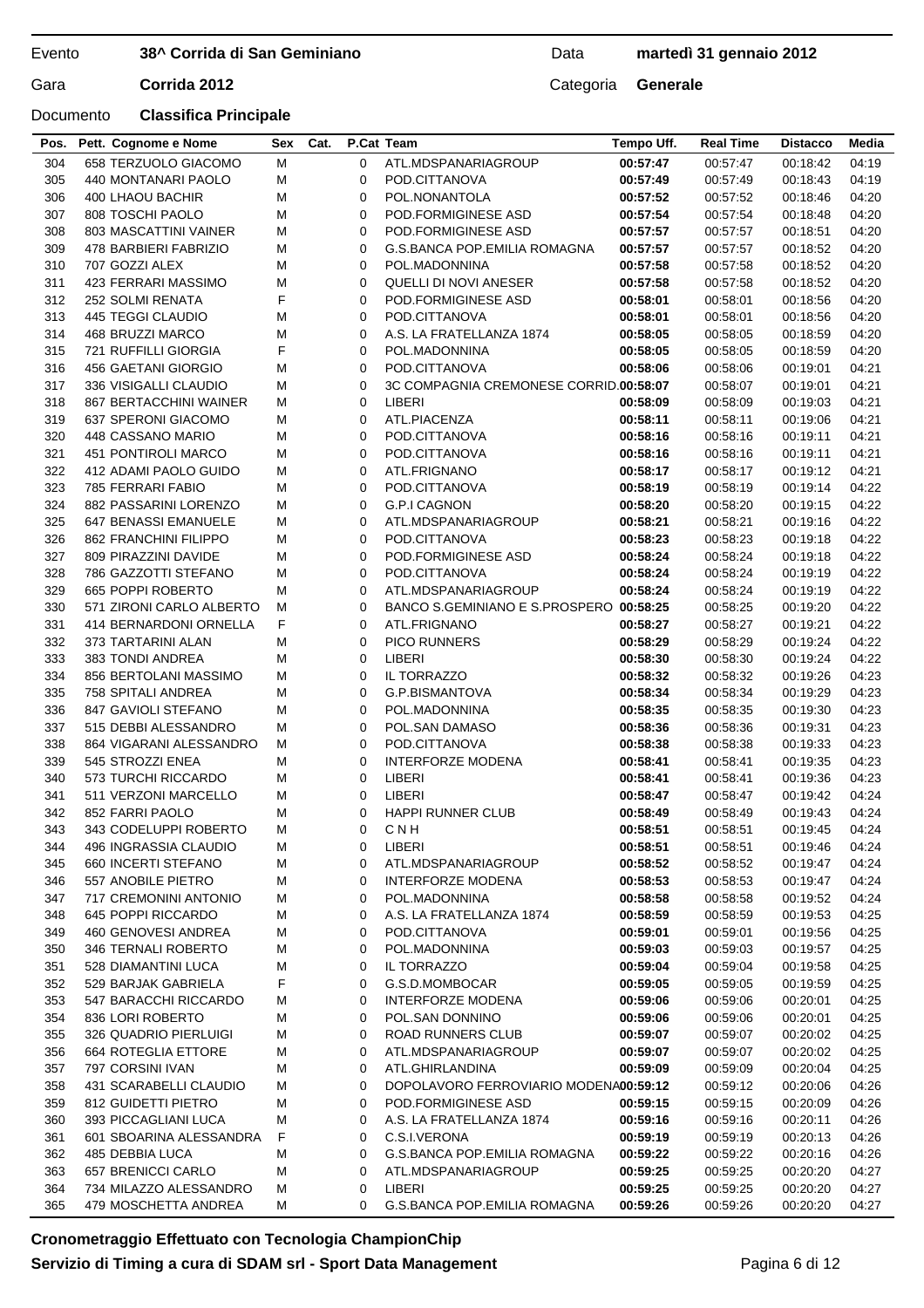## **38^ Corrida di San Geminiano**

## Data **martedì 31 gennaio 2012**

Gara **Corrida 2012** Categoria **Generale** 

## Documento **Classifica Principale**

| 366 | 464 BONI BURINI PIETRO    | M | 0           | POD.CITTANOVA                           | 00:59:29 | 00:59:29 | 00:20:24 | 04:27 |
|-----|---------------------------|---|-------------|-----------------------------------------|----------|----------|----------|-------|
| 367 | 711 BOTTI NELLO           | М | 0           | POL.MADONNINA                           | 00:59:30 | 00:59:30 | 00:20:25 | 04:27 |
| 368 | 743 BALLESTRI GIULIA      | F | 0           | MOLLIFICIO MODENESE CITTADELLA 00:59:31 |          | 00:59:31 | 00:20:25 | 04:27 |
| 369 | 319 MASTROMATTEL FRANCO M |   | $\mathbf 0$ | ATL.VIADANA                             | 00:59:32 | 00:59:32 | 00:20:27 | 04:27 |
| 370 | 340 RONCHI CLAUDIO        | M | $\mathbf 0$ | POD.FIORANESE                           | 00:59:33 | 00:59:33 | 00:20:28 | 04:27 |
| 371 | 372 REALE GIUSEPPE        | М | $\mathbf 0$ | PICO RUNNERS                            | 00:59:34 | 00:59:34 | 00:20:28 | 04:27 |
| 372 | 857 DALLARI FRANCESCO     | М | $\mathbf 0$ | LIBERI                                  | 00:59:36 | 00:59:36 | 00:20:30 | 04:27 |
| 373 | 613 MANTOVANI ANDREA      | М | 0           | <b>BOMPANI GROUP</b>                    | 00:59:38 | 00:59:38 | 00:20:32 | 04:27 |
| 374 | 544 IMPONENTE STEFANO     | М | 0           | <b>INTERFORZE MODENA</b>                | 00:59:38 | 00:59:38 | 00:20:32 | 04:27 |
| 375 | 783 ALBERTINI ELISABETTA  | F | 0           | POD.RUBIERESE                           | 00:59:38 | 00:59:38 | 00:20:33 | 04:28 |
| 376 | 527 PELLICCIARI MASSIMO   | М | $\mathbf 0$ | IL TORRAZZO                             | 00:59:39 | 00:59:39 | 00:20:34 | 04:28 |
|     |                           |   | $\mathbf 0$ | <b>INTERFORZE MODENA</b>                |          |          |          |       |
| 377 | 541 CANFORA MAURO         | M |             |                                         | 00:59:39 | 00:59:39 | 00:20:34 | 04:28 |
| 378 | 509 RICCHETTI EUGENIA     | F | $\mathbf 0$ | <b>CORRADINI CALCESTRUZZI</b>           | 00:59:40 | 00:59:40 | 00:20:34 | 04:28 |
| 379 | 612 FEDOZZI MATTIA        | М | 0           | <b>BOMPANI GROUP</b>                    | 00:59:40 | 00:59:40 | 00:20:35 | 04:28 |
| 380 | 703 FESTA CARLO ALBERTO   | M | 0           | LIBERI                                  | 00:59:44 | 00:59:44 | 00:20:39 | 04:28 |
| 381 | 796 CONSERVA MARIO        | М | 0           | ATL.GHIRLANDINA                         | 00:59:46 | 00:59:46 | 00:20:41 | 04:28 |
| 382 | 417 TONELLI VALERIO       | М | 0           | ATL.FRIGNANO                            | 00:59:47 | 00:59:47 | 00:20:41 | 04:28 |
| 383 | 416 DESIANTE GIACOMO      | М | $\mathbf 0$ | ATL.FRIGNANO                            | 00:59:47 | 00:59:47 | 00:20:41 | 04:28 |
| 384 | <b>768 SCITA MICHELE</b>  | М | $\mathbf 0$ | ATL.CASONE NOCETO                       | 00:59:49 | 00:59:49 | 00:20:44 | 04:28 |
| 385 | 586 UGOLINI FERRUCCIO     | М | 0           | ATL.CASONE NOCETO                       | 00:59:49 | 00:59:49 | 00:20:44 | 04:28 |
| 386 | 394 DAVOLI STEFANO        | М | 0           | LIBERI                                  | 00:59:50 | 00:59:50 | 00:20:45 | 04:28 |
| 387 | 503 SPADONI ALESSANDRO    | м | 0           | <b>UISP FIRENZE</b>                     | 00:59:52 | 00:59:52 | 00:20:47 | 04:29 |
| 388 | 318 MELE SALVATORE        | М | 0           | ATL.VIADANA                             | 00:59:53 | 00:59:53 | 00:20:48 | 04:29 |
| 389 | 708 CALZATI FABIO         | M | $\mathbf 0$ | POL.MADONNINA                           | 00:59:55 | 00:59:55 | 00:20:50 | 04:29 |
| 390 | 309 LASAGNI GIOVANNI      | М | $\mathbf 0$ | IL TORRAZZO                             | 00:59:55 | 00:59:55 | 00:20:50 | 04:29 |
| 391 | 745 TIRONI ANNALISA       | F | 0           | MOLLIFICIO MODENESE CITTADELLA          | 00:59:56 | 00:59:56 | 00:20:50 | 04:29 |
| 392 | 690 MARANO ANGELO         | М | 0           | <b>G.P.LA GUGLIA</b>                    | 00:59:59 | 00:59:59 | 00:20:54 | 04:29 |
| 393 | 492 BACCARANI GIANPAOLO   | м | 0           | <b>MODENA ATLETICA</b>                  | 01:00:01 | 01:00:01 | 00:20:56 | 04:29 |
| 394 | 404 GAZZOTTI ALESSANDRO   | M | 0           | POL.NONANTOLA                           | 01:00:04 | 01:00:04 | 00:20:58 | 04:29 |
|     |                           |   |             |                                         |          |          |          |       |
| 395 | 712 BARBOLINI LUCA        | М | $\mathbf 0$ | POL.MADONNINA                           | 01:00:09 | 01:00:09 | 00:21:04 | 04:30 |
| 396 | 455 ZANOLI AMEDEO         | M | $\mathbf 0$ | POD.CITTANOVA                           | 01:00:11 | 01:00:11 | 00:21:05 | 04:30 |
| 397 | 679 BAGNATO ANDREA        | M | $\mathbf 0$ | SOC.SPORTIVA LA PATRIA 1879             | 01:00:11 | 01:00:11 | 00:21:05 | 04:30 |
| 398 | 704 MANNI MARCELLO        | М | 0           | LIBERI                                  | 01:00:14 | 01:00:14 | 00:21:09 | 04:30 |
| 399 | 236 PASSERINI LUIGI       | М | 0           | C.U.S. PARMA                            | 01:00:15 | 01:00:15 | 00:21:10 | 04:30 |
| 400 | 706 VERATI MARCO          | М | 0           | POL.MADONNINA                           | 01:00:17 | 01:00:17 | 00:21:12 | 04:30 |
| 401 | 466 MAGNOLI MAURO         | М | $\mathbf 0$ | POD.CITTANOVA                           | 01:00:17 | 01:00:17 | 00:21:12 | 04:30 |
| 402 | 403 LO CHIATTO ROCCO      | М | $\mathbf 0$ | POL.NONANTOLA                           | 01:00:21 | 01:00:21 | 00:21:16 | 04:31 |
| 403 | 590 PRATI DANIELE         | M | 0           | POD.CORREGGIO                           | 01:00:23 | 01:00:23 | 00:21:17 | 04:31 |
| 404 | 357 ZAPPATERRA VITTORIO   | М | 0           | <b>UISP FERRARA</b>                     | 01:00:23 | 01:00:23 | 00:21:18 | 04:31 |
| 405 | 286 CREANZI PIERENRICO    | М | 0           | ATL.TREVIGLIO                           | 01:00:26 | 01:00:26 | 00:21:20 | 04:31 |
| 406 | 838 CAMPAGNOLI MASSIMO    | М | 0           | <b>PICO RUNNERS</b>                     | 01:00:28 | 01:00:28 | 00:21:22 | 04:31 |
| 407 | 860 MALCOTTI ARTEMIO      | M | 0           | ATL.BARILLA (CRAL BARILLA)              | 01:00:29 | 01:00:29 | 00:21:23 | 04:31 |
| 408 | 825 BAROZZI STEFANO       | М | 0           | POL.SAN DONNINO                         | 01:00:30 | 01:00:30 | 00:21:24 | 04:31 |
| 409 | 817 BARONI CARLO          | M | 0           | PENTATHLON MODERNO MODENA               | 01:00:31 | 01:00:31 | 00:21:26 | 04:31 |
| 410 | 379 DONATI GIULIANO       | M | 0           | LIBERI                                  | 01:00:32 | 01:00:32 | 00:21:27 | 04:32 |
| 411 | 422 ANCARANI MASSIMO      | M | 0           | LIBERI                                  | 01:00:33 | 01:00:33 | 00:21:28 | 04:32 |
| 412 | 293 MONACO UBALDO SILVIO  | м | 0           | POL.OLIMPIA VIGNOLA                     | 01:00:35 | 01:00:35 | 00:21:29 | 04:32 |
| 413 |                           | M | 0           | 3C COMPAGNIA CREMONESE CORRID.01:00:37  |          |          |          |       |
|     | 332 MERENI MAURO          |   |             |                                         |          | 01:00:37 | 00:21:31 | 04:32 |
| 414 | 671 FAGGIANI CRISTIAN     | M | 0           | ATLETICA CIBENO                         | 01:00:37 | 01:00:37 | 00:21:32 | 04:32 |
| 415 | 488 ZAMBELLI LUCA         | M | 0           | G.S.BANCA POP.EMILIA ROMAGNA            | 01:00:40 | 01:00:40 | 00:21:35 | 04:32 |
| 416 | 614 LUCIANI PAOLO         | M | 0           | <b>BOMPANI GROUP</b>                    | 01:00:42 | 01:00:42 | 00:21:37 | 04:32 |
| 417 | 366 DELLAQUILA CARMINE    | M | 0           | PICO RUNNERS                            | 01:00:44 | 01:00:44 | 00:21:38 | 04:32 |
| 418 | 688 IULLI LEONARDO        | M | 0           | <b>G.P.LA GUGLIA</b>                    | 01:00:45 | 01:00:45 | 00:21:40 | 04:33 |
| 419 | 564 RAIMONDI PAOLO        | M | 0           | BANCO S.GEMINIANO E S.PROSPERO 01:00:46 |          | 01:00:46 | 00:21:40 | 04:33 |
| 420 | 380 NASTRO GABRIELE       | M | 0           | LIBERI                                  | 01:00:47 | 01:00:47 | 00:21:41 | 04:33 |
| 421 | 798 MALAVASI LUCIANO      | M | 0           | ATL.GHIRLANDINA                         | 01:00:49 | 01:00:49 | 00:21:43 | 04:33 |
| 422 | 820 MENGOLI ALESSANDRO    | M | 0           | PENTATHLON MODERNO MODENA               | 01:00:49 | 01:00:49 | 00:21:43 | 04:33 |
| 423 | 733 MILAZZO SALVATORE     | M | 0           | POL.MADONNINA                           | 01:00:50 | 01:00:50 | 00:21:44 | 04:33 |
| 424 | 514 ABBATI ANDREA         | M | 0           | POL.SAN DAMASO                          | 01:00:52 | 01:00:52 | 00:21:47 | 04:33 |
| 425 | 644 BEVINI ANGELO         | M | 0           | POL.TE CASTELNUOVO RANGONE              | 01:00:56 | 01:00:56 | 00:21:51 | 04:33 |
| 426 | 304 ROSSI MAURO           | M | 0           | IL TORRAZZO                             | 01:01:04 | 01:01:04 | 00:21:59 | 04:34 |
| 427 | 486 MONARI DANIELE        | M | 0           | G.S.BANCA POP.EMILIA ROMAGNA            | 01:01:04 | 01:01:04 | 00:21:59 | 04:34 |
|     |                           |   |             |                                         |          |          |          |       |

**Pos. Pett. Cognome e Nome Sex Cat. P.Cat Team Tempo Uff. Real Time Distacco Media**

## **Cronometraggio Effettuato con Tecnologia ChampionChip Servizio di Timing a cura di SDAM srl - Sport Data Management**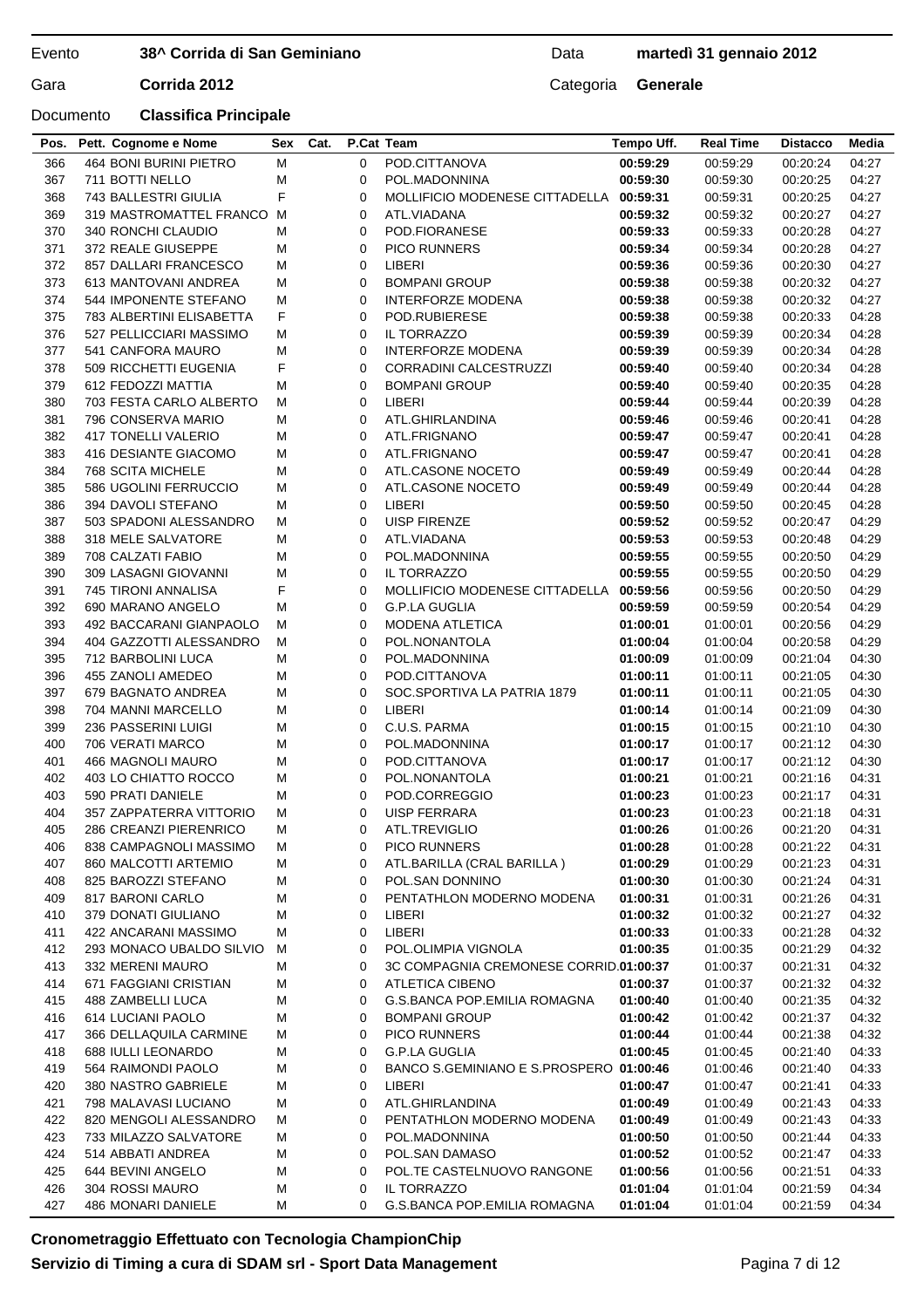## **38^ Corrida di San Geminiano**

## Data **martedì 31 gennaio 2012**

Gara **Corrida 2012** Categoria **Generale** 

## Documento **Classifica Principale**

| 428        | 667 GIBERTONI STEFANO                          | М      | 0           | ATL.MDSPANARIAGROUP                     | 01:01:11             | 01:01:11             | 00:22:06             | 04:34          |
|------------|------------------------------------------------|--------|-------------|-----------------------------------------|----------------------|----------------------|----------------------|----------------|
| 429        | 446 ANCESCHI LEVIO                             | М      | 0           | POD.CITTANOVA                           | 01:01:11             | 01:01:11             | 00:22:06             | 04:34          |
| 430        | 537 BONFATTI GIANNI                            | M      | 0           | INTERFORZE MODENA                       | 01:01:12             | 01:01:12             | 00:22:06             | 04:35          |
| 431        | 642 CAVUOTO BRUNO                              | М      | 0           | LIBERI                                  | 01:01:13             | 01:01:13             | 00:22:08             | 04:35          |
| 432        | 859 GASPARI CRISTINA                           | F      | $\mathbf 0$ | POD.MEDOLLESI                           | 01:01:14             | 01:01:14             | 00:22:08             | 04:35          |
| 433        | 869 MESCHIARI ANDREA                           | М      | $\mathbf 0$ | POL.CORASSORI                           | 01:01:16             | 01:01:16             | 00:22:11             | 04:35          |
| 434        | 306 BARBIERI IVAN                              | М      | 0           | IL TORRAZZO                             | 01:01:19             | 01:01:19             | 00:22:13             | 04:35          |
| 435        | 531 MALUSA DANIELA                             | F      | 0           | G.S.D.MOMBOCAR                          | 01:01:20             | 01:01:20             | 00:22:15             | 04:35          |
| 436        | 569 MESSORI STEFANO                            | М      | 0           | BANCO S.GEMINIANO E S.PROSPERO 01:01:21 |                      | 01:01:21             | 00:22:15             | 04:35          |
| 437        | 311 MANTOVI LORENZO                            | М      | 0           | <b>IL TORRAZZO</b>                      | 01:01:21             | 01:01:21             | 00:22:15             | 04:35          |
| 438        | 301 RUSSO ROSARIO                              | M      | 0           | <b>UISP MODENA</b>                      | 01:01:22             | 01:01:22             | 00:22:16             | 04:35          |
| 439        | 654 GIOVANNINI CLAUDIO                         | М      | $\mathbf 0$ | ATL.MDSPANARIAGROUP                     | 01:01:23             | 01:01:23             | 00:22:17             | 04:35          |
| 440        | 624 GUIDETTI ENRICO                            | М      | 0           | POD SPORTINSIEME FORMIGINE              | 01:01:24             | 01:01:24             | 00:22:18             | 04:35          |
| 441        | <b>804 BADIALI ENOS</b>                        | M      | 0           | POD.FORMIGINESE ASD                     | 01:01:26             | 01:01:26             | 00:22:21             | 04:36          |
| 442        | 420 VENTURINI DONATELLA                        | F      | 0           | SEVEN SAVIGNANO SUL RUBICONE            | 01:01:29             | 01:01:29             | 00:22:23             | 04:36          |
| 443        | 669 CIONI MAURIZIO                             | М      | 0           | ATL.MDSPANARIAGROUP                     | 01:01:30             | 01:01:30             | 00:22:24             | 04:36          |
| 444        | 568 FILIPPI ALESSANDRO                         | М      | 0           | BANCO S.GEMINIANO E S.PROSPERO 01:01:33 |                      | 01:01:33             | 00:22:27             | 04:36          |
| 445        | <b>782 PONCEMM GIANLUIGI</b>                   | М      | $\mathbf 0$ | POD.RUBIERESE                           | 01:01:34             | 01:01:34             | 00:22:28             | 04:36          |
| 446        | 610 ROLFINI MICHELE                            | М      | 0           | <b>BOMPANI GROUP</b>                    | 01:01:36             | 01:01:36             | 00:22:31             | 04:36          |
| 447        | 307 RIGHETTI STEFANO                           | М      | 0           | IL TORRAZZO                             | 01:01:45             | 01:01:45             | 00:22:39             | 04:37          |
| 448        | 578 BERTESI EURO                               | М      | 0           | POL.SALICETA S.GIULIANO                 | 01:01:46             | 01:01:46             | 00:22:41             | 04:37          |
| 449        | 405 MERCATO FABIO                              | М      | 0           | POL.NONANTOLA                           | 01:01:55             | 01:01:55             | 00:22:49             | 04:38          |
| 450        | 827 RIGHI MAURO                                | M      | 0           | POL.SAN DONNINO                         | 01:02:04             | 01:02:04             | 00:22:59             | 04:38          |
| 451        | 821 MICHELIN TANIA                             | F      | $\mathbf 0$ | PENTATHLON MODERNO MODENA               | 01:02:05             | 01:02:05             | 00:22:59             | 04:38          |
| 452        | 534 PALAZZI ALBERTO                            | М      | 0           | ATL.ORSI                                | 01:02:08             | 01:02:08             | 00:23:02             | 04:39          |
| 453        | 425 BAGNI STEFANO                              | М      | 0           | DOPOLAVORO FERROVIARIO MODENA01:02:08   |                      | 01:02:08             | 00:23:02             | 04:39          |
| 454        | 378 DAMELE PIETRO                              | М      | 0           | POD.MUGGIANO                            | 01:02:08             | 01:02:08             | 00:23:03             | 04:39          |
| 455        | 831 CASONI ELISA                               | F      | 0           | POL.SAN DONNINO                         | 01:02:09             | 01:02:09             | 00:23:04             | 04:39          |
| 456        | 655 MANFREDINI ROBERTO                         | М      | 0           | ATL.MDSPANARIAGROUP                     | 01:02:12             | 01:02:12             | 00:23:06             | 04:39          |
| 457        | 698 TREMOSINI ENNIO                            | М      | 0           | G.P.LA GUGLIA                           | 01:02:15             | 01:02:15             | 00:23:09             | 04:39          |
| 458        | 744 LONGO MARIKA                               | F      | 0           | MOLLIFICIO MODENESE CITTADELLA 01:02:17 |                      | 01:02:17             | 00:23:12             | 04:39          |
| 459        | 359 ZERBINATI LUCA                             | М      | 0           | <b>PICO RUNNERS</b>                     | 01:02:18             | 01:02:18             | 00:23:13             | 04:39          |
| 460        | 453 VISTOLI PAOLO                              | М      | 0           | POD.CITTANOVA                           | 01:02:21             | 01:02:21             | 00:23:16             | 04:40          |
| 461        | 363 BOZZALI ALFREDO                            | М      | 0           | <b>PICO RUNNERS</b>                     | 01:02:26             | 01:02:26             | 00:23:20             | 04:40          |
| 462        | 828 BERGOMI GIULIO                             | M      | 0           | POL.SAN DONNINO                         | 01:02:27             | 01:02:27             | 00:23:22             | 04:40          |
| 463        | 695 ROSTA LUCIO                                | М      | 0           | <b>G.P.LA GUGLIA</b>                    | 01:02:31             | 01:02:31             | 00:23:25             | 04:40          |
| 464        | 878 GALLERANI LORENZO                          | М      | 0           | MODENA ATLETICA                         | 01:02:34             | 01:02:34             | 00:23:28             | 04:41          |
| 465        | 741 CUCCHI STEFANO                             | М      | 0           | LIBERI                                  | 01:02:34             | 01:02:34             | 00:23:29             | 04:41          |
| 466        | 615 RIGHETTI SILVIA                            | F      | 0           | <b>BOMPANI GROUP</b>                    | 01:02:39             | 01:02:39             | 00:23:34             | 04:41          |
| 467        | 419 OLIVIERI P.GIORGIO                         | М      | 0           | ATL.FRIGNANO                            | 01:02:40             | 01:02:40             | 00:23:34             | 04:41          |
| 468        | 756 SPAGGIARI PATRIZIO                         | М      | 0           | G.P.QUADRIFOGLIO                        | 01:02:41             | 01:02:41             | 00:23:36             | 04:41          |
| 469        | 305 SPINELLI GUIDO                             | M      | 0           | <b>IL TORRAZZO</b>                      | 01:02:47             | 01:02:47             | 00:23:42             | 04:42          |
| 470        | 302 SALVIOLI CORRADO                           | М      | 0           | POL.MADONNINA                           | 01:02:49             | 01:02:49             | 00:23:44             | 04:42          |
|            |                                                | F      |             | PENTATHLON MODERNO MODENA               |                      |                      |                      |                |
| 471<br>472 | 814 COLELLO EDWIN MARIA<br>746 CAVATORTA MARCO | M      | 0<br>0      | G.P.QUADRIFOGLIO                        | 01:02:49<br>01:02:49 | 01:02:49<br>01:02:49 | 00:23:44<br>00:23:44 | 04:42<br>04:42 |
| 473        | 788 CASARINI VANNI                             | M      | 0           | POL.CORASSORI                           | 01:02:51             | 01:02:51             | 00:23:45             | 04:42          |
| 474        |                                                |        |             |                                         |                      |                      |                      |                |
| 475        | 69 GUIDANI SAVERIO<br>354 POLLONI FABRIZIO     | M<br>M | 0<br>0      | POD.CITTANOVA<br>POL.OLIMPIA VIGNOLA    | 01:03:00<br>01:03:03 | 01:03:00<br>01:03:03 | 00:23:55<br>00:23:57 | 04:43<br>04:43 |
| 476        | 316 ARTIOLI ALBERTO                            | M      | 0           | IL TORRAZZO                             | 01:03:07             | 01:03:07             | 00:24:01             | 04:43          |
| 477        | 349 MAMELI SALVATORE                           |        | 0           | POD.SASSOLESE                           | 01:03:10             | 01:03:10             |                      | 04:43          |
|            | 481 SOLIERI PAOLO                              | М<br>M | 0           | G.S.BANCA POP.EMILIA ROMAGNA            | 01:03:16             |                      | 00:24:05             | 04:44          |
| 478        |                                                |        |             |                                         |                      | 01:03:16             | 00:24:10             |                |
| 479        | 450 CINQUE ALBERTO<br>739 MALVERTI ROBY        | M      | 0           | POD.CITTANOVA<br>LIBERI                 | 01:03:18             | 01:03:18<br>01:03:19 | 00:24:13             | 04:44          |
| 480        |                                                | M      | 0           |                                         | 01:03:19             |                      | 00:24:13             | 04:44          |
| 481        | 523 GUERZONI MARCO                             | M      | 0           | POL.CAMPOGALLIANO                       | 01:03:20             | 01:03:20             | 00:24:14             | 04:44          |
| 482        | 566 BORSARI PIER LUIGI                         | M      | 0           | BANCO S.GEMINIANO E S.PROSPERO 01:03:22 |                      | 01:03:22             | 00:24:17             | 04:44          |
| 483        | 687 IORI OTTAVIO                               | M      | 0           | G.P.LA GUGLIA                           | 01:03:24             | 01:03:24             | 00:24:19             | 04:44          |
| 484        | 714 VACCARI STEFANO                            | M      | 0           | POL.MADONNINA                           | 01:03:26             | 01:03:26             | 00:24:21             | 04:45          |
| 485        | 715 BARALDI CARLO                              | M      | 0           | POL.MADONNINA                           | 01:03:27             | 01:03:27             | 00:24:21             | 04:45          |
| 486        | 480 BORGHI ADRIANO                             | М      | 0           | G.S.BANCA POP.EMILIA ROMAGNA            | 01:03:27             | 01:03:27             | 00:24:22             | 04:45          |
| 487        | 559 JLII ANGELA                                | F      | 0           | POD.FINALE EMILIA                       | 01:03:29             | 01:03:29             | 00:24:24             | 04:45          |
| 488        | 837 DAVOLI LORENZO<br>368 MAGNANI ANDREA       | M      | 0           | POD.SASSOLESE                           | 01:03:31             | 01:03:31             | 00:24:25             | 04:45          |
| 489        |                                                | М      | 0           | PICO RUNNERS                            | 01:03:32             | 01:03:32             | 00:24:26             | 04:45          |
|            |                                                |        |             |                                         |                      |                      |                      |                |

**Pos. Pett. Cognome e Nome Sex Cat. P.Cat Team Tempo Uff. Real Time Distacco Media**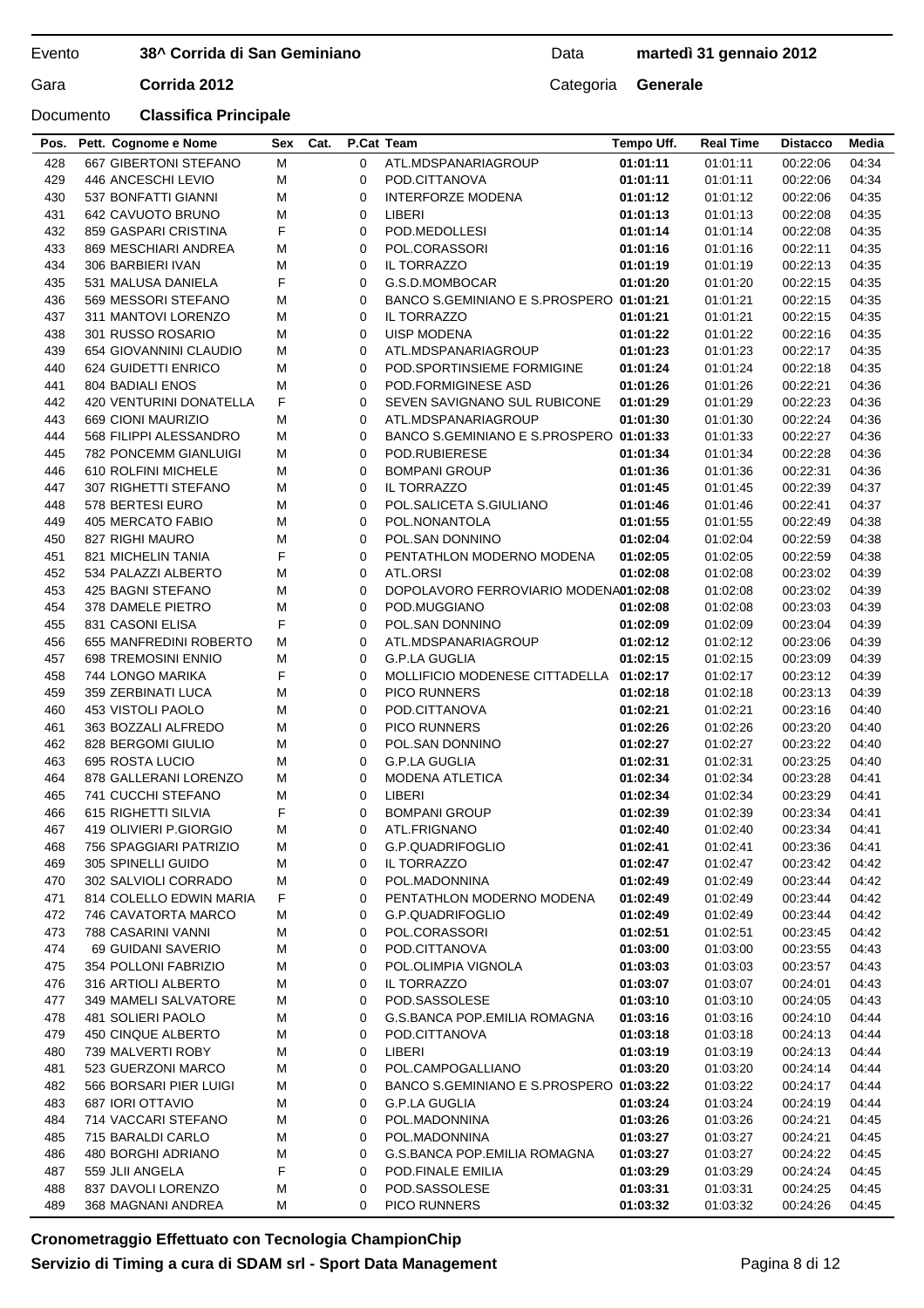## **38^ Corrida di San Geminiano**

## Data **martedì 31 gennaio 2012**

## Documento **Classifica Principale**

Gara **Corrida 2012** Categoria **Generale** 

| Pos.       | Pett. Cognome e Nome         | Sex | Cat. | P.Cat Team  |                                         | Tempo Uff. | <b>Real Time</b> | <b>Distacco</b>      | Media |
|------------|------------------------------|-----|------|-------------|-----------------------------------------|------------|------------------|----------------------|-------|
| 490        | 382 CARLI MORETTI BEATRICE F |     |      | $\mathbf 0$ | LIBERI                                  | 01:03:34   | 01:03:34         | 00:24:29             | 04:45 |
| 491        | 748 BUTTITTA PIERO           | М   |      | 0           | LIBERI                                  | 01:03:35   | 01:03:35         | 00:24:29             | 04:45 |
| 492        | 696 STOPPINI DOMENICO        | М   |      | 0           | <b>G.P.LA GUGLIA</b>                    | 01:03:36   | 01:03:36         | 00:24:31             | 04:45 |
| 493        | 738 MAINI GLAUCO             | M   |      | 0           | LIBERI                                  | 01:03:40   | 01:03:40         | 00:24:34             | 04:46 |
| 494        | 835 DE MARIA GIANNI          | M   |      | 0           | POL.SAN DONNINO                         | 01:03:41   | 01:03:41         | 00:24:35             | 04:46 |
| 495        | 563 RIGHI PAOLO              | М   |      | 0           | BANCO S.GEMINIANO E S.PROSPERO 01:03:44 |            | 01:03:44         | 00:24:39             | 04:46 |
| 496        | 720 MALAGOLI LORENZA         | F   |      | 0           | POL.MADONNINA                           | 01:03:46   | 01:03:46         | 00:24:40             | 04:46 |
| 497        | 589 DEGANI GIOVANNI          | М   |      | 0           | POL.SCANDIANESE                         | 01:03:47   | 01:03:47         | 00:24:41             | 04:46 |
| 498        | 713 GARUTI LORENZO           | М   |      | 0           | POL.MADONNINA                           | 01:03:49   | 01:03:49         | 00:24:44             | 04:46 |
| 499        | 493 BERGONZINI GIANLUCA      | M   |      | 0           | LIBERI                                  | 01:03:52   | 01:03:52         | 00:24:47             | 04:47 |
| 500        | 747 BACCHINI GIAN PAOLO      | М   |      | 0           | G.P.QUADRIFOGLIO                        | 01:03:53   | 01:03:53         | 00:24:47             | 04:47 |
| 501        | 303 CLINI ENRICO             | M   |      | 0           | ATL.BRESCIA MARATHON                    | 01:03:53   | 01:03:53         | 00:24:48             | 04:47 |
| 502        | 462 FRANCIOSI PAOLO          | M   |      | 0           | POD.CITTANOVA                           | 01:03:54   | 01:03:54         | 00:24:48             | 04:47 |
| 503        | 560 RIGATTIERI LINDA         | F   |      | 0           | POD.FINALE EMILIA                       | 01:03:54   | 01:03:54         | 00:24:49             | 04:47 |
| 504        | 740 LAMI STEFANO             | M   |      | 0           | <b>LIBERI</b>                           | 01:03:54   | 01:03:54         | 00:24:49             | 04:47 |
| 505        | 426 BORGHI FABIO             | M   |      | 0           | DOPOLAVORO FERROVIARIO MODENA01:03:57   |            | 01:03:57         | 00:24:51             | 04:47 |
| 506        | 331 CHIESA PAOLA             | F   |      | 0           | 3C COMPAGNIA CREMONESE CORRID.01:03:58  |            | 01:03:58         | 00:24:53             | 04:47 |
| 507        | 335 VALBUENA ELENA           | F   |      | 0           | 3C COMPAGNIA CREMONESE CORRID.01:03:58  |            | 01:03:58         | 00:24:53             | 04:47 |
| 508        | 608 PEDRETTI FRANCO          | М   |      | 0           | ACETO BALSAMICO DEL DUCA                | 01:04:03   | 01:04:03         | 00:24:57             | 04:47 |
| 509        | 502 PACINI WALTER            | М   |      | 0           | <b>UISP FIRENZE</b>                     | 01:04:03   | 01:04:03         | 00:24:58             | 04:47 |
| 510        | 656 BASENGHI UBER            | М   |      | 0           | ATL.MDSPANARIAGROUP                     | 01:04:06   | 01:04:06         | 00:25:01             | 04:48 |
| 511        | 385 CASTAGNETI MARCO         | М   |      | 0           | LIBERI                                  | 01:04:07   | 01:04:07         | 00:25:02             | 04:48 |
| 512        | 384 MASETTI MASSIMO          | М   |      | 0           | LIBERI                                  | 01:04:07   | 01:04:07         | 00:25:02             | 04:48 |
| 513        | 519 BEGA ADRIANO             | M   |      | 0           | POL.CAMPOGALLIANO                       | 01:04:10   | 01:04:10         | 00:25:04             | 04:48 |
| 514        | 396 GRILLENZONI ALESSANDROM  |     |      | 0           | LIBERI                                  | 01:04:14   | 01:04:14         | 00:25:08             | 04:48 |
| 515        | 386 BURGONI CRISTIAN         | М   |      | 0           | LIBERI                                  | 01:04:16   | 01:04:16         | 00:25:10             | 04:48 |
| 516        | 876 TORRICELLI WERTHER       | M   |      | 0           | <b>UISP MODENA</b>                      | 01:04:20   | 01:04:20         | 00:25:15             | 04:49 |
| 517        | 802 GIUTTARI GIUSEPPE        | M   |      | 0           | POL.MADONNINA                           | 01:04:22   | 01:04:22         | 00:25:17             | 04:49 |
| 518        | 597 ALLARI CRISTINA          | F   |      | 0           | PRISMA SPEDIZIONI VR                    | 01:04:33   | 01:04:33         | 00:25:28             | 04:50 |
| 519        | 651 TASSI LUCA               | M   |      | 0           | ATL.MDSPANARIAGROUP                     | 01:04:33   | 01:04:33         | 00:25:28             | 04:50 |
| 520        | 742 RUGGERI LAURA            | F   |      | 0           | MOLLIFICIO MODENESE CITTADELLA 01:04:35 |            | 01:04:35         | 00:25:30             | 04:50 |
| 521        | 402 SERAFINI DANIELE         | М   |      | 0           | POL.NONANTOLA                           | 01:04:41   | 01:04:41         | 00:25:36             | 04:50 |
| 522        | 540 PAZZI ROBERTO            | M   |      | 0           | <b>INTERFORZE MODENA</b>                | 01:04:42   | 01:04:42         | 00:25:36             | 04:50 |
| 523        | 716 RISTALLO VALENTINO       | М   |      | 0           | POL.MADONNINA                           | 01:04:43   | 01:04:43         | 00:25:37             | 04:50 |
| 524        | 616 SILVIERI MASSIMO         | М   |      | 0           | <b>BOMPANI GROUP</b>                    | 01:04:44   | 01:04:44         | 00:25:39             | 04:50 |
| 525        | 731 BORGHI EMILIO            | M   |      | 0           | POL.SPILAMBERTESE                       | 01:04:46   | 01:04:46         | 00:25:41             | 04:51 |
| 526        | 761 BONACINI RICCARDO        | M   |      | 0           | <b>LIBERI</b>                           | 01:04:47   | 01:04:47         | 00:25:41             | 04:51 |
| 527        | 399 TESTI SIMONE             | M   |      | 0           | POL.NONANTOLA                           | 01:04:54   | 01:04:54         | 00:25:49             | 04:51 |
| 528        | 834 ROSINA MASSIMO           | M   |      | 0           | POL.SAN DONNINO                         | 01:04:59   | 01:04:59         | 00:25:54             | 04:52 |
| 529        | 628 BATTELLI STEFANO         | М   |      | $\Omega$    | POL.FORESE NORD                         | 01:05:00   | 01:05:00         | 00:25:55             | 04:52 |
|            | 495 LOBINA FABRIZIO          | M   |      |             | POL.MADONNINA                           | 01:05:06   | 01:05:06         |                      | 04:52 |
| 530<br>531 | 880 PINI LUCA                | M   |      | 0           | LIBERI                                  | 01:05:06   | 01:05:06         | 00:26:00<br>00:26:01 | 04:52 |
| 532        | 499 MONELLI BRUNO            | M   |      | 0           | POL.OLIMPIA VIGNOLA                     |            | 01:05:07         | 00:26:02             | 04:52 |
|            |                              |     |      | 0           |                                         | 01:05:07   |                  |                      |       |
| 533        | 178 ANDREOTTI GIORDANO       | M   |      | 0           | POL.CASTELFRANCO E.                     | 01:05:10   | 01:05:10         | 00:26:05             | 04:52 |
| 534        | 121 NEGRINI ALBERTO          | M   |      | 0           | POD.CITTANOVA                           | 01:05:15   | 01:05:15         | 00:26:10             | 04:53 |
| 535        | 726 BRUNELLI SABRINA         | F   |      | 0           | POL.SPILAMBERTESE                       | 01:05:18   | 01:05:18         | 00:26:13             | 04:53 |
| 536        | 795 BERNARDONI MASSIMO       | M   |      | 0           | ATL.GHIRLANDINA                         | 01:05:29   | 01:05:29         | 00:26:23             | 04:54 |
| 537        | 391 RICCHETTI MARIANNA       | F   |      | 0           | <b>UISP MODENA</b>                      | 01:05:34   | 01:05:34         | 00:26:29             | 04:54 |
| 538        | 356 CAVALLO ANNA             | F   |      | 0           | POL.OLIMPIA VIGNOLA                     | 01:05:37   | 01:05:37         | 00:26:32             | 04:54 |
| 539        | 762 PALTRINIERI ALESSIO      | М   |      | 0           | <b>MODENA ATLETICA</b>                  | 01:05:37   | 01:05:37         | 00:26:32             | 04:54 |
| 540        | 764 ROVERSI ROBERTO          | М   |      | 0           | <b>MODENA ATLETICA</b>                  | 01:05:38   | 01:05:38         | 00:26:32             | 04:54 |
| 541        | 728 CUOGHI ELIANO            | M   |      | 0           | POL.SPILAMBERTESE                       | 01:05:38   | 01:05:38         | 00:26:32             | 04:54 |
| 542        | 0 null null                  | M   |      | 0           |                                         | 01:05:43   | 01:05:43         | 00:26:38             | 04:55 |
| 542        | 883 ARTINI PAOLO             | M   |      | 0           | RINASCITA MUARCHI AREZZO                | 01:05:43   | 01:05:43         | 00:26:38             | 04:55 |
| 543        | 430 RICUCCI PASQUALE         | M   |      | 0           | DOPOLAVORO FERROVIARIO MODENA01:05:45   |            | 01:05:45         | 00:26:39             | 04:55 |
| 544        | 580 BIANCHI LEA              | F   |      | 0           | POL.SALICETA S.GIULIANO                 | 01:05:45   | 01:05:45         | 00:26:40             | 04:55 |
| 545        | 663 ALBERGUCCI ANDREINO      | M   |      | 0           | ATL.MDSPANARIAGROUP                     | 01:05:45   | 01:05:45         | 00:26:40             | 04:55 |
| 546        | 347 FIORE SEVERIO            | M   |      | 0           | AMATORI ATL.ACQUAVIVA                   | 01:05:50   | 01:05:50         | 00:26:45             | 04:55 |
| 547        | 799 RONCAGLIA MASSIMO        | М   |      | 0           | ATL.GHIRLANDINA                         | 01:05:50   | 01:05:50         | 00:26:45             | 04:55 |
| 548        | 522 GUALDI GABRIELE          | M   |      | 0           | POL.CAMPOGALLIANO                       | 01:05:56   | 01:05:56         | 00:26:50             | 04:56 |
| 549        | 389 TREZZA GIOVANNI          | M   |      | 0           | LIBERI                                  | 01:05:56   | 01:05:56         | 00:26:50             | 04:56 |
| 550        | 546 RIVA GIULIANO            | М   |      | 0           | <b>INTERFORZE MODENA</b>                | 01:05:57   | 01:05:57         | 00:26:51             | 04:56 |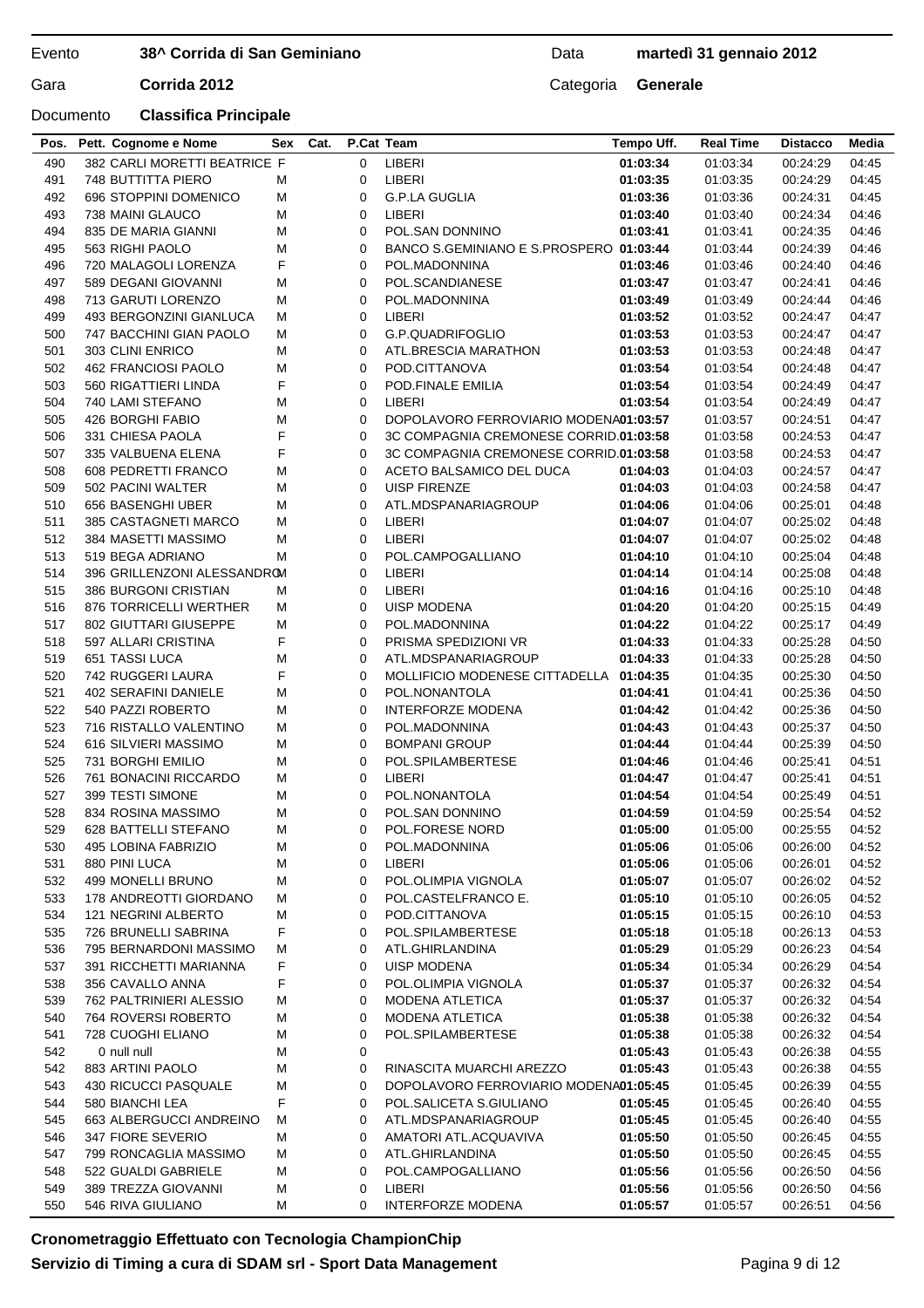## **38^ Corrida di San Geminiano**

## Data **martedì 31 gennaio 2012**

Gara **Corrida 2012** Categoria **Generale** 

## Documento **Classifica Principale**

| 551 | 718 BUSELLI LORIS            | М | 0 | POL.MADONNINA                           | 01:05:57 | 01:05:57 | 00:26:52             | 04:56          |
|-----|------------------------------|---|---|-----------------------------------------|----------|----------|----------------------|----------------|
| 552 | 629 DI FOGGIA ANNA           | F | 0 | POL.FORESE NORD                         | 01:06:00 | 01:06:00 | 00:26:55             | 04:56          |
| 553 | 816 ZANFI DAVIDE             | М | 0 | PENTATHLON MODERNO MODENA               | 01:06:00 | 01:06:00 | 00:26:55             | 04:56          |
| 554 | 530 FRACCAROLI TIZIANO       | М | 0 | G.S.D.MOMBOCAR                          | 01:06:01 | 01:06:01 | 00:26:55             | 04:56          |
| 555 | 810 ZINI NICO                | М | 0 | POD.FORMIGINESE ASD                     | 01:06:04 | 01:06:04 | 00:26:58             | 04:56          |
| 556 | <b>811 MATTIVI FRANCESCA</b> | F | 0 | POD.FORMIGINESE ASD                     | 01:06:04 | 01:06:04 | 00:26:59             | 04:56          |
| 557 | 375 TEMPORIN SILVANO         | М | 0 | G.S.MONTESTELLA                         | 01:06:13 | 01:06:13 | 00:27:08             | 04:57          |
| 558 | 312 BRANCOLINI DUILIO        | М | 0 | IL TORRAZZO                             | 01:06:22 | 01:06:22 | 00:27:16             | 04:58          |
| 559 | 643 CAVUOTO MICHELE          | М | 0 | LIBERI                                  | 01:06:26 | 01:06:26 | 00:27:21             | 04:58          |
| 560 | 581 SANDRI LUCA              | М | 0 | POL.SALICETA S.GIULIANO                 | 01:06:34 | 01:06:34 | 00:27:29             | 04:59          |
| 561 | 875 VIGNOCCHI GIUSEPPE       | М | 0 | POL.MADONNINA                           | 01:06:35 | 01:06:35 | 00:27:30             | 04:59          |
| 562 | 315 BARCHI CLAUDIO           | М | 0 | IL TORRAZZO                             | 01:06:43 | 01:06:43 | 00:27:37             | 04:59          |
| 563 | 824 BONACORSI RUBES          | М | 0 | POL.SAN DONNINO                         | 01:06:45 | 01:06:45 | 00:27:40             | 05:00          |
| 564 | 625 BENASSI IVANA            | F | 0 | POD.SPORTINSIEME FORMIGINE              | 01:06:46 | 01:06:46 | 00:27:41             | 05:00          |
| 565 | 652 GANDOLFI MARGHERITA      | F | 0 | ATL.MDSPANARIAGROUP                     | 01:06:47 | 01:06:47 | 00:27:42             | 05:00          |
| 566 | 497 MANZINI PATRIZIA         | F | 0 | POL.OLIMPIA VIGNOLA                     | 01:06:56 | 01:06:56 | 00:27:50             | 05:00          |
| 567 | 395 PANINI GIANCARLO         | М | 0 | LIBERI                                  | 01:07:04 | 01:07:04 | 00:27:58             | 05:01          |
| 568 | 732 RICCI MAURIZIO           | М | 0 | POL.SPILAMBERTESE                       | 01:07:10 | 01:07:10 | 00:28:04             | 05:01          |
| 569 | 819 LOSI PAOLO               | М | 0 | PENTATHLON MODERNO MODENA               | 01:07:17 | 01:07:17 | 00:28:11             | 05:02          |
| 570 | 483 ZAMBON MASSIMO           | М | 0 | G.S.BANCA POP.EMILIA ROMAGNA            | 01:07:20 | 01:07:20 | 00:28:14             | 05:02          |
| 571 | 863 CIONINI PAOLO            | М | 0 | POD.CITTANOVA                           | 01:07:26 | 01:07:26 | 00:28:20             | 05:03          |
| 572 | 348 MARRI FABIO              | М | 0 | POD.SASSOLESE                           | 01:07:29 | 01:07:29 | 00:28:23             | 05:03          |
| 573 | 844 RIGHI RENZO              | М | 0 | POD.CORREGGIO                           | 01:07:30 | 01:07:30 | 00:28:24             | 05:03          |
| 574 | 668 PRATI CLAUDIA            | F | 0 | ATL.MDSPANARIAGROUP                     | 01:07:31 | 01:07:31 | 00:28:26             | 05:03          |
| 575 | 673 ZILIBOTTI GIUSEPPE       | М | 0 | <b>ATLETICA CIBENO</b>                  | 01:07:33 | 01:07:33 | 00:28:27             | 05:03          |
| 576 | 871 ROSSELLI DOMENICO        | М | 0 | CNH                                     | 01:07:33 | 01:07:33 | 00:28:27             | 05:03          |
| 577 | 851 SOLMI FRANCESCO          | М | 0 | <b>MODENA ATLETICA</b>                  | 01:07:36 | 01:07:36 | 00:28:31             | 05:03          |
| 578 | 542 CASARA GIOVANNI          | M | 0 | <b>INTERFORZE MODENA</b>                | 01:07:37 | 01:07:37 | 00:28:31             | 05:03          |
| 579 | 848 LO PICCOLO SALVATORE     | М | 0 | POL.MADONNINA                           | 01:07:46 | 01:07:46 | 00:28:41             | 05:04          |
| 580 | 371 PETRUCCI DANNY           | М | 0 | <b>PICO RUNNERS</b>                     | 01:07:49 | 01:07:49 | 00:28:43             | 05:04          |
| 581 | 494 CIPOLLI ROBERTO          | М | 0 | LIBERI                                  | 01:07:51 | 01:07:51 | 00:28:46             | 05:04          |
| 582 | 699 VENTURELLI CLAUDIO       | М | 0 | <b>G.P.LA GUGLIA</b>                    | 01:07:54 | 01:07:54 | 00:28:48             | 05:05          |
| 583 | 593 LORENZI STEFANO          | М | 0 | POD.CORREGGIO                           | 01:07:57 | 01:07:57 | 00:28:52             | 05:05          |
| 584 | 513 DAVOGLIO ALBINO          | M | 0 | POL.SAN DAMASO                          | 01:07:58 | 01:07:58 | 00:28:52             | 05:05          |
| 585 | 567 SANTINI CARLO            | М | 0 | BANCO S.GEMINIANO E S.PROSPERO 01:07:58 |          | 01:07:58 | 00:28:53             | 05:05          |
| 586 | 620 FORLANI MAURIZIO         | М | 0 | <b>BOMPANI GROUP</b>                    | 01:07:58 | 01:07:58 | 00:28:53             | 05:05          |
| 587 | 362 BOSI STEFANIA            | F | 0 | <b>PICO RUNNERS</b>                     | 01:08:01 | 01:08:01 | 00:28:56             | 05:05          |
| 588 | 369 MANTOVANI MAURIZIO       | М | 0 | <b>PICO RUNNERS</b>                     | 01:08:01 | 01:08:01 | 00:28:56             | 05:05          |
| 589 | 806 PANINI MASSIMO           | М | 0 | POD.FORMIGINESE ASD                     | 01:08:04 | 01:08:04 |                      |                |
| 590 | 826 RONCHETTI DAVIDE         | М | 0 | POL.SAN DONNINO                         | 01:08:04 | 01:08:04 | 00:28:58<br>00:28:58 | 05:05<br>05:05 |
|     |                              |   |   |                                         |          |          |                      |                |
| 591 | 452 VERZONI PIERLUIGI        | М | 0 | POD.CITTANOVA                           | 01:08:11 | 01:08:11 | 00:29:06             | 05:06          |
| 592 | 775 DOSI FABIO               | М | 0 | <b>G.P.CRAL ARTA AMPS</b>               | 01:08:12 | 01:08:12 | 00:29:06             | 05:06          |
| 593 | 611 FERRACIOLI DAVIDE        | М | 0 | <b>BOMPANI GROUP</b>                    | 01:08:28 | 01:08:28 | 00:29:22             | 05:07          |
| 594 | 506 MINIGHETTI VALTER        | М | 0 | UISP FIRENZE                            | 01:08:30 | 01:08:30 | 00:29:24             | 05:07          |
| 595 | 397 VENTURELLI IVANO         | М | 0 | POL.OLIMPIA VIGNOLA                     | 01:08:31 | 01:08:31 | 00:29:26             | 05:07          |
| 596 | 648 CHILETTI GIAN PAOLO      | М | 0 | ATL.MDSPANARIAGROUP                     | 01:08:38 | 01:08:38 | 00:29:32             | 05:08          |
| 597 | 320 LUCIN LUIGI              | М | 0 | G.S.FRAVEGGIO                           | 01:08:41 | 01:08:41 | 00:29:35             | 05:08          |
| 598 | 345 MANTOVANI ANDREA         | М | 0 | LIBERI                                  | 01:08:44 | 01:08:44 | 00:29:38             | 05:08          |
| 599 | 467 BIONDO GIACOMO           | М | 0 | POD.CITTANOVA                           | 01:08:47 | 01:08:47 | 00:29:42             | 05:09          |
| 600 | 769 GENNARI ELVINO           | М | 0 | AVIS S.FELICE                           | 01:08:54 | 01:08:54 | 00:29:48             | 05:09          |
| 601 | 772 GENNARI GIULIANO         | М | 0 | AVIS S.FELICE                           | 01:08:54 | 01:08:54 | 00:29:49             | 05:09          |
| 602 | 770 GENNARI LORIS            | М | 0 | AVIS S.FELICE                           | 01:08:54 | 01:08:54 | 00:29:49             | 05:09          |
| 603 | 604 ALBICINI VALTER          | М | 0 | ACETO BALSAMICO DEL DUCA                | 01:08:54 | 01:08:54 | 00:29:49             | 05:09          |
| 604 | 646 FRANCHINI FEDERICO       | М | 0 | POL.PORTA SARAGOZZA                     | 01:08:55 | 01:08:55 | 00:29:50             | 05:09          |
| 605 | 308 ZACCARELLI WILLIAM       | М | 0 | IL TORRAZZO                             | 01:08:58 | 01:08:58 | 00:29:53             | 05:09          |
| 606 | 535 DI PRINZIO EUGENIO       | М | 0 | <b>INTERFORZE MODENA</b>                | 01:09:01 | 01:09:01 | 00:29:56             | 05:10          |
| 607 | 617 BOMBONATI FABRIZIO       | М | 0 | <b>BOMPANI GROUP</b>                    | 01:09:16 | 01:09:16 | 00:30:10             | 05:11          |
| 608 | 548 MASELLI PIETRO           | М | 0 | <b>INTERFORZE MODENA</b>                | 01:09:18 | 01:09:18 | 00:30:13             | 05:11          |
| 609 | 549 BUTELLI ROBERTO          | М | 0 | <b>INTERFORZE MODENA</b>                | 01:09:19 | 01:09:19 | 00:30:13             | 05:11          |
| 610 | 575 LOVATO IVANO             | М | 0 | POL.SALICETA S.GIULIANO                 | 01:09:20 | 01:09:20 | 00:30:15             | 05:11          |
| 611 | 477 LUSSO EMANUELE           | M | 0 | G.S.BANCA POP.EMILIA ROMAGNA            | 01:09:23 | 01:09:23 | 00:30:17             | 05:11          |
| 612 | 374 ZERBINATI LIBERO         | М | 0 | <b>PICO RUNNERS</b>                     | 01:09:27 | 01:09:27 | 00:30:21             | 05:12          |
|     |                              |   |   |                                         |          |          |                      |                |

**Pos. Pett. Cognome e Nome Sex Cat. P.Cat Team Tempo Uff. Real Time Distacco Media**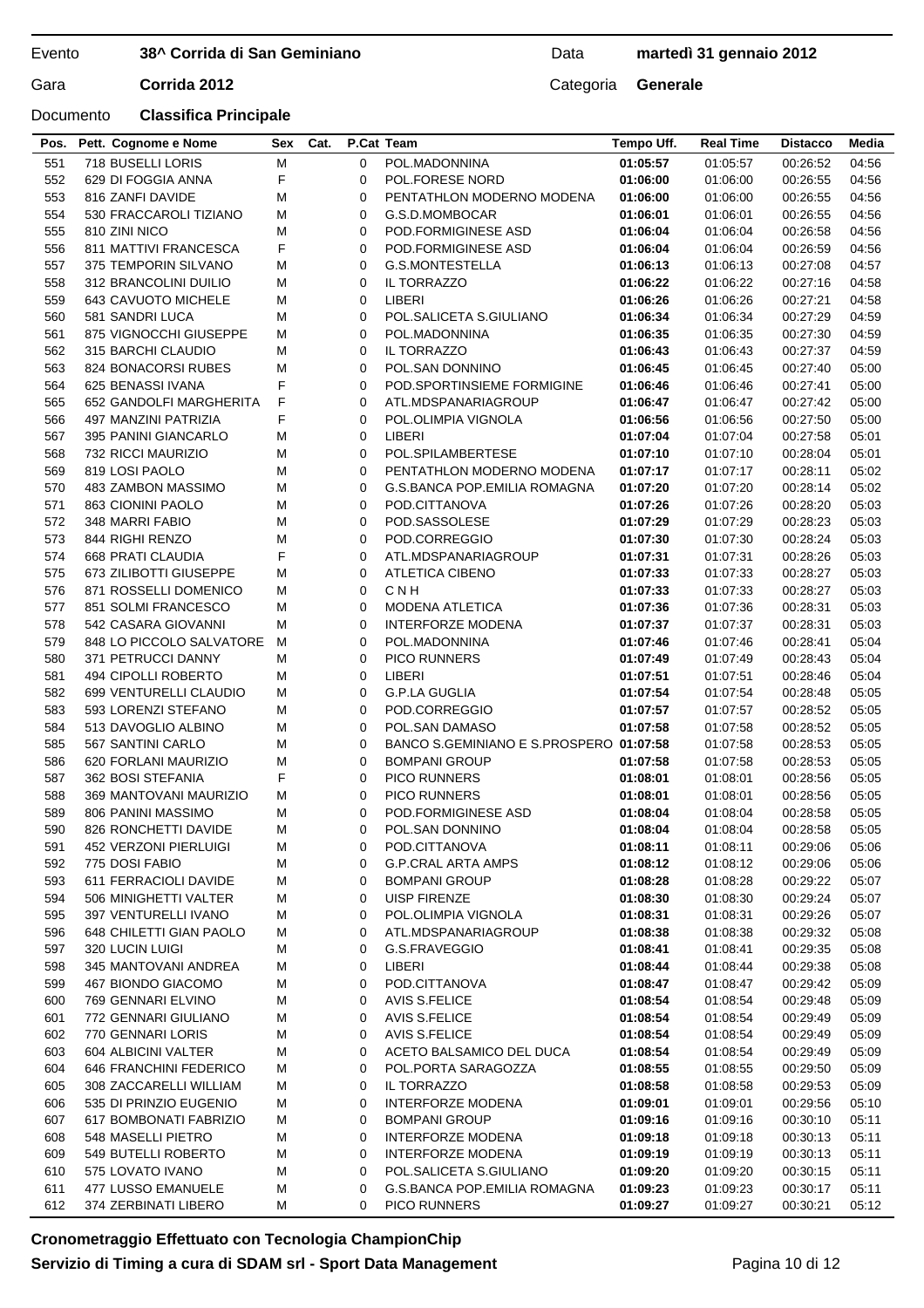## **38^ Corrida di San Geminiano**

## Data **martedì 31 gennaio 2012**

Gara **Corrida 2012** Categoria **Generale** 

| F<br>613<br>474 BASILE CHARLOTTE<br>05:12<br>$\Omega$<br>MOLLIFICIO MODENESE CITTADELLA 01:09:30<br>01:09:30<br>00:30:25<br>F<br>614<br>520 BERGAMINI FLORA<br>0<br>POL.CAMPOGALLIANO<br>01:09:32<br>01:09:32<br>00:30:26<br>05:12<br>LIBERI<br>615<br>767 BONEZZI ERMINIO<br>М<br>0<br>01:09:39<br>05:12<br>01:09:39<br>00:30:33<br>M<br>POL.SAN DONNINO<br>616<br>829 GOZZI LUIGI<br>0<br>01:09:41<br>01:09:41<br>00:30:35<br>05:13<br>F<br>617<br>881 LIBERATI SILVIA<br>0<br>ATL.PORTO S.ELPIDIO<br>01:09:41<br>01:09:41<br>00:30:36<br>05:13<br>05:13<br>618<br>421 GRAFFIEDI GIOVANNI<br>0<br>SEVEN SAVIGNANO SUL RUBICONE<br>01:09:48<br>01:09:48<br>00:30:43<br>М<br>619<br>815 GRANDI RICCARDO<br>М<br>0<br>PENTATHLON MODERNO MODENA<br>01:09:52<br>01:09:52<br>00:30:47<br>05:13<br>620<br>633 BEDINI MAURO<br>М<br>POD.MODENESE<br>01:09:52<br>05:14<br>0<br>01:09:52<br>00:30:47<br>621<br>691 MIRANDA ROLANDO<br>М<br>0<br><b>G.P.LA GUGLIA</b><br>01:09:58<br>05:14<br>01:09:58<br>00:30:52<br>F<br>622<br>352 BAZZANI RITA<br>0<br>POL.OLIMPIA VIGNOLA<br>01:09:58<br>01:09:58<br>05:14<br>00:30:53<br>623<br>482 FILIPPETTI ANDREA<br>М<br>0<br>G.S.BANCA POP.EMILIA ROMAGNA<br>01:10:02<br>01:10:02<br>00:30:57<br>05:14<br>F<br>624<br>525 VIGARANI SILVIA<br>0<br>POL.CAMPOGALLIANO<br>01:10:11<br>01:10:11<br>00:31:05<br>05:15<br>625<br>521 BRUNELLI G.PAOLO<br>М<br>0<br>POL.CAMPOGALLIANO<br>01:10:11<br>01:10:11<br>00:31:05<br>05:15<br>F<br>626<br>05:16<br>473 BASILE VERONICA<br>0<br>MOLLIFICIO MODENESE CITTADELLA 01:10:27<br>01:10:27<br>00:31:22<br>627<br>М<br>05:16<br>429 MANICARDI MARCO<br>0<br>DOPOLAVORO FERROVIARIO MODENA01:10:31<br>01:10:31<br>00:31:25<br>F<br>628<br>475 BOTTARI MARICA<br>0<br>MOLLIFICIO MODENESE CITTADELLA 01:10:34<br>01:10:34<br>00:31:28<br>05:17<br>629<br>05:17<br>484 GUERZONI GIUSEPPE<br>М<br>0<br>G.S.BANCA POP.EMILIA ROMAGNA<br>01:10:35<br>00:31:30<br>01:10:35<br>F<br>630<br>750 SGARBI SERENA<br>0<br>G.P.VIRGILIANO<br>01:10:40<br>00:31:34<br>05:17<br>01:10:40<br>631<br>753 MAININI GIULIANO<br>М<br>0<br>POD.BIASOLA<br>01:11:02<br>01:11:02<br>00:31:56<br>05:19<br>632<br>754 MANINI ROBERTO<br>М<br>0<br>POD.BIASOLA<br>01:11:02<br>05:19<br>01:11:02<br>00:31:56<br>633<br>329 GALEANDRO EMIDIO<br>М<br>0<br>POL.SCANDIANO<br>01:11:05<br>05:19<br>01:11:05<br>00:31:59<br>634<br>592 CILIA FEDERICO<br>М<br>0<br>POD.CORREGGIO<br>01:11:05<br>01:11:05<br>00:32:00<br>05:19<br>635<br>LIBERI<br>05:19<br>387 CORTELLONI MATTEO<br>М<br>0<br>01:11:10<br>01:11:10<br>00:32:05<br>636<br>0<br>LIBERI<br>01:11:22<br>00:32:16<br>05:20<br>561 MARENDON MASSIMILIANOM<br>01:11:22<br>637<br>538 MONDINI CESARE<br>0<br>INTERFORZE MODENA<br>01:11:30<br>01:11:30<br>00:32:24<br>05:21<br>м<br>638<br><b>INTERFORZE MODENA</b><br>536 BERNINI ROBERTO<br>М<br>0<br>01:11:30<br>01:11:30<br>00:32:24<br>05:21<br>F<br>855 TASSI GAIA<br>639<br>0<br>MOLLIFICIO MODENESE CITTADELLA 01:11:41<br>01:11:41<br>00:32:35<br>05:22<br>M<br>05:23<br>640<br>874 BORDONI PAOLO<br>0<br>UISP BOLOGNA<br>01:11:55<br>01:11:55<br>00:32:49<br>641<br>M<br><b>UISP MODENA</b><br>05:23<br>344 GOZZI SANDRO<br>0<br>01:12:04<br>01:12:04<br>00:32:58<br>F<br>642<br>0<br>05:24<br>447 BALDINI MORENA<br>POD.CITTANOVA<br>01:12:14<br>01:12:14<br>00:33:08<br>F<br>643<br>729 BORGHI MONIA<br>0<br>POL.SPILAMBERTESE<br>01:12:23<br>01:12:23<br>00:33:17<br>05:25<br>F<br>644<br>702 MARZOLLA LORENZA<br>0<br>PODISTI ADRIA<br>01:12:25<br>05:25<br>01:12:25<br>00:33:20<br>F<br>645<br>532 SONA MARIELLA<br>0<br>G.S.D.MOMBOCAR<br>05:25<br>01:12:27<br>01:12:27<br>00:33:21<br>646<br>692 MORETTI MASSIMILIANO<br>М<br>0<br><b>G.P.LA GUGLIA</b><br>01:12:37<br>00:33:31<br>05:26<br>01:12:37<br>F<br>647<br>533 ZANINI LAURA<br>0<br>G.S.D.MOMBOCAR<br>01:12:38<br>01:12:38<br>00:33:33<br>05:26<br>648<br>313 SAGGIA CLAUDIO<br>0<br>IL TORRAZZO<br>01:12:42<br>01:12:42<br>00:33:36<br>05:26<br>М<br>F<br>649<br>556 SEVERI CECILIA<br>0<br><b>INTERFORZE MODENA</b><br>01:12:42<br>01:12:42<br>00:33:37<br>05:26<br>650<br>454 ZACCARINI PAOLO<br>М<br>POD.CITTANOVA<br>01:12:50<br>01:12:50<br>05:27<br>0<br>00:33:45<br>651<br>476 FERRANDINA GIUSEPPE<br>0<br><b>G.S.BANCA POP.EMILIA ROMAGNA</b><br>05:29<br>М<br>01:13:18<br>01:13:18<br>00:34:12<br>652<br>05:33<br>623 PIRAGINE ALDO<br>M<br>$\mathbf{0}$<br>POD.SPORTINSIEME FORMIGINE<br>01:14:16<br>01:14:16<br>00:35:11<br>653<br>424 TIOLI CLAUDIO<br>QUELLI DI NOVI ANESER<br>М<br>01:14:21<br>01:14:21<br>00:35:15<br>05:34<br>0<br>654<br>338 EPIFANI GIOVANNI<br>М<br>LIBERI<br>05:34<br>0<br>01:14:28<br>01:14:28<br>00:35:22<br>F<br>655<br>724 CAMURRI STEFANIA<br>05:36<br>0<br>POL.MADONNINA<br>01:14:48<br>01:14:48<br>00:35:43<br>656<br>725 GUARNITI MARCO<br>М<br>POL.MADONNINA<br>01:15:08<br>0<br>01:15:08<br>00:36:03<br>05:37<br>F<br>657<br>674 DALLAVALLE MANUELA<br>ATLETICA CIBENO<br>05:38<br>0<br>01:15:15<br>01:15:15<br>00:36:09<br>F<br>658<br><b>407 BELMONTE MARIELLA</b><br>LIBERI<br>01:15:47<br>0<br>01:15:47<br>00:36:42<br>05:40<br>F<br>659<br>408 SALAMI SERENA<br>LIBERI<br>05:40<br>0<br>01:15:47<br>01:15:47<br>00:36:42<br>F<br>406 MARTINELLI BARBARA<br>LIBERI<br>05:40<br>660<br>0<br>01:15:47<br>01:15:47<br>00:36:42<br>865 BOSCHINI CESARE<br>POD.CITTANOVA<br>01:15:48<br>01:15:48<br>00:36:43<br>05:40<br>661<br>М<br>0<br>662<br>872 SACCO RENATO ANGELO<br>POL.TORRILE<br>М<br>0<br>01:15:51<br>01:15:51<br>00:36:45<br>05:40<br>663<br>490 CUOGHI GIUSEPPE<br>М<br>0<br>ATL.SANTAGATESE<br>01:16:07<br>01:16:07<br>00:37:02<br>05:42<br>664<br>842 ZAPPATERRA PIETRO<br>C.U.S.FERRARA<br>01:16:24<br>01:16:24<br>00:37:19<br>М<br>0<br>05:43<br>F<br><b>INTERFORZE MODENA</b><br>665<br>552 PATRONCINI MONICA<br>0<br>01:16:30<br>01:16:30<br>00:37:25<br>05:43<br>524 TOSI STEFANO<br>666<br>М<br>0<br>POL.CAMPOGALLIANO<br>01:16:37<br>01:16:37<br>00:37:32<br>05:44<br>667<br>736 CAMPIOLI DANIELE<br>POD.CITTANOVA<br>01:16:59<br>01:16:59<br>00:37:54<br>М<br>0<br>05:45<br>668<br>737 NEGRELLI SIMONE<br>POD.CITTANOVA<br>М<br>0<br>01:16:59<br>01:16:59<br>00:37:54<br>05:45<br>789 GARUTI LUCIANO<br>М<br>POL.CORASSORI<br>669<br>0<br>01:17:27<br>01:17:27<br>00:38:21<br>05:48<br>670<br>630 SQANGIORGI STEFANO<br>POL.FORESE NORD<br>01:17:53<br>01:17:53<br>00:38:48<br>05:50<br>М<br>0<br>671<br>487 MERIGHI ANDREA<br>G.S.BANCA POP.EMILIA ROMAGNA<br>01:17:56<br>05:50<br>М<br>0<br>01:17:56<br>00:38:51<br>672<br>G.P.LA GUGLIA<br>01:18:04<br>683 ANDREOLI IMER<br>М<br>0<br>01:18:04<br>00:38:58<br>05:50<br>673<br>F<br>472 SIGHINOLFI GIULIA<br>MOLLIFICIO MODENESE CITTADELLA<br>01:18:38<br>01:18:38<br>00:39:33<br>05:53<br>0<br>674<br>341 BORELLI VAINER<br>POD.FIORANESE<br>М<br>0<br>01:18:45<br>01:18:45<br>00:39:39<br>05:53 | Pos. | Pett. Cognome e Nome | Sex | Cat. | P.Cat Team | Tempo Uff. | <b>Real Time</b> | <b>Distacco</b> | Media |
|--------------------------------------------------------------------------------------------------------------------------------------------------------------------------------------------------------------------------------------------------------------------------------------------------------------------------------------------------------------------------------------------------------------------------------------------------------------------------------------------------------------------------------------------------------------------------------------------------------------------------------------------------------------------------------------------------------------------------------------------------------------------------------------------------------------------------------------------------------------------------------------------------------------------------------------------------------------------------------------------------------------------------------------------------------------------------------------------------------------------------------------------------------------------------------------------------------------------------------------------------------------------------------------------------------------------------------------------------------------------------------------------------------------------------------------------------------------------------------------------------------------------------------------------------------------------------------------------------------------------------------------------------------------------------------------------------------------------------------------------------------------------------------------------------------------------------------------------------------------------------------------------------------------------------------------------------------------------------------------------------------------------------------------------------------------------------------------------------------------------------------------------------------------------------------------------------------------------------------------------------------------------------------------------------------------------------------------------------------------------------------------------------------------------------------------------------------------------------------------------------------------------------------------------------------------------------------------------------------------------------------------------------------------------------------------------------------------------------------------------------------------------------------------------------------------------------------------------------------------------------------------------------------------------------------------------------------------------------------------------------------------------------------------------------------------------------------------------------------------------------------------------------------------------------------------------------------------------------------------------------------------------------------------------------------------------------------------------------------------------------------------------------------------------------------------------------------------------------------------------------------------------------------------------------------------------------------------------------------------------------------------------------------------------------------------------------------------------------------------------------------------------------------------------------------------------------------------------------------------------------------------------------------------------------------------------------------------------------------------------------------------------------------------------------------------------------------------------------------------------------------------------------------------------------------------------------------------------------------------------------------------------------------------------------------------------------------------------------------------------------------------------------------------------------------------------------------------------------------------------------------------------------------------------------------------------------------------------------------------------------------------------------------------------------------------------------------------------------------------------------------------------------------------------------------------------------------------------------------------------------------------------------------------------------------------------------------------------------------------------------------------------------------------------------------------------------------------------------------------------------------------------------------------------------------------------------------------------------------------------------------------------------------------------------------------------------------------------------------------------------------------------------------------------------------------------------------------------------------------------------------------------------------------------------------------------------------------------------------------------------------------------------------------------------------------------------------------------------------------------------------------------------------------------------------------------------------------------------------------------------------------------------------------------------------------------------------------------------------------------------------------------------------------------------------------------------------------------------------------------------------------------------------------------------------------------------------------------------------------------------------------------------------------------------------------------------------------------------------------------------------------------------------------------------------------------------------------------------------------------------------------------------------------------------------------------------------------------------------------------------------------------------------------------------------------------------------------------------------------------------------------------------------------------------------------------------------------------------------|------|----------------------|-----|------|------------|------------|------------------|-----------------|-------|
|                                                                                                                                                                                                                                                                                                                                                                                                                                                                                                                                                                                                                                                                                                                                                                                                                                                                                                                                                                                                                                                                                                                                                                                                                                                                                                                                                                                                                                                                                                                                                                                                                                                                                                                                                                                                                                                                                                                                                                                                                                                                                                                                                                                                                                                                                                                                                                                                                                                                                                                                                                                                                                                                                                                                                                                                                                                                                                                                                                                                                                                                                                                                                                                                                                                                                                                                                                                                                                                                                                                                                                                                                                                                                                                                                                                                                                                                                                                                                                                                                                                                                                                                                                                                                                                                                                                                                                                                                                                                                                                                                                                                                                                                                                                                                                                                                                                                                                                                                                                                                                                                                                                                                                                                                                                                                                                                                                                                                                                                                                                                                                                                                                                                                                                                                                                                                                                                                                                                                                                                                                                                                                                                                                                                                                                                                                                                                                                                                                                                                                                                                                                                                                                                                                                                                                                                                                                        |      |                      |     |      |            |            |                  |                 |       |
|                                                                                                                                                                                                                                                                                                                                                                                                                                                                                                                                                                                                                                                                                                                                                                                                                                                                                                                                                                                                                                                                                                                                                                                                                                                                                                                                                                                                                                                                                                                                                                                                                                                                                                                                                                                                                                                                                                                                                                                                                                                                                                                                                                                                                                                                                                                                                                                                                                                                                                                                                                                                                                                                                                                                                                                                                                                                                                                                                                                                                                                                                                                                                                                                                                                                                                                                                                                                                                                                                                                                                                                                                                                                                                                                                                                                                                                                                                                                                                                                                                                                                                                                                                                                                                                                                                                                                                                                                                                                                                                                                                                                                                                                                                                                                                                                                                                                                                                                                                                                                                                                                                                                                                                                                                                                                                                                                                                                                                                                                                                                                                                                                                                                                                                                                                                                                                                                                                                                                                                                                                                                                                                                                                                                                                                                                                                                                                                                                                                                                                                                                                                                                                                                                                                                                                                                                                                        |      |                      |     |      |            |            |                  |                 |       |
|                                                                                                                                                                                                                                                                                                                                                                                                                                                                                                                                                                                                                                                                                                                                                                                                                                                                                                                                                                                                                                                                                                                                                                                                                                                                                                                                                                                                                                                                                                                                                                                                                                                                                                                                                                                                                                                                                                                                                                                                                                                                                                                                                                                                                                                                                                                                                                                                                                                                                                                                                                                                                                                                                                                                                                                                                                                                                                                                                                                                                                                                                                                                                                                                                                                                                                                                                                                                                                                                                                                                                                                                                                                                                                                                                                                                                                                                                                                                                                                                                                                                                                                                                                                                                                                                                                                                                                                                                                                                                                                                                                                                                                                                                                                                                                                                                                                                                                                                                                                                                                                                                                                                                                                                                                                                                                                                                                                                                                                                                                                                                                                                                                                                                                                                                                                                                                                                                                                                                                                                                                                                                                                                                                                                                                                                                                                                                                                                                                                                                                                                                                                                                                                                                                                                                                                                                                                        |      |                      |     |      |            |            |                  |                 |       |
|                                                                                                                                                                                                                                                                                                                                                                                                                                                                                                                                                                                                                                                                                                                                                                                                                                                                                                                                                                                                                                                                                                                                                                                                                                                                                                                                                                                                                                                                                                                                                                                                                                                                                                                                                                                                                                                                                                                                                                                                                                                                                                                                                                                                                                                                                                                                                                                                                                                                                                                                                                                                                                                                                                                                                                                                                                                                                                                                                                                                                                                                                                                                                                                                                                                                                                                                                                                                                                                                                                                                                                                                                                                                                                                                                                                                                                                                                                                                                                                                                                                                                                                                                                                                                                                                                                                                                                                                                                                                                                                                                                                                                                                                                                                                                                                                                                                                                                                                                                                                                                                                                                                                                                                                                                                                                                                                                                                                                                                                                                                                                                                                                                                                                                                                                                                                                                                                                                                                                                                                                                                                                                                                                                                                                                                                                                                                                                                                                                                                                                                                                                                                                                                                                                                                                                                                                                                        |      |                      |     |      |            |            |                  |                 |       |
|                                                                                                                                                                                                                                                                                                                                                                                                                                                                                                                                                                                                                                                                                                                                                                                                                                                                                                                                                                                                                                                                                                                                                                                                                                                                                                                                                                                                                                                                                                                                                                                                                                                                                                                                                                                                                                                                                                                                                                                                                                                                                                                                                                                                                                                                                                                                                                                                                                                                                                                                                                                                                                                                                                                                                                                                                                                                                                                                                                                                                                                                                                                                                                                                                                                                                                                                                                                                                                                                                                                                                                                                                                                                                                                                                                                                                                                                                                                                                                                                                                                                                                                                                                                                                                                                                                                                                                                                                                                                                                                                                                                                                                                                                                                                                                                                                                                                                                                                                                                                                                                                                                                                                                                                                                                                                                                                                                                                                                                                                                                                                                                                                                                                                                                                                                                                                                                                                                                                                                                                                                                                                                                                                                                                                                                                                                                                                                                                                                                                                                                                                                                                                                                                                                                                                                                                                                                        |      |                      |     |      |            |            |                  |                 |       |
|                                                                                                                                                                                                                                                                                                                                                                                                                                                                                                                                                                                                                                                                                                                                                                                                                                                                                                                                                                                                                                                                                                                                                                                                                                                                                                                                                                                                                                                                                                                                                                                                                                                                                                                                                                                                                                                                                                                                                                                                                                                                                                                                                                                                                                                                                                                                                                                                                                                                                                                                                                                                                                                                                                                                                                                                                                                                                                                                                                                                                                                                                                                                                                                                                                                                                                                                                                                                                                                                                                                                                                                                                                                                                                                                                                                                                                                                                                                                                                                                                                                                                                                                                                                                                                                                                                                                                                                                                                                                                                                                                                                                                                                                                                                                                                                                                                                                                                                                                                                                                                                                                                                                                                                                                                                                                                                                                                                                                                                                                                                                                                                                                                                                                                                                                                                                                                                                                                                                                                                                                                                                                                                                                                                                                                                                                                                                                                                                                                                                                                                                                                                                                                                                                                                                                                                                                                                        |      |                      |     |      |            |            |                  |                 |       |
|                                                                                                                                                                                                                                                                                                                                                                                                                                                                                                                                                                                                                                                                                                                                                                                                                                                                                                                                                                                                                                                                                                                                                                                                                                                                                                                                                                                                                                                                                                                                                                                                                                                                                                                                                                                                                                                                                                                                                                                                                                                                                                                                                                                                                                                                                                                                                                                                                                                                                                                                                                                                                                                                                                                                                                                                                                                                                                                                                                                                                                                                                                                                                                                                                                                                                                                                                                                                                                                                                                                                                                                                                                                                                                                                                                                                                                                                                                                                                                                                                                                                                                                                                                                                                                                                                                                                                                                                                                                                                                                                                                                                                                                                                                                                                                                                                                                                                                                                                                                                                                                                                                                                                                                                                                                                                                                                                                                                                                                                                                                                                                                                                                                                                                                                                                                                                                                                                                                                                                                                                                                                                                                                                                                                                                                                                                                                                                                                                                                                                                                                                                                                                                                                                                                                                                                                                                                        |      |                      |     |      |            |            |                  |                 |       |
|                                                                                                                                                                                                                                                                                                                                                                                                                                                                                                                                                                                                                                                                                                                                                                                                                                                                                                                                                                                                                                                                                                                                                                                                                                                                                                                                                                                                                                                                                                                                                                                                                                                                                                                                                                                                                                                                                                                                                                                                                                                                                                                                                                                                                                                                                                                                                                                                                                                                                                                                                                                                                                                                                                                                                                                                                                                                                                                                                                                                                                                                                                                                                                                                                                                                                                                                                                                                                                                                                                                                                                                                                                                                                                                                                                                                                                                                                                                                                                                                                                                                                                                                                                                                                                                                                                                                                                                                                                                                                                                                                                                                                                                                                                                                                                                                                                                                                                                                                                                                                                                                                                                                                                                                                                                                                                                                                                                                                                                                                                                                                                                                                                                                                                                                                                                                                                                                                                                                                                                                                                                                                                                                                                                                                                                                                                                                                                                                                                                                                                                                                                                                                                                                                                                                                                                                                                                        |      |                      |     |      |            |            |                  |                 |       |
|                                                                                                                                                                                                                                                                                                                                                                                                                                                                                                                                                                                                                                                                                                                                                                                                                                                                                                                                                                                                                                                                                                                                                                                                                                                                                                                                                                                                                                                                                                                                                                                                                                                                                                                                                                                                                                                                                                                                                                                                                                                                                                                                                                                                                                                                                                                                                                                                                                                                                                                                                                                                                                                                                                                                                                                                                                                                                                                                                                                                                                                                                                                                                                                                                                                                                                                                                                                                                                                                                                                                                                                                                                                                                                                                                                                                                                                                                                                                                                                                                                                                                                                                                                                                                                                                                                                                                                                                                                                                                                                                                                                                                                                                                                                                                                                                                                                                                                                                                                                                                                                                                                                                                                                                                                                                                                                                                                                                                                                                                                                                                                                                                                                                                                                                                                                                                                                                                                                                                                                                                                                                                                                                                                                                                                                                                                                                                                                                                                                                                                                                                                                                                                                                                                                                                                                                                                                        |      |                      |     |      |            |            |                  |                 |       |
|                                                                                                                                                                                                                                                                                                                                                                                                                                                                                                                                                                                                                                                                                                                                                                                                                                                                                                                                                                                                                                                                                                                                                                                                                                                                                                                                                                                                                                                                                                                                                                                                                                                                                                                                                                                                                                                                                                                                                                                                                                                                                                                                                                                                                                                                                                                                                                                                                                                                                                                                                                                                                                                                                                                                                                                                                                                                                                                                                                                                                                                                                                                                                                                                                                                                                                                                                                                                                                                                                                                                                                                                                                                                                                                                                                                                                                                                                                                                                                                                                                                                                                                                                                                                                                                                                                                                                                                                                                                                                                                                                                                                                                                                                                                                                                                                                                                                                                                                                                                                                                                                                                                                                                                                                                                                                                                                                                                                                                                                                                                                                                                                                                                                                                                                                                                                                                                                                                                                                                                                                                                                                                                                                                                                                                                                                                                                                                                                                                                                                                                                                                                                                                                                                                                                                                                                                                                        |      |                      |     |      |            |            |                  |                 |       |
|                                                                                                                                                                                                                                                                                                                                                                                                                                                                                                                                                                                                                                                                                                                                                                                                                                                                                                                                                                                                                                                                                                                                                                                                                                                                                                                                                                                                                                                                                                                                                                                                                                                                                                                                                                                                                                                                                                                                                                                                                                                                                                                                                                                                                                                                                                                                                                                                                                                                                                                                                                                                                                                                                                                                                                                                                                                                                                                                                                                                                                                                                                                                                                                                                                                                                                                                                                                                                                                                                                                                                                                                                                                                                                                                                                                                                                                                                                                                                                                                                                                                                                                                                                                                                                                                                                                                                                                                                                                                                                                                                                                                                                                                                                                                                                                                                                                                                                                                                                                                                                                                                                                                                                                                                                                                                                                                                                                                                                                                                                                                                                                                                                                                                                                                                                                                                                                                                                                                                                                                                                                                                                                                                                                                                                                                                                                                                                                                                                                                                                                                                                                                                                                                                                                                                                                                                                                        |      |                      |     |      |            |            |                  |                 |       |
|                                                                                                                                                                                                                                                                                                                                                                                                                                                                                                                                                                                                                                                                                                                                                                                                                                                                                                                                                                                                                                                                                                                                                                                                                                                                                                                                                                                                                                                                                                                                                                                                                                                                                                                                                                                                                                                                                                                                                                                                                                                                                                                                                                                                                                                                                                                                                                                                                                                                                                                                                                                                                                                                                                                                                                                                                                                                                                                                                                                                                                                                                                                                                                                                                                                                                                                                                                                                                                                                                                                                                                                                                                                                                                                                                                                                                                                                                                                                                                                                                                                                                                                                                                                                                                                                                                                                                                                                                                                                                                                                                                                                                                                                                                                                                                                                                                                                                                                                                                                                                                                                                                                                                                                                                                                                                                                                                                                                                                                                                                                                                                                                                                                                                                                                                                                                                                                                                                                                                                                                                                                                                                                                                                                                                                                                                                                                                                                                                                                                                                                                                                                                                                                                                                                                                                                                                                                        |      |                      |     |      |            |            |                  |                 |       |
|                                                                                                                                                                                                                                                                                                                                                                                                                                                                                                                                                                                                                                                                                                                                                                                                                                                                                                                                                                                                                                                                                                                                                                                                                                                                                                                                                                                                                                                                                                                                                                                                                                                                                                                                                                                                                                                                                                                                                                                                                                                                                                                                                                                                                                                                                                                                                                                                                                                                                                                                                                                                                                                                                                                                                                                                                                                                                                                                                                                                                                                                                                                                                                                                                                                                                                                                                                                                                                                                                                                                                                                                                                                                                                                                                                                                                                                                                                                                                                                                                                                                                                                                                                                                                                                                                                                                                                                                                                                                                                                                                                                                                                                                                                                                                                                                                                                                                                                                                                                                                                                                                                                                                                                                                                                                                                                                                                                                                                                                                                                                                                                                                                                                                                                                                                                                                                                                                                                                                                                                                                                                                                                                                                                                                                                                                                                                                                                                                                                                                                                                                                                                                                                                                                                                                                                                                                                        |      |                      |     |      |            |            |                  |                 |       |
|                                                                                                                                                                                                                                                                                                                                                                                                                                                                                                                                                                                                                                                                                                                                                                                                                                                                                                                                                                                                                                                                                                                                                                                                                                                                                                                                                                                                                                                                                                                                                                                                                                                                                                                                                                                                                                                                                                                                                                                                                                                                                                                                                                                                                                                                                                                                                                                                                                                                                                                                                                                                                                                                                                                                                                                                                                                                                                                                                                                                                                                                                                                                                                                                                                                                                                                                                                                                                                                                                                                                                                                                                                                                                                                                                                                                                                                                                                                                                                                                                                                                                                                                                                                                                                                                                                                                                                                                                                                                                                                                                                                                                                                                                                                                                                                                                                                                                                                                                                                                                                                                                                                                                                                                                                                                                                                                                                                                                                                                                                                                                                                                                                                                                                                                                                                                                                                                                                                                                                                                                                                                                                                                                                                                                                                                                                                                                                                                                                                                                                                                                                                                                                                                                                                                                                                                                                                        |      |                      |     |      |            |            |                  |                 |       |
|                                                                                                                                                                                                                                                                                                                                                                                                                                                                                                                                                                                                                                                                                                                                                                                                                                                                                                                                                                                                                                                                                                                                                                                                                                                                                                                                                                                                                                                                                                                                                                                                                                                                                                                                                                                                                                                                                                                                                                                                                                                                                                                                                                                                                                                                                                                                                                                                                                                                                                                                                                                                                                                                                                                                                                                                                                                                                                                                                                                                                                                                                                                                                                                                                                                                                                                                                                                                                                                                                                                                                                                                                                                                                                                                                                                                                                                                                                                                                                                                                                                                                                                                                                                                                                                                                                                                                                                                                                                                                                                                                                                                                                                                                                                                                                                                                                                                                                                                                                                                                                                                                                                                                                                                                                                                                                                                                                                                                                                                                                                                                                                                                                                                                                                                                                                                                                                                                                                                                                                                                                                                                                                                                                                                                                                                                                                                                                                                                                                                                                                                                                                                                                                                                                                                                                                                                                                        |      |                      |     |      |            |            |                  |                 |       |
|                                                                                                                                                                                                                                                                                                                                                                                                                                                                                                                                                                                                                                                                                                                                                                                                                                                                                                                                                                                                                                                                                                                                                                                                                                                                                                                                                                                                                                                                                                                                                                                                                                                                                                                                                                                                                                                                                                                                                                                                                                                                                                                                                                                                                                                                                                                                                                                                                                                                                                                                                                                                                                                                                                                                                                                                                                                                                                                                                                                                                                                                                                                                                                                                                                                                                                                                                                                                                                                                                                                                                                                                                                                                                                                                                                                                                                                                                                                                                                                                                                                                                                                                                                                                                                                                                                                                                                                                                                                                                                                                                                                                                                                                                                                                                                                                                                                                                                                                                                                                                                                                                                                                                                                                                                                                                                                                                                                                                                                                                                                                                                                                                                                                                                                                                                                                                                                                                                                                                                                                                                                                                                                                                                                                                                                                                                                                                                                                                                                                                                                                                                                                                                                                                                                                                                                                                                                        |      |                      |     |      |            |            |                  |                 |       |
|                                                                                                                                                                                                                                                                                                                                                                                                                                                                                                                                                                                                                                                                                                                                                                                                                                                                                                                                                                                                                                                                                                                                                                                                                                                                                                                                                                                                                                                                                                                                                                                                                                                                                                                                                                                                                                                                                                                                                                                                                                                                                                                                                                                                                                                                                                                                                                                                                                                                                                                                                                                                                                                                                                                                                                                                                                                                                                                                                                                                                                                                                                                                                                                                                                                                                                                                                                                                                                                                                                                                                                                                                                                                                                                                                                                                                                                                                                                                                                                                                                                                                                                                                                                                                                                                                                                                                                                                                                                                                                                                                                                                                                                                                                                                                                                                                                                                                                                                                                                                                                                                                                                                                                                                                                                                                                                                                                                                                                                                                                                                                                                                                                                                                                                                                                                                                                                                                                                                                                                                                                                                                                                                                                                                                                                                                                                                                                                                                                                                                                                                                                                                                                                                                                                                                                                                                                                        |      |                      |     |      |            |            |                  |                 |       |
|                                                                                                                                                                                                                                                                                                                                                                                                                                                                                                                                                                                                                                                                                                                                                                                                                                                                                                                                                                                                                                                                                                                                                                                                                                                                                                                                                                                                                                                                                                                                                                                                                                                                                                                                                                                                                                                                                                                                                                                                                                                                                                                                                                                                                                                                                                                                                                                                                                                                                                                                                                                                                                                                                                                                                                                                                                                                                                                                                                                                                                                                                                                                                                                                                                                                                                                                                                                                                                                                                                                                                                                                                                                                                                                                                                                                                                                                                                                                                                                                                                                                                                                                                                                                                                                                                                                                                                                                                                                                                                                                                                                                                                                                                                                                                                                                                                                                                                                                                                                                                                                                                                                                                                                                                                                                                                                                                                                                                                                                                                                                                                                                                                                                                                                                                                                                                                                                                                                                                                                                                                                                                                                                                                                                                                                                                                                                                                                                                                                                                                                                                                                                                                                                                                                                                                                                                                                        |      |                      |     |      |            |            |                  |                 |       |
|                                                                                                                                                                                                                                                                                                                                                                                                                                                                                                                                                                                                                                                                                                                                                                                                                                                                                                                                                                                                                                                                                                                                                                                                                                                                                                                                                                                                                                                                                                                                                                                                                                                                                                                                                                                                                                                                                                                                                                                                                                                                                                                                                                                                                                                                                                                                                                                                                                                                                                                                                                                                                                                                                                                                                                                                                                                                                                                                                                                                                                                                                                                                                                                                                                                                                                                                                                                                                                                                                                                                                                                                                                                                                                                                                                                                                                                                                                                                                                                                                                                                                                                                                                                                                                                                                                                                                                                                                                                                                                                                                                                                                                                                                                                                                                                                                                                                                                                                                                                                                                                                                                                                                                                                                                                                                                                                                                                                                                                                                                                                                                                                                                                                                                                                                                                                                                                                                                                                                                                                                                                                                                                                                                                                                                                                                                                                                                                                                                                                                                                                                                                                                                                                                                                                                                                                                                                        |      |                      |     |      |            |            |                  |                 |       |
|                                                                                                                                                                                                                                                                                                                                                                                                                                                                                                                                                                                                                                                                                                                                                                                                                                                                                                                                                                                                                                                                                                                                                                                                                                                                                                                                                                                                                                                                                                                                                                                                                                                                                                                                                                                                                                                                                                                                                                                                                                                                                                                                                                                                                                                                                                                                                                                                                                                                                                                                                                                                                                                                                                                                                                                                                                                                                                                                                                                                                                                                                                                                                                                                                                                                                                                                                                                                                                                                                                                                                                                                                                                                                                                                                                                                                                                                                                                                                                                                                                                                                                                                                                                                                                                                                                                                                                                                                                                                                                                                                                                                                                                                                                                                                                                                                                                                                                                                                                                                                                                                                                                                                                                                                                                                                                                                                                                                                                                                                                                                                                                                                                                                                                                                                                                                                                                                                                                                                                                                                                                                                                                                                                                                                                                                                                                                                                                                                                                                                                                                                                                                                                                                                                                                                                                                                                                        |      |                      |     |      |            |            |                  |                 |       |
|                                                                                                                                                                                                                                                                                                                                                                                                                                                                                                                                                                                                                                                                                                                                                                                                                                                                                                                                                                                                                                                                                                                                                                                                                                                                                                                                                                                                                                                                                                                                                                                                                                                                                                                                                                                                                                                                                                                                                                                                                                                                                                                                                                                                                                                                                                                                                                                                                                                                                                                                                                                                                                                                                                                                                                                                                                                                                                                                                                                                                                                                                                                                                                                                                                                                                                                                                                                                                                                                                                                                                                                                                                                                                                                                                                                                                                                                                                                                                                                                                                                                                                                                                                                                                                                                                                                                                                                                                                                                                                                                                                                                                                                                                                                                                                                                                                                                                                                                                                                                                                                                                                                                                                                                                                                                                                                                                                                                                                                                                                                                                                                                                                                                                                                                                                                                                                                                                                                                                                                                                                                                                                                                                                                                                                                                                                                                                                                                                                                                                                                                                                                                                                                                                                                                                                                                                                                        |      |                      |     |      |            |            |                  |                 |       |
|                                                                                                                                                                                                                                                                                                                                                                                                                                                                                                                                                                                                                                                                                                                                                                                                                                                                                                                                                                                                                                                                                                                                                                                                                                                                                                                                                                                                                                                                                                                                                                                                                                                                                                                                                                                                                                                                                                                                                                                                                                                                                                                                                                                                                                                                                                                                                                                                                                                                                                                                                                                                                                                                                                                                                                                                                                                                                                                                                                                                                                                                                                                                                                                                                                                                                                                                                                                                                                                                                                                                                                                                                                                                                                                                                                                                                                                                                                                                                                                                                                                                                                                                                                                                                                                                                                                                                                                                                                                                                                                                                                                                                                                                                                                                                                                                                                                                                                                                                                                                                                                                                                                                                                                                                                                                                                                                                                                                                                                                                                                                                                                                                                                                                                                                                                                                                                                                                                                                                                                                                                                                                                                                                                                                                                                                                                                                                                                                                                                                                                                                                                                                                                                                                                                                                                                                                                                        |      |                      |     |      |            |            |                  |                 |       |
|                                                                                                                                                                                                                                                                                                                                                                                                                                                                                                                                                                                                                                                                                                                                                                                                                                                                                                                                                                                                                                                                                                                                                                                                                                                                                                                                                                                                                                                                                                                                                                                                                                                                                                                                                                                                                                                                                                                                                                                                                                                                                                                                                                                                                                                                                                                                                                                                                                                                                                                                                                                                                                                                                                                                                                                                                                                                                                                                                                                                                                                                                                                                                                                                                                                                                                                                                                                                                                                                                                                                                                                                                                                                                                                                                                                                                                                                                                                                                                                                                                                                                                                                                                                                                                                                                                                                                                                                                                                                                                                                                                                                                                                                                                                                                                                                                                                                                                                                                                                                                                                                                                                                                                                                                                                                                                                                                                                                                                                                                                                                                                                                                                                                                                                                                                                                                                                                                                                                                                                                                                                                                                                                                                                                                                                                                                                                                                                                                                                                                                                                                                                                                                                                                                                                                                                                                                                        |      |                      |     |      |            |            |                  |                 |       |
|                                                                                                                                                                                                                                                                                                                                                                                                                                                                                                                                                                                                                                                                                                                                                                                                                                                                                                                                                                                                                                                                                                                                                                                                                                                                                                                                                                                                                                                                                                                                                                                                                                                                                                                                                                                                                                                                                                                                                                                                                                                                                                                                                                                                                                                                                                                                                                                                                                                                                                                                                                                                                                                                                                                                                                                                                                                                                                                                                                                                                                                                                                                                                                                                                                                                                                                                                                                                                                                                                                                                                                                                                                                                                                                                                                                                                                                                                                                                                                                                                                                                                                                                                                                                                                                                                                                                                                                                                                                                                                                                                                                                                                                                                                                                                                                                                                                                                                                                                                                                                                                                                                                                                                                                                                                                                                                                                                                                                                                                                                                                                                                                                                                                                                                                                                                                                                                                                                                                                                                                                                                                                                                                                                                                                                                                                                                                                                                                                                                                                                                                                                                                                                                                                                                                                                                                                                                        |      |                      |     |      |            |            |                  |                 |       |
|                                                                                                                                                                                                                                                                                                                                                                                                                                                                                                                                                                                                                                                                                                                                                                                                                                                                                                                                                                                                                                                                                                                                                                                                                                                                                                                                                                                                                                                                                                                                                                                                                                                                                                                                                                                                                                                                                                                                                                                                                                                                                                                                                                                                                                                                                                                                                                                                                                                                                                                                                                                                                                                                                                                                                                                                                                                                                                                                                                                                                                                                                                                                                                                                                                                                                                                                                                                                                                                                                                                                                                                                                                                                                                                                                                                                                                                                                                                                                                                                                                                                                                                                                                                                                                                                                                                                                                                                                                                                                                                                                                                                                                                                                                                                                                                                                                                                                                                                                                                                                                                                                                                                                                                                                                                                                                                                                                                                                                                                                                                                                                                                                                                                                                                                                                                                                                                                                                                                                                                                                                                                                                                                                                                                                                                                                                                                                                                                                                                                                                                                                                                                                                                                                                                                                                                                                                                        |      |                      |     |      |            |            |                  |                 |       |
|                                                                                                                                                                                                                                                                                                                                                                                                                                                                                                                                                                                                                                                                                                                                                                                                                                                                                                                                                                                                                                                                                                                                                                                                                                                                                                                                                                                                                                                                                                                                                                                                                                                                                                                                                                                                                                                                                                                                                                                                                                                                                                                                                                                                                                                                                                                                                                                                                                                                                                                                                                                                                                                                                                                                                                                                                                                                                                                                                                                                                                                                                                                                                                                                                                                                                                                                                                                                                                                                                                                                                                                                                                                                                                                                                                                                                                                                                                                                                                                                                                                                                                                                                                                                                                                                                                                                                                                                                                                                                                                                                                                                                                                                                                                                                                                                                                                                                                                                                                                                                                                                                                                                                                                                                                                                                                                                                                                                                                                                                                                                                                                                                                                                                                                                                                                                                                                                                                                                                                                                                                                                                                                                                                                                                                                                                                                                                                                                                                                                                                                                                                                                                                                                                                                                                                                                                                                        |      |                      |     |      |            |            |                  |                 |       |
|                                                                                                                                                                                                                                                                                                                                                                                                                                                                                                                                                                                                                                                                                                                                                                                                                                                                                                                                                                                                                                                                                                                                                                                                                                                                                                                                                                                                                                                                                                                                                                                                                                                                                                                                                                                                                                                                                                                                                                                                                                                                                                                                                                                                                                                                                                                                                                                                                                                                                                                                                                                                                                                                                                                                                                                                                                                                                                                                                                                                                                                                                                                                                                                                                                                                                                                                                                                                                                                                                                                                                                                                                                                                                                                                                                                                                                                                                                                                                                                                                                                                                                                                                                                                                                                                                                                                                                                                                                                                                                                                                                                                                                                                                                                                                                                                                                                                                                                                                                                                                                                                                                                                                                                                                                                                                                                                                                                                                                                                                                                                                                                                                                                                                                                                                                                                                                                                                                                                                                                                                                                                                                                                                                                                                                                                                                                                                                                                                                                                                                                                                                                                                                                                                                                                                                                                                                                        |      |                      |     |      |            |            |                  |                 |       |
|                                                                                                                                                                                                                                                                                                                                                                                                                                                                                                                                                                                                                                                                                                                                                                                                                                                                                                                                                                                                                                                                                                                                                                                                                                                                                                                                                                                                                                                                                                                                                                                                                                                                                                                                                                                                                                                                                                                                                                                                                                                                                                                                                                                                                                                                                                                                                                                                                                                                                                                                                                                                                                                                                                                                                                                                                                                                                                                                                                                                                                                                                                                                                                                                                                                                                                                                                                                                                                                                                                                                                                                                                                                                                                                                                                                                                                                                                                                                                                                                                                                                                                                                                                                                                                                                                                                                                                                                                                                                                                                                                                                                                                                                                                                                                                                                                                                                                                                                                                                                                                                                                                                                                                                                                                                                                                                                                                                                                                                                                                                                                                                                                                                                                                                                                                                                                                                                                                                                                                                                                                                                                                                                                                                                                                                                                                                                                                                                                                                                                                                                                                                                                                                                                                                                                                                                                                                        |      |                      |     |      |            |            |                  |                 |       |
|                                                                                                                                                                                                                                                                                                                                                                                                                                                                                                                                                                                                                                                                                                                                                                                                                                                                                                                                                                                                                                                                                                                                                                                                                                                                                                                                                                                                                                                                                                                                                                                                                                                                                                                                                                                                                                                                                                                                                                                                                                                                                                                                                                                                                                                                                                                                                                                                                                                                                                                                                                                                                                                                                                                                                                                                                                                                                                                                                                                                                                                                                                                                                                                                                                                                                                                                                                                                                                                                                                                                                                                                                                                                                                                                                                                                                                                                                                                                                                                                                                                                                                                                                                                                                                                                                                                                                                                                                                                                                                                                                                                                                                                                                                                                                                                                                                                                                                                                                                                                                                                                                                                                                                                                                                                                                                                                                                                                                                                                                                                                                                                                                                                                                                                                                                                                                                                                                                                                                                                                                                                                                                                                                                                                                                                                                                                                                                                                                                                                                                                                                                                                                                                                                                                                                                                                                                                        |      |                      |     |      |            |            |                  |                 |       |
|                                                                                                                                                                                                                                                                                                                                                                                                                                                                                                                                                                                                                                                                                                                                                                                                                                                                                                                                                                                                                                                                                                                                                                                                                                                                                                                                                                                                                                                                                                                                                                                                                                                                                                                                                                                                                                                                                                                                                                                                                                                                                                                                                                                                                                                                                                                                                                                                                                                                                                                                                                                                                                                                                                                                                                                                                                                                                                                                                                                                                                                                                                                                                                                                                                                                                                                                                                                                                                                                                                                                                                                                                                                                                                                                                                                                                                                                                                                                                                                                                                                                                                                                                                                                                                                                                                                                                                                                                                                                                                                                                                                                                                                                                                                                                                                                                                                                                                                                                                                                                                                                                                                                                                                                                                                                                                                                                                                                                                                                                                                                                                                                                                                                                                                                                                                                                                                                                                                                                                                                                                                                                                                                                                                                                                                                                                                                                                                                                                                                                                                                                                                                                                                                                                                                                                                                                                                        |      |                      |     |      |            |            |                  |                 |       |
|                                                                                                                                                                                                                                                                                                                                                                                                                                                                                                                                                                                                                                                                                                                                                                                                                                                                                                                                                                                                                                                                                                                                                                                                                                                                                                                                                                                                                                                                                                                                                                                                                                                                                                                                                                                                                                                                                                                                                                                                                                                                                                                                                                                                                                                                                                                                                                                                                                                                                                                                                                                                                                                                                                                                                                                                                                                                                                                                                                                                                                                                                                                                                                                                                                                                                                                                                                                                                                                                                                                                                                                                                                                                                                                                                                                                                                                                                                                                                                                                                                                                                                                                                                                                                                                                                                                                                                                                                                                                                                                                                                                                                                                                                                                                                                                                                                                                                                                                                                                                                                                                                                                                                                                                                                                                                                                                                                                                                                                                                                                                                                                                                                                                                                                                                                                                                                                                                                                                                                                                                                                                                                                                                                                                                                                                                                                                                                                                                                                                                                                                                                                                                                                                                                                                                                                                                                                        |      |                      |     |      |            |            |                  |                 |       |
|                                                                                                                                                                                                                                                                                                                                                                                                                                                                                                                                                                                                                                                                                                                                                                                                                                                                                                                                                                                                                                                                                                                                                                                                                                                                                                                                                                                                                                                                                                                                                                                                                                                                                                                                                                                                                                                                                                                                                                                                                                                                                                                                                                                                                                                                                                                                                                                                                                                                                                                                                                                                                                                                                                                                                                                                                                                                                                                                                                                                                                                                                                                                                                                                                                                                                                                                                                                                                                                                                                                                                                                                                                                                                                                                                                                                                                                                                                                                                                                                                                                                                                                                                                                                                                                                                                                                                                                                                                                                                                                                                                                                                                                                                                                                                                                                                                                                                                                                                                                                                                                                                                                                                                                                                                                                                                                                                                                                                                                                                                                                                                                                                                                                                                                                                                                                                                                                                                                                                                                                                                                                                                                                                                                                                                                                                                                                                                                                                                                                                                                                                                                                                                                                                                                                                                                                                                                        |      |                      |     |      |            |            |                  |                 |       |
|                                                                                                                                                                                                                                                                                                                                                                                                                                                                                                                                                                                                                                                                                                                                                                                                                                                                                                                                                                                                                                                                                                                                                                                                                                                                                                                                                                                                                                                                                                                                                                                                                                                                                                                                                                                                                                                                                                                                                                                                                                                                                                                                                                                                                                                                                                                                                                                                                                                                                                                                                                                                                                                                                                                                                                                                                                                                                                                                                                                                                                                                                                                                                                                                                                                                                                                                                                                                                                                                                                                                                                                                                                                                                                                                                                                                                                                                                                                                                                                                                                                                                                                                                                                                                                                                                                                                                                                                                                                                                                                                                                                                                                                                                                                                                                                                                                                                                                                                                                                                                                                                                                                                                                                                                                                                                                                                                                                                                                                                                                                                                                                                                                                                                                                                                                                                                                                                                                                                                                                                                                                                                                                                                                                                                                                                                                                                                                                                                                                                                                                                                                                                                                                                                                                                                                                                                                                        |      |                      |     |      |            |            |                  |                 |       |
|                                                                                                                                                                                                                                                                                                                                                                                                                                                                                                                                                                                                                                                                                                                                                                                                                                                                                                                                                                                                                                                                                                                                                                                                                                                                                                                                                                                                                                                                                                                                                                                                                                                                                                                                                                                                                                                                                                                                                                                                                                                                                                                                                                                                                                                                                                                                                                                                                                                                                                                                                                                                                                                                                                                                                                                                                                                                                                                                                                                                                                                                                                                                                                                                                                                                                                                                                                                                                                                                                                                                                                                                                                                                                                                                                                                                                                                                                                                                                                                                                                                                                                                                                                                                                                                                                                                                                                                                                                                                                                                                                                                                                                                                                                                                                                                                                                                                                                                                                                                                                                                                                                                                                                                                                                                                                                                                                                                                                                                                                                                                                                                                                                                                                                                                                                                                                                                                                                                                                                                                                                                                                                                                                                                                                                                                                                                                                                                                                                                                                                                                                                                                                                                                                                                                                                                                                                                        |      |                      |     |      |            |            |                  |                 |       |
|                                                                                                                                                                                                                                                                                                                                                                                                                                                                                                                                                                                                                                                                                                                                                                                                                                                                                                                                                                                                                                                                                                                                                                                                                                                                                                                                                                                                                                                                                                                                                                                                                                                                                                                                                                                                                                                                                                                                                                                                                                                                                                                                                                                                                                                                                                                                                                                                                                                                                                                                                                                                                                                                                                                                                                                                                                                                                                                                                                                                                                                                                                                                                                                                                                                                                                                                                                                                                                                                                                                                                                                                                                                                                                                                                                                                                                                                                                                                                                                                                                                                                                                                                                                                                                                                                                                                                                                                                                                                                                                                                                                                                                                                                                                                                                                                                                                                                                                                                                                                                                                                                                                                                                                                                                                                                                                                                                                                                                                                                                                                                                                                                                                                                                                                                                                                                                                                                                                                                                                                                                                                                                                                                                                                                                                                                                                                                                                                                                                                                                                                                                                                                                                                                                                                                                                                                                                        |      |                      |     |      |            |            |                  |                 |       |
|                                                                                                                                                                                                                                                                                                                                                                                                                                                                                                                                                                                                                                                                                                                                                                                                                                                                                                                                                                                                                                                                                                                                                                                                                                                                                                                                                                                                                                                                                                                                                                                                                                                                                                                                                                                                                                                                                                                                                                                                                                                                                                                                                                                                                                                                                                                                                                                                                                                                                                                                                                                                                                                                                                                                                                                                                                                                                                                                                                                                                                                                                                                                                                                                                                                                                                                                                                                                                                                                                                                                                                                                                                                                                                                                                                                                                                                                                                                                                                                                                                                                                                                                                                                                                                                                                                                                                                                                                                                                                                                                                                                                                                                                                                                                                                                                                                                                                                                                                                                                                                                                                                                                                                                                                                                                                                                                                                                                                                                                                                                                                                                                                                                                                                                                                                                                                                                                                                                                                                                                                                                                                                                                                                                                                                                                                                                                                                                                                                                                                                                                                                                                                                                                                                                                                                                                                                                        |      |                      |     |      |            |            |                  |                 |       |
|                                                                                                                                                                                                                                                                                                                                                                                                                                                                                                                                                                                                                                                                                                                                                                                                                                                                                                                                                                                                                                                                                                                                                                                                                                                                                                                                                                                                                                                                                                                                                                                                                                                                                                                                                                                                                                                                                                                                                                                                                                                                                                                                                                                                                                                                                                                                                                                                                                                                                                                                                                                                                                                                                                                                                                                                                                                                                                                                                                                                                                                                                                                                                                                                                                                                                                                                                                                                                                                                                                                                                                                                                                                                                                                                                                                                                                                                                                                                                                                                                                                                                                                                                                                                                                                                                                                                                                                                                                                                                                                                                                                                                                                                                                                                                                                                                                                                                                                                                                                                                                                                                                                                                                                                                                                                                                                                                                                                                                                                                                                                                                                                                                                                                                                                                                                                                                                                                                                                                                                                                                                                                                                                                                                                                                                                                                                                                                                                                                                                                                                                                                                                                                                                                                                                                                                                                                                        |      |                      |     |      |            |            |                  |                 |       |
|                                                                                                                                                                                                                                                                                                                                                                                                                                                                                                                                                                                                                                                                                                                                                                                                                                                                                                                                                                                                                                                                                                                                                                                                                                                                                                                                                                                                                                                                                                                                                                                                                                                                                                                                                                                                                                                                                                                                                                                                                                                                                                                                                                                                                                                                                                                                                                                                                                                                                                                                                                                                                                                                                                                                                                                                                                                                                                                                                                                                                                                                                                                                                                                                                                                                                                                                                                                                                                                                                                                                                                                                                                                                                                                                                                                                                                                                                                                                                                                                                                                                                                                                                                                                                                                                                                                                                                                                                                                                                                                                                                                                                                                                                                                                                                                                                                                                                                                                                                                                                                                                                                                                                                                                                                                                                                                                                                                                                                                                                                                                                                                                                                                                                                                                                                                                                                                                                                                                                                                                                                                                                                                                                                                                                                                                                                                                                                                                                                                                                                                                                                                                                                                                                                                                                                                                                                                        |      |                      |     |      |            |            |                  |                 |       |
|                                                                                                                                                                                                                                                                                                                                                                                                                                                                                                                                                                                                                                                                                                                                                                                                                                                                                                                                                                                                                                                                                                                                                                                                                                                                                                                                                                                                                                                                                                                                                                                                                                                                                                                                                                                                                                                                                                                                                                                                                                                                                                                                                                                                                                                                                                                                                                                                                                                                                                                                                                                                                                                                                                                                                                                                                                                                                                                                                                                                                                                                                                                                                                                                                                                                                                                                                                                                                                                                                                                                                                                                                                                                                                                                                                                                                                                                                                                                                                                                                                                                                                                                                                                                                                                                                                                                                                                                                                                                                                                                                                                                                                                                                                                                                                                                                                                                                                                                                                                                                                                                                                                                                                                                                                                                                                                                                                                                                                                                                                                                                                                                                                                                                                                                                                                                                                                                                                                                                                                                                                                                                                                                                                                                                                                                                                                                                                                                                                                                                                                                                                                                                                                                                                                                                                                                                                                        |      |                      |     |      |            |            |                  |                 |       |
|                                                                                                                                                                                                                                                                                                                                                                                                                                                                                                                                                                                                                                                                                                                                                                                                                                                                                                                                                                                                                                                                                                                                                                                                                                                                                                                                                                                                                                                                                                                                                                                                                                                                                                                                                                                                                                                                                                                                                                                                                                                                                                                                                                                                                                                                                                                                                                                                                                                                                                                                                                                                                                                                                                                                                                                                                                                                                                                                                                                                                                                                                                                                                                                                                                                                                                                                                                                                                                                                                                                                                                                                                                                                                                                                                                                                                                                                                                                                                                                                                                                                                                                                                                                                                                                                                                                                                                                                                                                                                                                                                                                                                                                                                                                                                                                                                                                                                                                                                                                                                                                                                                                                                                                                                                                                                                                                                                                                                                                                                                                                                                                                                                                                                                                                                                                                                                                                                                                                                                                                                                                                                                                                                                                                                                                                                                                                                                                                                                                                                                                                                                                                                                                                                                                                                                                                                                                        |      |                      |     |      |            |            |                  |                 |       |
|                                                                                                                                                                                                                                                                                                                                                                                                                                                                                                                                                                                                                                                                                                                                                                                                                                                                                                                                                                                                                                                                                                                                                                                                                                                                                                                                                                                                                                                                                                                                                                                                                                                                                                                                                                                                                                                                                                                                                                                                                                                                                                                                                                                                                                                                                                                                                                                                                                                                                                                                                                                                                                                                                                                                                                                                                                                                                                                                                                                                                                                                                                                                                                                                                                                                                                                                                                                                                                                                                                                                                                                                                                                                                                                                                                                                                                                                                                                                                                                                                                                                                                                                                                                                                                                                                                                                                                                                                                                                                                                                                                                                                                                                                                                                                                                                                                                                                                                                                                                                                                                                                                                                                                                                                                                                                                                                                                                                                                                                                                                                                                                                                                                                                                                                                                                                                                                                                                                                                                                                                                                                                                                                                                                                                                                                                                                                                                                                                                                                                                                                                                                                                                                                                                                                                                                                                                                        |      |                      |     |      |            |            |                  |                 |       |
|                                                                                                                                                                                                                                                                                                                                                                                                                                                                                                                                                                                                                                                                                                                                                                                                                                                                                                                                                                                                                                                                                                                                                                                                                                                                                                                                                                                                                                                                                                                                                                                                                                                                                                                                                                                                                                                                                                                                                                                                                                                                                                                                                                                                                                                                                                                                                                                                                                                                                                                                                                                                                                                                                                                                                                                                                                                                                                                                                                                                                                                                                                                                                                                                                                                                                                                                                                                                                                                                                                                                                                                                                                                                                                                                                                                                                                                                                                                                                                                                                                                                                                                                                                                                                                                                                                                                                                                                                                                                                                                                                                                                                                                                                                                                                                                                                                                                                                                                                                                                                                                                                                                                                                                                                                                                                                                                                                                                                                                                                                                                                                                                                                                                                                                                                                                                                                                                                                                                                                                                                                                                                                                                                                                                                                                                                                                                                                                                                                                                                                                                                                                                                                                                                                                                                                                                                                                        |      |                      |     |      |            |            |                  |                 |       |
|                                                                                                                                                                                                                                                                                                                                                                                                                                                                                                                                                                                                                                                                                                                                                                                                                                                                                                                                                                                                                                                                                                                                                                                                                                                                                                                                                                                                                                                                                                                                                                                                                                                                                                                                                                                                                                                                                                                                                                                                                                                                                                                                                                                                                                                                                                                                                                                                                                                                                                                                                                                                                                                                                                                                                                                                                                                                                                                                                                                                                                                                                                                                                                                                                                                                                                                                                                                                                                                                                                                                                                                                                                                                                                                                                                                                                                                                                                                                                                                                                                                                                                                                                                                                                                                                                                                                                                                                                                                                                                                                                                                                                                                                                                                                                                                                                                                                                                                                                                                                                                                                                                                                                                                                                                                                                                                                                                                                                                                                                                                                                                                                                                                                                                                                                                                                                                                                                                                                                                                                                                                                                                                                                                                                                                                                                                                                                                                                                                                                                                                                                                                                                                                                                                                                                                                                                                                        |      |                      |     |      |            |            |                  |                 |       |
|                                                                                                                                                                                                                                                                                                                                                                                                                                                                                                                                                                                                                                                                                                                                                                                                                                                                                                                                                                                                                                                                                                                                                                                                                                                                                                                                                                                                                                                                                                                                                                                                                                                                                                                                                                                                                                                                                                                                                                                                                                                                                                                                                                                                                                                                                                                                                                                                                                                                                                                                                                                                                                                                                                                                                                                                                                                                                                                                                                                                                                                                                                                                                                                                                                                                                                                                                                                                                                                                                                                                                                                                                                                                                                                                                                                                                                                                                                                                                                                                                                                                                                                                                                                                                                                                                                                                                                                                                                                                                                                                                                                                                                                                                                                                                                                                                                                                                                                                                                                                                                                                                                                                                                                                                                                                                                                                                                                                                                                                                                                                                                                                                                                                                                                                                                                                                                                                                                                                                                                                                                                                                                                                                                                                                                                                                                                                                                                                                                                                                                                                                                                                                                                                                                                                                                                                                                                        |      |                      |     |      |            |            |                  |                 |       |
|                                                                                                                                                                                                                                                                                                                                                                                                                                                                                                                                                                                                                                                                                                                                                                                                                                                                                                                                                                                                                                                                                                                                                                                                                                                                                                                                                                                                                                                                                                                                                                                                                                                                                                                                                                                                                                                                                                                                                                                                                                                                                                                                                                                                                                                                                                                                                                                                                                                                                                                                                                                                                                                                                                                                                                                                                                                                                                                                                                                                                                                                                                                                                                                                                                                                                                                                                                                                                                                                                                                                                                                                                                                                                                                                                                                                                                                                                                                                                                                                                                                                                                                                                                                                                                                                                                                                                                                                                                                                                                                                                                                                                                                                                                                                                                                                                                                                                                                                                                                                                                                                                                                                                                                                                                                                                                                                                                                                                                                                                                                                                                                                                                                                                                                                                                                                                                                                                                                                                                                                                                                                                                                                                                                                                                                                                                                                                                                                                                                                                                                                                                                                                                                                                                                                                                                                                                                        |      |                      |     |      |            |            |                  |                 |       |
|                                                                                                                                                                                                                                                                                                                                                                                                                                                                                                                                                                                                                                                                                                                                                                                                                                                                                                                                                                                                                                                                                                                                                                                                                                                                                                                                                                                                                                                                                                                                                                                                                                                                                                                                                                                                                                                                                                                                                                                                                                                                                                                                                                                                                                                                                                                                                                                                                                                                                                                                                                                                                                                                                                                                                                                                                                                                                                                                                                                                                                                                                                                                                                                                                                                                                                                                                                                                                                                                                                                                                                                                                                                                                                                                                                                                                                                                                                                                                                                                                                                                                                                                                                                                                                                                                                                                                                                                                                                                                                                                                                                                                                                                                                                                                                                                                                                                                                                                                                                                                                                                                                                                                                                                                                                                                                                                                                                                                                                                                                                                                                                                                                                                                                                                                                                                                                                                                                                                                                                                                                                                                                                                                                                                                                                                                                                                                                                                                                                                                                                                                                                                                                                                                                                                                                                                                                                        |      |                      |     |      |            |            |                  |                 |       |
|                                                                                                                                                                                                                                                                                                                                                                                                                                                                                                                                                                                                                                                                                                                                                                                                                                                                                                                                                                                                                                                                                                                                                                                                                                                                                                                                                                                                                                                                                                                                                                                                                                                                                                                                                                                                                                                                                                                                                                                                                                                                                                                                                                                                                                                                                                                                                                                                                                                                                                                                                                                                                                                                                                                                                                                                                                                                                                                                                                                                                                                                                                                                                                                                                                                                                                                                                                                                                                                                                                                                                                                                                                                                                                                                                                                                                                                                                                                                                                                                                                                                                                                                                                                                                                                                                                                                                                                                                                                                                                                                                                                                                                                                                                                                                                                                                                                                                                                                                                                                                                                                                                                                                                                                                                                                                                                                                                                                                                                                                                                                                                                                                                                                                                                                                                                                                                                                                                                                                                                                                                                                                                                                                                                                                                                                                                                                                                                                                                                                                                                                                                                                                                                                                                                                                                                                                                                        |      |                      |     |      |            |            |                  |                 |       |
|                                                                                                                                                                                                                                                                                                                                                                                                                                                                                                                                                                                                                                                                                                                                                                                                                                                                                                                                                                                                                                                                                                                                                                                                                                                                                                                                                                                                                                                                                                                                                                                                                                                                                                                                                                                                                                                                                                                                                                                                                                                                                                                                                                                                                                                                                                                                                                                                                                                                                                                                                                                                                                                                                                                                                                                                                                                                                                                                                                                                                                                                                                                                                                                                                                                                                                                                                                                                                                                                                                                                                                                                                                                                                                                                                                                                                                                                                                                                                                                                                                                                                                                                                                                                                                                                                                                                                                                                                                                                                                                                                                                                                                                                                                                                                                                                                                                                                                                                                                                                                                                                                                                                                                                                                                                                                                                                                                                                                                                                                                                                                                                                                                                                                                                                                                                                                                                                                                                                                                                                                                                                                                                                                                                                                                                                                                                                                                                                                                                                                                                                                                                                                                                                                                                                                                                                                                                        |      |                      |     |      |            |            |                  |                 |       |
|                                                                                                                                                                                                                                                                                                                                                                                                                                                                                                                                                                                                                                                                                                                                                                                                                                                                                                                                                                                                                                                                                                                                                                                                                                                                                                                                                                                                                                                                                                                                                                                                                                                                                                                                                                                                                                                                                                                                                                                                                                                                                                                                                                                                                                                                                                                                                                                                                                                                                                                                                                                                                                                                                                                                                                                                                                                                                                                                                                                                                                                                                                                                                                                                                                                                                                                                                                                                                                                                                                                                                                                                                                                                                                                                                                                                                                                                                                                                                                                                                                                                                                                                                                                                                                                                                                                                                                                                                                                                                                                                                                                                                                                                                                                                                                                                                                                                                                                                                                                                                                                                                                                                                                                                                                                                                                                                                                                                                                                                                                                                                                                                                                                                                                                                                                                                                                                                                                                                                                                                                                                                                                                                                                                                                                                                                                                                                                                                                                                                                                                                                                                                                                                                                                                                                                                                                                                        |      |                      |     |      |            |            |                  |                 |       |
|                                                                                                                                                                                                                                                                                                                                                                                                                                                                                                                                                                                                                                                                                                                                                                                                                                                                                                                                                                                                                                                                                                                                                                                                                                                                                                                                                                                                                                                                                                                                                                                                                                                                                                                                                                                                                                                                                                                                                                                                                                                                                                                                                                                                                                                                                                                                                                                                                                                                                                                                                                                                                                                                                                                                                                                                                                                                                                                                                                                                                                                                                                                                                                                                                                                                                                                                                                                                                                                                                                                                                                                                                                                                                                                                                                                                                                                                                                                                                                                                                                                                                                                                                                                                                                                                                                                                                                                                                                                                                                                                                                                                                                                                                                                                                                                                                                                                                                                                                                                                                                                                                                                                                                                                                                                                                                                                                                                                                                                                                                                                                                                                                                                                                                                                                                                                                                                                                                                                                                                                                                                                                                                                                                                                                                                                                                                                                                                                                                                                                                                                                                                                                                                                                                                                                                                                                                                        |      |                      |     |      |            |            |                  |                 |       |
|                                                                                                                                                                                                                                                                                                                                                                                                                                                                                                                                                                                                                                                                                                                                                                                                                                                                                                                                                                                                                                                                                                                                                                                                                                                                                                                                                                                                                                                                                                                                                                                                                                                                                                                                                                                                                                                                                                                                                                                                                                                                                                                                                                                                                                                                                                                                                                                                                                                                                                                                                                                                                                                                                                                                                                                                                                                                                                                                                                                                                                                                                                                                                                                                                                                                                                                                                                                                                                                                                                                                                                                                                                                                                                                                                                                                                                                                                                                                                                                                                                                                                                                                                                                                                                                                                                                                                                                                                                                                                                                                                                                                                                                                                                                                                                                                                                                                                                                                                                                                                                                                                                                                                                                                                                                                                                                                                                                                                                                                                                                                                                                                                                                                                                                                                                                                                                                                                                                                                                                                                                                                                                                                                                                                                                                                                                                                                                                                                                                                                                                                                                                                                                                                                                                                                                                                                                                        |      |                      |     |      |            |            |                  |                 |       |
|                                                                                                                                                                                                                                                                                                                                                                                                                                                                                                                                                                                                                                                                                                                                                                                                                                                                                                                                                                                                                                                                                                                                                                                                                                                                                                                                                                                                                                                                                                                                                                                                                                                                                                                                                                                                                                                                                                                                                                                                                                                                                                                                                                                                                                                                                                                                                                                                                                                                                                                                                                                                                                                                                                                                                                                                                                                                                                                                                                                                                                                                                                                                                                                                                                                                                                                                                                                                                                                                                                                                                                                                                                                                                                                                                                                                                                                                                                                                                                                                                                                                                                                                                                                                                                                                                                                                                                                                                                                                                                                                                                                                                                                                                                                                                                                                                                                                                                                                                                                                                                                                                                                                                                                                                                                                                                                                                                                                                                                                                                                                                                                                                                                                                                                                                                                                                                                                                                                                                                                                                                                                                                                                                                                                                                                                                                                                                                                                                                                                                                                                                                                                                                                                                                                                                                                                                                                        |      |                      |     |      |            |            |                  |                 |       |
|                                                                                                                                                                                                                                                                                                                                                                                                                                                                                                                                                                                                                                                                                                                                                                                                                                                                                                                                                                                                                                                                                                                                                                                                                                                                                                                                                                                                                                                                                                                                                                                                                                                                                                                                                                                                                                                                                                                                                                                                                                                                                                                                                                                                                                                                                                                                                                                                                                                                                                                                                                                                                                                                                                                                                                                                                                                                                                                                                                                                                                                                                                                                                                                                                                                                                                                                                                                                                                                                                                                                                                                                                                                                                                                                                                                                                                                                                                                                                                                                                                                                                                                                                                                                                                                                                                                                                                                                                                                                                                                                                                                                                                                                                                                                                                                                                                                                                                                                                                                                                                                                                                                                                                                                                                                                                                                                                                                                                                                                                                                                                                                                                                                                                                                                                                                                                                                                                                                                                                                                                                                                                                                                                                                                                                                                                                                                                                                                                                                                                                                                                                                                                                                                                                                                                                                                                                                        |      |                      |     |      |            |            |                  |                 |       |
|                                                                                                                                                                                                                                                                                                                                                                                                                                                                                                                                                                                                                                                                                                                                                                                                                                                                                                                                                                                                                                                                                                                                                                                                                                                                                                                                                                                                                                                                                                                                                                                                                                                                                                                                                                                                                                                                                                                                                                                                                                                                                                                                                                                                                                                                                                                                                                                                                                                                                                                                                                                                                                                                                                                                                                                                                                                                                                                                                                                                                                                                                                                                                                                                                                                                                                                                                                                                                                                                                                                                                                                                                                                                                                                                                                                                                                                                                                                                                                                                                                                                                                                                                                                                                                                                                                                                                                                                                                                                                                                                                                                                                                                                                                                                                                                                                                                                                                                                                                                                                                                                                                                                                                                                                                                                                                                                                                                                                                                                                                                                                                                                                                                                                                                                                                                                                                                                                                                                                                                                                                                                                                                                                                                                                                                                                                                                                                                                                                                                                                                                                                                                                                                                                                                                                                                                                                                        |      |                      |     |      |            |            |                  |                 |       |
|                                                                                                                                                                                                                                                                                                                                                                                                                                                                                                                                                                                                                                                                                                                                                                                                                                                                                                                                                                                                                                                                                                                                                                                                                                                                                                                                                                                                                                                                                                                                                                                                                                                                                                                                                                                                                                                                                                                                                                                                                                                                                                                                                                                                                                                                                                                                                                                                                                                                                                                                                                                                                                                                                                                                                                                                                                                                                                                                                                                                                                                                                                                                                                                                                                                                                                                                                                                                                                                                                                                                                                                                                                                                                                                                                                                                                                                                                                                                                                                                                                                                                                                                                                                                                                                                                                                                                                                                                                                                                                                                                                                                                                                                                                                                                                                                                                                                                                                                                                                                                                                                                                                                                                                                                                                                                                                                                                                                                                                                                                                                                                                                                                                                                                                                                                                                                                                                                                                                                                                                                                                                                                                                                                                                                                                                                                                                                                                                                                                                                                                                                                                                                                                                                                                                                                                                                                                        |      |                      |     |      |            |            |                  |                 |       |
|                                                                                                                                                                                                                                                                                                                                                                                                                                                                                                                                                                                                                                                                                                                                                                                                                                                                                                                                                                                                                                                                                                                                                                                                                                                                                                                                                                                                                                                                                                                                                                                                                                                                                                                                                                                                                                                                                                                                                                                                                                                                                                                                                                                                                                                                                                                                                                                                                                                                                                                                                                                                                                                                                                                                                                                                                                                                                                                                                                                                                                                                                                                                                                                                                                                                                                                                                                                                                                                                                                                                                                                                                                                                                                                                                                                                                                                                                                                                                                                                                                                                                                                                                                                                                                                                                                                                                                                                                                                                                                                                                                                                                                                                                                                                                                                                                                                                                                                                                                                                                                                                                                                                                                                                                                                                                                                                                                                                                                                                                                                                                                                                                                                                                                                                                                                                                                                                                                                                                                                                                                                                                                                                                                                                                                                                                                                                                                                                                                                                                                                                                                                                                                                                                                                                                                                                                                                        |      |                      |     |      |            |            |                  |                 |       |
|                                                                                                                                                                                                                                                                                                                                                                                                                                                                                                                                                                                                                                                                                                                                                                                                                                                                                                                                                                                                                                                                                                                                                                                                                                                                                                                                                                                                                                                                                                                                                                                                                                                                                                                                                                                                                                                                                                                                                                                                                                                                                                                                                                                                                                                                                                                                                                                                                                                                                                                                                                                                                                                                                                                                                                                                                                                                                                                                                                                                                                                                                                                                                                                                                                                                                                                                                                                                                                                                                                                                                                                                                                                                                                                                                                                                                                                                                                                                                                                                                                                                                                                                                                                                                                                                                                                                                                                                                                                                                                                                                                                                                                                                                                                                                                                                                                                                                                                                                                                                                                                                                                                                                                                                                                                                                                                                                                                                                                                                                                                                                                                                                                                                                                                                                                                                                                                                                                                                                                                                                                                                                                                                                                                                                                                                                                                                                                                                                                                                                                                                                                                                                                                                                                                                                                                                                                                        |      |                      |     |      |            |            |                  |                 |       |
|                                                                                                                                                                                                                                                                                                                                                                                                                                                                                                                                                                                                                                                                                                                                                                                                                                                                                                                                                                                                                                                                                                                                                                                                                                                                                                                                                                                                                                                                                                                                                                                                                                                                                                                                                                                                                                                                                                                                                                                                                                                                                                                                                                                                                                                                                                                                                                                                                                                                                                                                                                                                                                                                                                                                                                                                                                                                                                                                                                                                                                                                                                                                                                                                                                                                                                                                                                                                                                                                                                                                                                                                                                                                                                                                                                                                                                                                                                                                                                                                                                                                                                                                                                                                                                                                                                                                                                                                                                                                                                                                                                                                                                                                                                                                                                                                                                                                                                                                                                                                                                                                                                                                                                                                                                                                                                                                                                                                                                                                                                                                                                                                                                                                                                                                                                                                                                                                                                                                                                                                                                                                                                                                                                                                                                                                                                                                                                                                                                                                                                                                                                                                                                                                                                                                                                                                                                                        |      |                      |     |      |            |            |                  |                 |       |
|                                                                                                                                                                                                                                                                                                                                                                                                                                                                                                                                                                                                                                                                                                                                                                                                                                                                                                                                                                                                                                                                                                                                                                                                                                                                                                                                                                                                                                                                                                                                                                                                                                                                                                                                                                                                                                                                                                                                                                                                                                                                                                                                                                                                                                                                                                                                                                                                                                                                                                                                                                                                                                                                                                                                                                                                                                                                                                                                                                                                                                                                                                                                                                                                                                                                                                                                                                                                                                                                                                                                                                                                                                                                                                                                                                                                                                                                                                                                                                                                                                                                                                                                                                                                                                                                                                                                                                                                                                                                                                                                                                                                                                                                                                                                                                                                                                                                                                                                                                                                                                                                                                                                                                                                                                                                                                                                                                                                                                                                                                                                                                                                                                                                                                                                                                                                                                                                                                                                                                                                                                                                                                                                                                                                                                                                                                                                                                                                                                                                                                                                                                                                                                                                                                                                                                                                                                                        |      |                      |     |      |            |            |                  |                 |       |
|                                                                                                                                                                                                                                                                                                                                                                                                                                                                                                                                                                                                                                                                                                                                                                                                                                                                                                                                                                                                                                                                                                                                                                                                                                                                                                                                                                                                                                                                                                                                                                                                                                                                                                                                                                                                                                                                                                                                                                                                                                                                                                                                                                                                                                                                                                                                                                                                                                                                                                                                                                                                                                                                                                                                                                                                                                                                                                                                                                                                                                                                                                                                                                                                                                                                                                                                                                                                                                                                                                                                                                                                                                                                                                                                                                                                                                                                                                                                                                                                                                                                                                                                                                                                                                                                                                                                                                                                                                                                                                                                                                                                                                                                                                                                                                                                                                                                                                                                                                                                                                                                                                                                                                                                                                                                                                                                                                                                                                                                                                                                                                                                                                                                                                                                                                                                                                                                                                                                                                                                                                                                                                                                                                                                                                                                                                                                                                                                                                                                                                                                                                                                                                                                                                                                                                                                                                                        |      |                      |     |      |            |            |                  |                 |       |
|                                                                                                                                                                                                                                                                                                                                                                                                                                                                                                                                                                                                                                                                                                                                                                                                                                                                                                                                                                                                                                                                                                                                                                                                                                                                                                                                                                                                                                                                                                                                                                                                                                                                                                                                                                                                                                                                                                                                                                                                                                                                                                                                                                                                                                                                                                                                                                                                                                                                                                                                                                                                                                                                                                                                                                                                                                                                                                                                                                                                                                                                                                                                                                                                                                                                                                                                                                                                                                                                                                                                                                                                                                                                                                                                                                                                                                                                                                                                                                                                                                                                                                                                                                                                                                                                                                                                                                                                                                                                                                                                                                                                                                                                                                                                                                                                                                                                                                                                                                                                                                                                                                                                                                                                                                                                                                                                                                                                                                                                                                                                                                                                                                                                                                                                                                                                                                                                                                                                                                                                                                                                                                                                                                                                                                                                                                                                                                                                                                                                                                                                                                                                                                                                                                                                                                                                                                                        |      |                      |     |      |            |            |                  |                 |       |
|                                                                                                                                                                                                                                                                                                                                                                                                                                                                                                                                                                                                                                                                                                                                                                                                                                                                                                                                                                                                                                                                                                                                                                                                                                                                                                                                                                                                                                                                                                                                                                                                                                                                                                                                                                                                                                                                                                                                                                                                                                                                                                                                                                                                                                                                                                                                                                                                                                                                                                                                                                                                                                                                                                                                                                                                                                                                                                                                                                                                                                                                                                                                                                                                                                                                                                                                                                                                                                                                                                                                                                                                                                                                                                                                                                                                                                                                                                                                                                                                                                                                                                                                                                                                                                                                                                                                                                                                                                                                                                                                                                                                                                                                                                                                                                                                                                                                                                                                                                                                                                                                                                                                                                                                                                                                                                                                                                                                                                                                                                                                                                                                                                                                                                                                                                                                                                                                                                                                                                                                                                                                                                                                                                                                                                                                                                                                                                                                                                                                                                                                                                                                                                                                                                                                                                                                                                                        |      |                      |     |      |            |            |                  |                 |       |